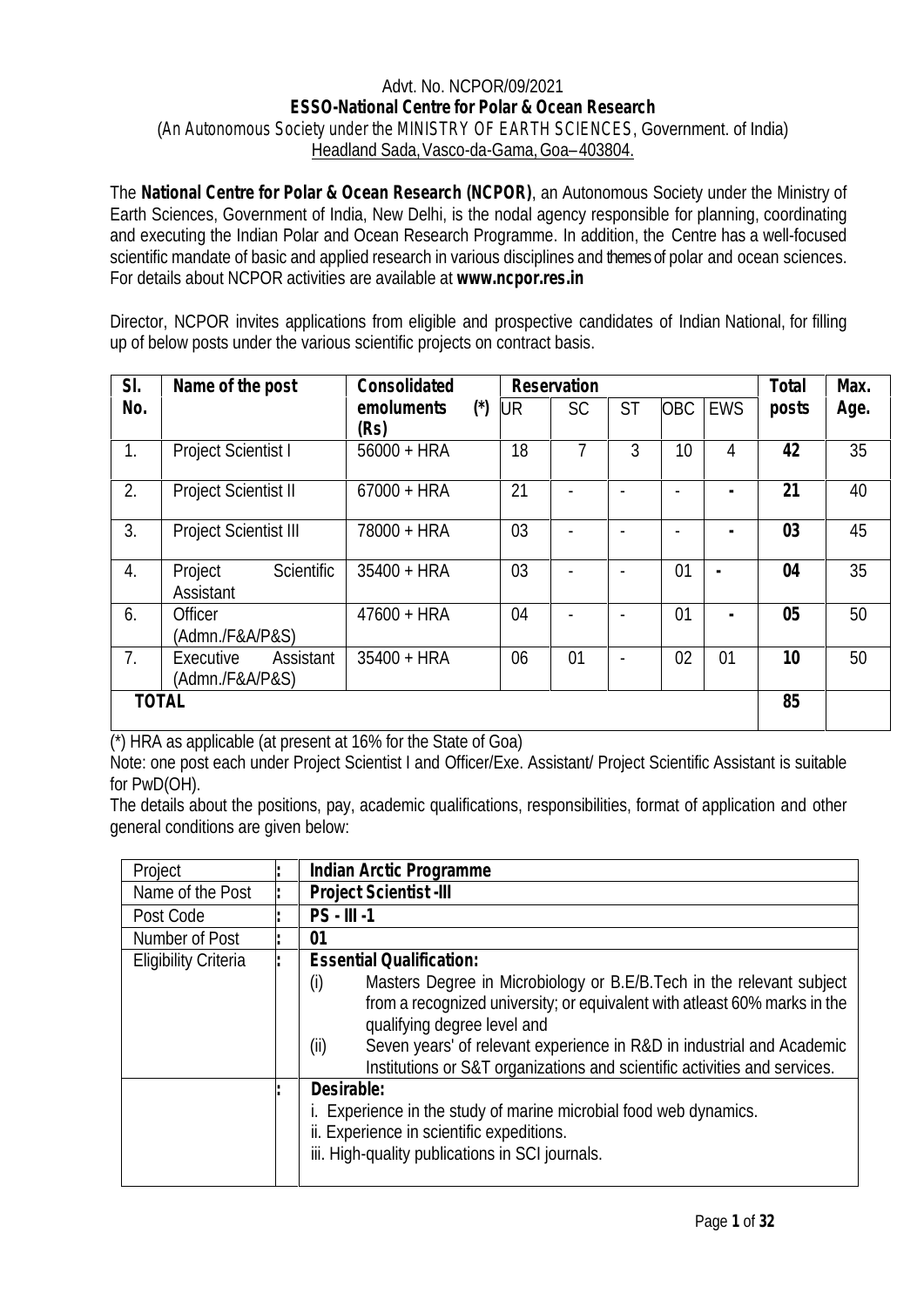| Job Requirement                                                                | To play active role in R&D activities related to microbial food web dynamics in<br>Arctic region through active participation in expeditions which should<br>commensurate with the essential and desirable qualification of the post. Any<br>other job assigned from time to time by the competent authority.                                                                                                                                                                                                    |
|--------------------------------------------------------------------------------|------------------------------------------------------------------------------------------------------------------------------------------------------------------------------------------------------------------------------------------------------------------------------------------------------------------------------------------------------------------------------------------------------------------------------------------------------------------------------------------------------------------|
| Name of the Post                                                               | Project Scientist- II                                                                                                                                                                                                                                                                                                                                                                                                                                                                                            |
| Post Code                                                                      | $PS - II -1$                                                                                                                                                                                                                                                                                                                                                                                                                                                                                                     |
| Number of Post                                                                 | 01                                                                                                                                                                                                                                                                                                                                                                                                                                                                                                               |
| <b>Eligibility Criteria</b>                                                    | <b>Essential Qualification:</b><br>Masters Degree in Marine Science/ Physical Oceanography or<br>(i)<br>B.E/B.Tech in the relevant subject from a recognized university; or<br>equivalent with atleast 60% marks in the qualifying degree level and<br>Three years' of relevant experience in R&D in industrial and Academic<br>(ii)<br>Institutions or S&T organizations and scientific activities and services.                                                                                                |
|                                                                                | Desirable:<br>Knowledge of large scale ocean atmosphere dynamics with documented<br>i.<br>evidence<br>Experienced in ocean atmospheric data analysis and interpretation.<br>ii.<br>Relevant computer programming skills<br>iii.<br>High-quality publications in SCI journals.<br>iv.                                                                                                                                                                                                                             |
| <b>Job Requirement</b>                                                         | To engage in studies related to polar climate variability on various time scale and<br>its relationship with lower latitudes using observations and models. Any other job<br>assigned from time to time by the competent authority.                                                                                                                                                                                                                                                                              |
| Name of the Post<br>Post Code<br>Number of Post<br><b>Eligibility Criteria</b> | Project Scientist-II<br>$PS - II -2$<br>01<br><b>Essential Qualification:</b><br>Masters Degree in Microbiology or B.E/B. Tech in the relevant subject from a<br>i.<br>recognized university; or equivalent with atleast 60% marks in the qualifying<br>degree level.<br>ii. Three years' of relevant experience in R&D in industrial and Academic<br>Institutions or S&T organizations and scientific activities and services.<br>Desirable:<br>Experience in marine microbial ecology and polyphasic taxonomy. |
|                                                                                | Experience in scientific expeditions.<br>II.<br>High-quality publications in SCI journals.<br>lii.                                                                                                                                                                                                                                                                                                                                                                                                               |
| <b>Job Requirement</b>                                                         | To play active role in R&D activities related to microbial ecology and<br>taxonomy in Arctic region through active participation in expeditions which<br>should be in line with the essential and desirable qualification of the post. Any<br>other job assigned from time to time by the competent authority.                                                                                                                                                                                                   |
| Name of the Post                                                               | Project Scientist I                                                                                                                                                                                                                                                                                                                                                                                                                                                                                              |
| Post Code                                                                      | $PS$ $\vert$ 1                                                                                                                                                                                                                                                                                                                                                                                                                                                                                                   |
| Number of Post                                                                 | 01                                                                                                                                                                                                                                                                                                                                                                                                                                                                                                               |
| <b>Eligibility Criteria</b>                                                    | <b>Essential Qualification:</b><br>Masters Degree in Marine Science/Physical Oceanography or B.E/B. Tech in the<br>relevant subject from a recognized university or equivalent with atleast 60% marks<br>in the qualifying degree level.                                                                                                                                                                                                                                                                         |
|                                                                                | Desirable:<br>Two years' relevant experience in R&D activities, supported by publication(s) in<br>SCI journal(s), in the areas of :                                                                                                                                                                                                                                                                                                                                                                              |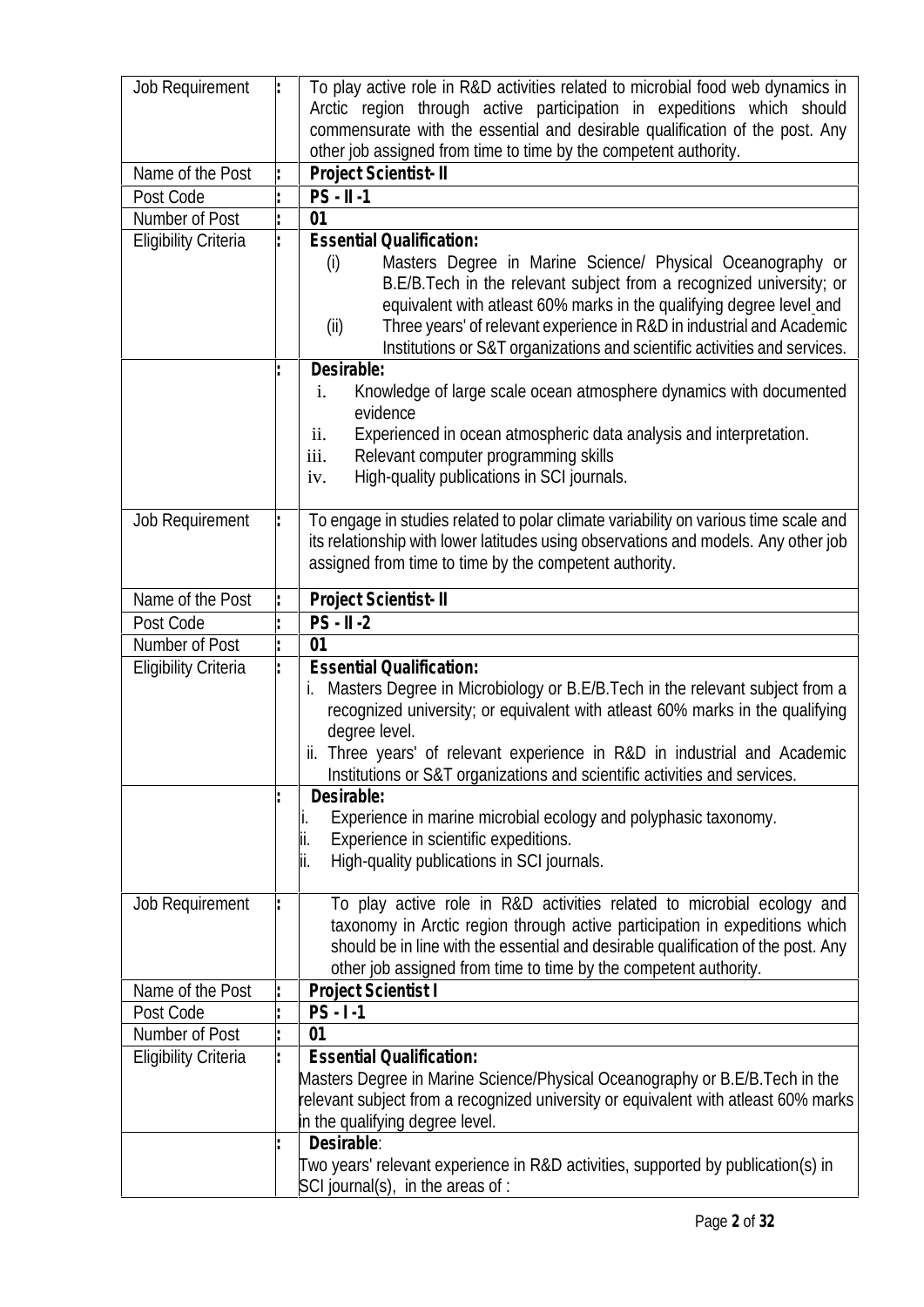|                             | Numerical modelling of Ocean<br>İ.                                               |
|-----------------------------|----------------------------------------------------------------------------------|
|                             | ii.<br>Ocean atmosphere data analysis and interpretation                         |
|                             | Experienced in planning and execution of ocean observations<br>iii.              |
|                             | onboard research vessels.                                                        |
|                             | Relevant computer programming skills<br>iv.                                      |
| Job Requirement             | To engage in numerical modelling and observational studies of polar oceans       |
|                             | and Fjords. Any other job assigned from time to time by the competent            |
|                             | authority.                                                                       |
| Name of the Post            | Project Scientist-1                                                              |
| Post Code                   | $PS - 1 - 2$                                                                     |
| Number of Post              | 01                                                                               |
|                             | <b>Essential Qualification:</b>                                                  |
| <b>Eligibility Criteria</b> |                                                                                  |
|                             | Master's Degree in Marine Science/Marine Biology or B.E/B.Tech in the relevant   |
|                             | subject from a recognized university or equivalent with atleast 60% marks in the |
|                             | qualifying degree level.                                                         |
|                             | Desirable:                                                                       |
|                             | Two years' of relevant experience in R&D activities, supported by<br>İ.          |
|                             | publication(s) in SCI journal(s), in the areas of marine microbial               |
|                             | biogeochemistry.                                                                 |
|                             | Experience in scientific expeditions.<br>ii.                                     |
| <b>Job Requirement</b>      | To play active role in R&D activities related to microbial biogeochemistry in    |
|                             | Arctic region through active participation in expeditions which should be        |
|                             | corresponding with the essential and desirable qualification of the post. Any    |
|                             | other job assigned from time to time by the competent authority.                 |
| Name of the Post            | Project Scientist - I                                                            |
| Post Code                   | $PS - 1 - 3$                                                                     |
| Number of Post              | 01                                                                               |
| <b>Eligibility Criteria</b> | <b>Essential Qualification:</b>                                                  |
|                             | Masters Degree in Oceanography/Physics/Atmospheric Sciences or B.E/B.Tech        |
|                             | in the relevant subject from a recognized university or equivalent with atleast  |
|                             | 60% marks in the qualifying degree level and                                     |
|                             |                                                                                  |
|                             | Desirable:                                                                       |
|                             | Two years' of relevant experience in R&D activities, supported by publication(s) |
|                             | in SCI journal(s), in the areas of.                                              |
|                             | Ocean atmosphere data analysis and interpretation.<br>i.                         |
|                             | Experienced in conducting Ocean and atmospheric observations.<br>ii.             |
|                             | iii.<br>Experienced in studying aerosols.                                        |
| Job Requirement             | To play active role in R&D activities related to generation of nucleic acid      |
|                             | sequence data from various environmental matrices in the Arctic and also to      |
|                             | analyze the data on high throughput computing facilities for metagenomic         |
|                             | analysis. Any other job assigned from time to time by the competent              |
|                             | authority.                                                                       |
| Name of the Post            | Project Scientist-II                                                             |
| Post Code                   | $PS-II-3$                                                                        |
| Number of Post              | 01                                                                               |
|                             | <b>Essential Qualification:</b>                                                  |
| <b>Eligibility Criteria</b> |                                                                                  |
|                             | Masters Degree in Biotechnology /Microbiology or B.E/B.Tech in the<br>İ.         |
|                             | relevant subject from a recognized university or equivalent with atleast         |
|                             | 60% marks in the qualifying degree level.                                        |
|                             | Three years' of relevant experience in R&D in industrial and Academic<br>ii.     |
|                             | Institutions or S&T organizations and scientific activities and services.        |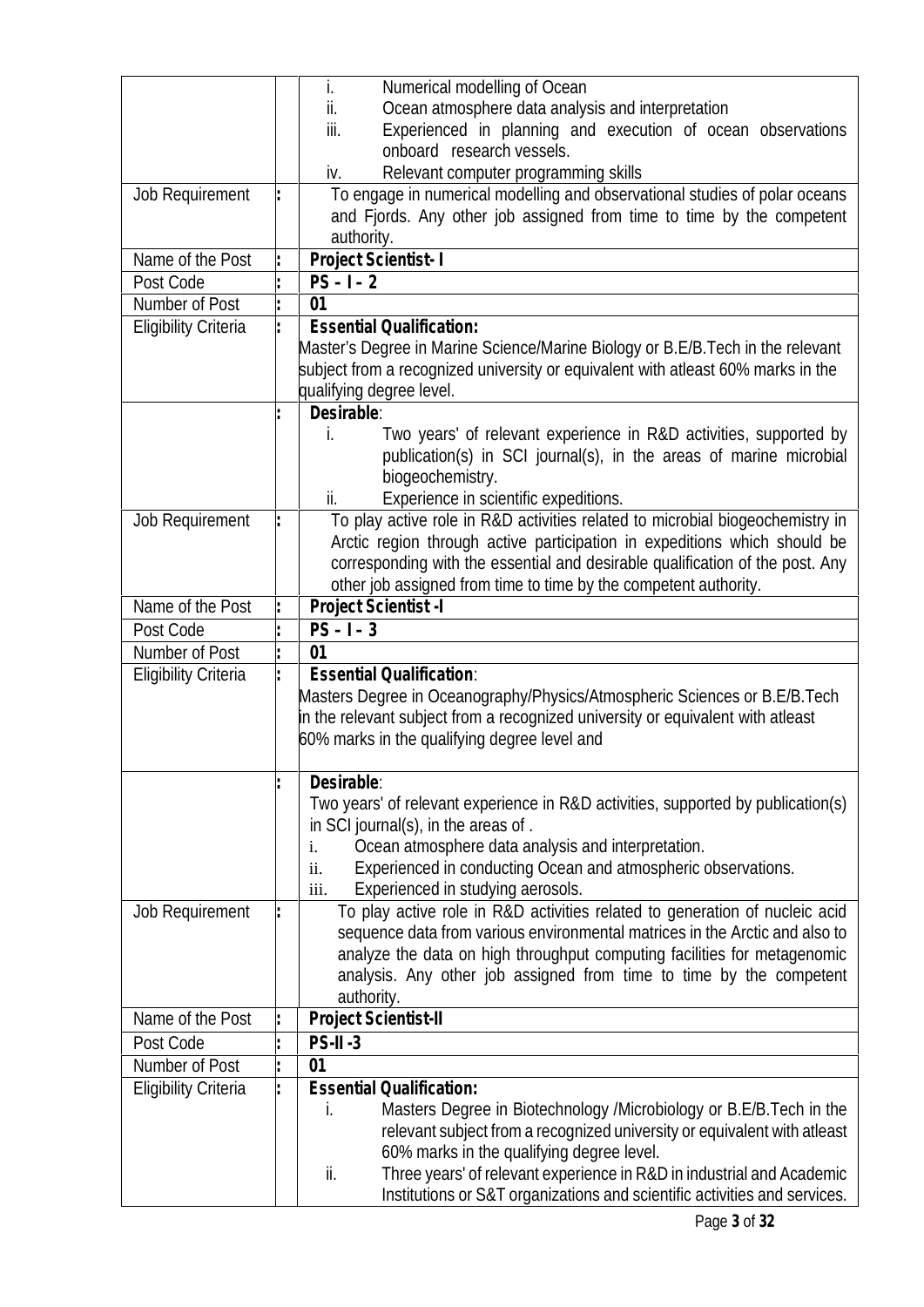|                 | Desirable:                                                                     |  |  |
|-----------------|--------------------------------------------------------------------------------|--|--|
|                 | i. Experience in handling next generation sequencing machines.                 |  |  |
|                 | ii. Experience in high throughput large scale data analysis                    |  |  |
|                 | iii. High-quality publications in SCI journals.                                |  |  |
| Job Requirement | To play active role in R&D activities related to generation of nucleic acid    |  |  |
|                 | sequence data from various environmental matrices in the Arctic and also to    |  |  |
|                 | analyze the data on high throughput computing facilities for metagenomic       |  |  |
|                 | analysis. Any other job assigned from time to time by the competent authority. |  |  |

| Project                     | PACER - Southern Ocean                                                                                                                                                                                                                                                                                                                                                                                                                                                                                                                                                                                                                                                          |
|-----------------------------|---------------------------------------------------------------------------------------------------------------------------------------------------------------------------------------------------------------------------------------------------------------------------------------------------------------------------------------------------------------------------------------------------------------------------------------------------------------------------------------------------------------------------------------------------------------------------------------------------------------------------------------------------------------------------------|
| Name of the Post            | Project Scientist- III                                                                                                                                                                                                                                                                                                                                                                                                                                                                                                                                                                                                                                                          |
| Post Code                   | $PS - III -2$                                                                                                                                                                                                                                                                                                                                                                                                                                                                                                                                                                                                                                                                   |
| Number of Posts             | 01                                                                                                                                                                                                                                                                                                                                                                                                                                                                                                                                                                                                                                                                              |
| <b>Eligibility Criteria</b> | <b>Essential: Qualification:</b>                                                                                                                                                                                                                                                                                                                                                                                                                                                                                                                                                                                                                                                |
|                             | M.Sc. in Marine Science/ /Earth Sciences/ Marine Biology / Oceanography<br>j.<br>OR B.E/B.Tech in the relevant subject with atleast 60% marks in the<br>qualifying degree level.<br>Seven Years' experience in R&D in industrial and academic Institution or<br>ii.<br>S&T organization in the field of polar ocean phytoplankton ecology,<br>biogeography and taxonomy.                                                                                                                                                                                                                                                                                                        |
|                             | Desirable:<br>i. Experience in participation of Scientific Expeditions, polar water phytoplankton<br>sample collection, taxonomic identification, data analysis interpretation and<br>writing scientific publications.<br>ii. Experience in Southern Ocean phytoplankton taxonomy and biogeography.<br>iii. Experience in policy making, planning or management related to Southern<br>Ocean /polar environment scientific and logistic activities, management etc.<br>iv. High-quality publications in SCI journals.                                                                                                                                                           |
| Job Requirement             | To undertake studies on the phytoplankton community structure and its<br>(i)<br>response to climate variability in Southern Ocean and to study other<br>coexisting variables that could affect the ecological processes in the study<br>area and its inclusion in the ongoing research plan in Southern Ocean studies.<br>(ii) To play an active role in all facets of the work related to the project ranging<br>from writing scientific proposal, participation in expeditions, sample collection,<br>onboard sample processing, sample analysis, data interpretation, and<br>scientific publication for arranging scientific workshops/ conferences/<br>seminars/ symposium. |
| Name of the Post            | Project Scientist - II                                                                                                                                                                                                                                                                                                                                                                                                                                                                                                                                                                                                                                                          |
| Post Code                   | $PS - II - 4$                                                                                                                                                                                                                                                                                                                                                                                                                                                                                                                                                                                                                                                                   |
| Number of Posts             | 01                                                                                                                                                                                                                                                                                                                                                                                                                                                                                                                                                                                                                                                                              |
| <b>Eligibility Criteria</b> | <b>Essential: Qualification:</b><br>M.Sc. degree in Marine Chemistry/Marine Sciences/Oceanography or its<br>j.<br>equivalent OR B.E/B. Tech in the relevant subject from a recognized university<br>with atleast 60% marks in the qualifying degree level.<br>Three years' experience in R&D in industrial or academic institutions or S&T<br>ii.<br>organizations and scientific activities and services.                                                                                                                                                                                                                                                                      |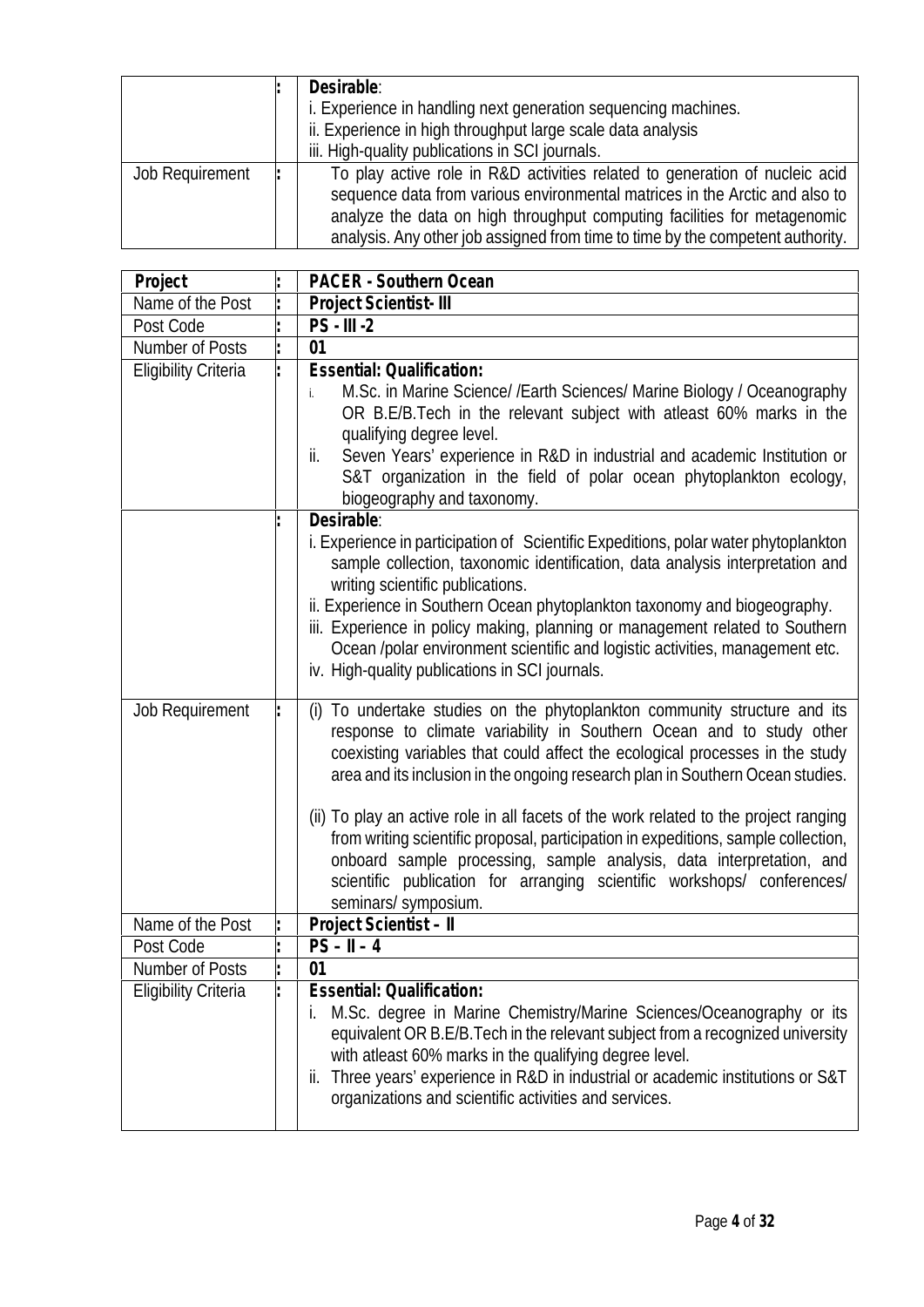|                              | Desirable:                                                                                                                                                                                                                                            |
|------------------------------|-------------------------------------------------------------------------------------------------------------------------------------------------------------------------------------------------------------------------------------------------------|
|                              | Experience in scientific expeditions/ cruises participation, handling of<br>İ.<br>UV-Vis<br>spectrophotometer,<br>like<br>Spectrofluorometer,<br><i>instruments</i><br>Fluorometer, Hyperspectral radiometer, etc for analysis of biological/chemical |
|                              | parameters, data analysis and interpretation.                                                                                                                                                                                                         |
|                              | ii. High-quality publications in SCI journals.                                                                                                                                                                                                        |
|                              | iii. Experience in research & development in the specific fields of biological/bio-                                                                                                                                                                   |
|                              | optical oceanography and biogeochemistry of the Polar Oceans. Familiar                                                                                                                                                                                |
|                              | with data processing related to the above disciplines and satellite image                                                                                                                                                                             |
|                              | processing of various oceanographic parameters.                                                                                                                                                                                                       |
| Job Requirement              | 1. To play an active role in work related to the project and participation in scientific                                                                                                                                                              |
|                              | cruises for marine data acquisition, processing, analyses, interpretation leading                                                                                                                                                                     |
|                              | to scientific publications etc.                                                                                                                                                                                                                       |
|                              | Analysis of seawater samples and instrument-based data to study biological/<br>2.                                                                                                                                                                     |
|                              | bio-optical and biogeochemical aspects of the Polar Oceans.                                                                                                                                                                                           |
| Name of the Post             | Project Scientist II                                                                                                                                                                                                                                  |
| Post Code                    | $PS - II - 5$                                                                                                                                                                                                                                         |
| Number of Posts              | 01                                                                                                                                                                                                                                                    |
| <b>Eligibility Criteria</b>  | <b>Essential Qualification:</b>                                                                                                                                                                                                                       |
|                              | Master degree in Marine Sciences/ Marine Chemistry/ Chemical<br>İ.                                                                                                                                                                                    |
|                              | Oceanography OR B.E/B. Tech in the relevant subject with atleast 60% marks                                                                                                                                                                            |
|                              | in the qualifying degree level.                                                                                                                                                                                                                       |
|                              | Three years' experience in R&D in the field of chemical/biogeochemical<br>ii.<br>studies in the polar waters.                                                                                                                                         |
|                              | Desirable:                                                                                                                                                                                                                                            |
|                              | Experience of scientific expeditions to polar ocean/Southern Ocean with the<br>İ.                                                                                                                                                                     |
|                              | experience in surveys in the field of biogeochemistry of particulate organic                                                                                                                                                                          |
|                              | matter, carbon cycle and nutrient dynamics in the polar waters.                                                                                                                                                                                       |
|                              | ii. Expertise in analytical skill and ability of independent instrument handling for                                                                                                                                                                  |
|                              | various chemical analyses (Autoanalyzer, TOC, Coulometer, potentiometer,                                                                                                                                                                              |
|                              | spectrophotometer, HPLC, fluorometer, etc.).                                                                                                                                                                                                          |
|                              | iii. Experience in isotope chemistry and sample preparation and analysis by                                                                                                                                                                           |
|                              | IRMS is highly advantageous. Proven research experience in the field of                                                                                                                                                                               |
|                              | Southern Ocean studies and chemical and biogeochemical studies in the                                                                                                                                                                                 |
|                              | form of scientific papers in peer reviewed journals.                                                                                                                                                                                                  |
|                              | iv. High-quality publications in SCI journals.                                                                                                                                                                                                        |
| Job Requirement              | 1. To play active role in R&D activities related to Southern Ocean to understand                                                                                                                                                                      |
|                              | the chemical and biogeochemical processes, Carbon cycle, nutrient dynamics,                                                                                                                                                                           |
|                              | etc in the marine system. Active participation in scientific expeditions and                                                                                                                                                                          |
|                              | analysis of various chemical and biochemical components using different                                                                                                                                                                               |
|                              | analytical instruments. Pre-expedition planning and organization of various                                                                                                                                                                           |
|                              | aspects required for addressing of the Chemical-biogeochemical component of<br>the Southern Ocean studies.                                                                                                                                            |
|                              | 2. Research output in the form of scientific publications in peer-reviewed journals.                                                                                                                                                                  |
|                              |                                                                                                                                                                                                                                                       |
| Name of the Post             | Project Scientist-II                                                                                                                                                                                                                                  |
| Post Code<br>Number of Posts | $PS - II - 6$<br>01                                                                                                                                                                                                                                   |
| <b>Eligibility Criteria</b>  | <b>Essential Qualification:</b>                                                                                                                                                                                                                       |
|                              | Masters degree in Zoology/Marine Biology/ Marine Science OR B.E/B.Tech<br>İ.                                                                                                                                                                          |
|                              | in the relevant subject from a recognized university with atleast 60% marks                                                                                                                                                                           |
|                              | in the qualifying degree level.                                                                                                                                                                                                                       |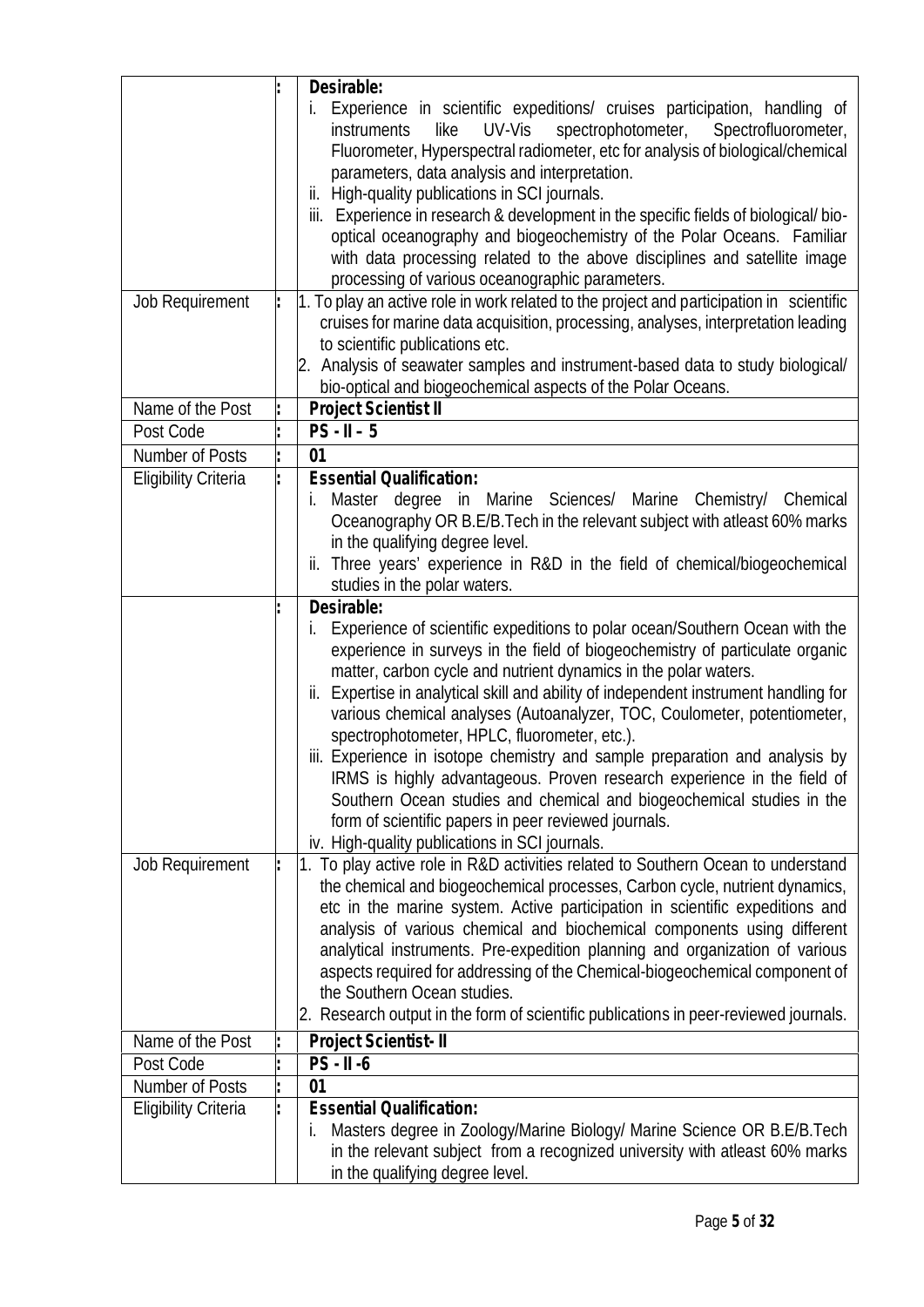|                             | ii. Three years experience in R&D in research organizations /academic<br>institutions/S&T organizations in the fields of Polar Ocean zooplankton<br>ecology, biogeography and taxonomy.<br>Desirable:<br>Experience in scientific expeditions in Southern Ocean.<br>i)<br>High-quality publications in SCI journals in the relevant field.<br>$\mathsf{ii}$<br>iii) Experience in operation of Multiplankton Net and Bongo net for zooplankton<br>sample collection from Southern Ocean.                                                                                 |
|-----------------------------|--------------------------------------------------------------------------------------------------------------------------------------------------------------------------------------------------------------------------------------------------------------------------------------------------------------------------------------------------------------------------------------------------------------------------------------------------------------------------------------------------------------------------------------------------------------------------|
| Job Requirement             | 1. To undertake applied research in the relevant field at sea and in laboratory<br>and to study the distribution and diversity of zooplankton in the Indian sector<br>of Southern Ocean.<br>2. To study the phytoplankton growth and zooplankton grazing experiments<br>understanding the biogeochemical cycle in Southern Ocean.<br>3. Research output in the form of scientific publications in peer-reviewed journals.                                                                                                                                                |
| Name of the Post            | Project Scientist - II                                                                                                                                                                                                                                                                                                                                                                                                                                                                                                                                                   |
| Post Code                   | $PS - II - 7$                                                                                                                                                                                                                                                                                                                                                                                                                                                                                                                                                            |
| Number of Posts             | 01                                                                                                                                                                                                                                                                                                                                                                                                                                                                                                                                                                       |
| <b>Eligibility Criteria</b> | <b>Essential Qualification:</b><br>Master's Degree in Science or Technology in Oceanography/Atmospheric<br>i.<br>Sciences or equivalent OR B.E/B.Tech in the relevant subject from a<br>recognized university with atleast 60% marks in the qualifying degree level.<br>Three years' experience in R&D in industrial and Academic institutions or S&T<br>ii.<br>Organisations and Scientific activities and services related to the specific<br>fields (i.e. polar sea ice studies, climate variability, climate data analysis on<br>ocean-ice-atmosphere interactions). |
|                             |                                                                                                                                                                                                                                                                                                                                                                                                                                                                                                                                                                          |
|                             | Desirable:<br>High-quality publications in SCI journals in the relevant field.<br>i.<br>Experience in ocean-ice-atmospheric data processing and interpretation,<br>ii.<br>programming languages/software skills in MATLAB, C++, Python, CDO,<br>FERRET, GRADS, satellite image processing, and GIS.                                                                                                                                                                                                                                                                      |

| Project                     | SAGE (IODP)                                                                                                                                                                                                                                                                                              |
|-----------------------------|----------------------------------------------------------------------------------------------------------------------------------------------------------------------------------------------------------------------------------------------------------------------------------------------------------|
| Name of the Post            | <b>Project Scientist-I</b>                                                                                                                                                                                                                                                                               |
| Post Code                   | $PS - 1 - 4 & 5$                                                                                                                                                                                                                                                                                         |
| Number of Posts             | 02                                                                                                                                                                                                                                                                                                       |
| <b>Eligibility Criteria</b> | <b>Essential Qualification:</b>                                                                                                                                                                                                                                                                          |
|                             | i. Master's Degree in Geology/Applied Geology/Marine Geology/ Marine<br>Sciences/Earth Sciences or its equivalent or Bachelor's degree in Engineering<br>or Technology in the relevant subject from a recognized university or its<br>equivalent with at least 60% marks in the qualifying degree level. |
|                             | Desirable:                                                                                                                                                                                                                                                                                               |
|                             | Two years of Research & Development experience in the relevant field e.g.<br>İ.<br>analyses of sediment/rock cores, petrography, geochemistry, geochronology,<br>structural geology.                                                                                                                     |
|                             | ii. Knowledge of sediment and/or hard rock petrography, geochemical data<br>modeling and interpretation. Demonstrated excellence through peer reviewed<br>publications.                                                                                                                                  |
| Job Requirement             | To play an active role in the work program related to the project & participation<br>in scientific cruises; analyses of core samples leading to scientific publications                                                                                                                                  |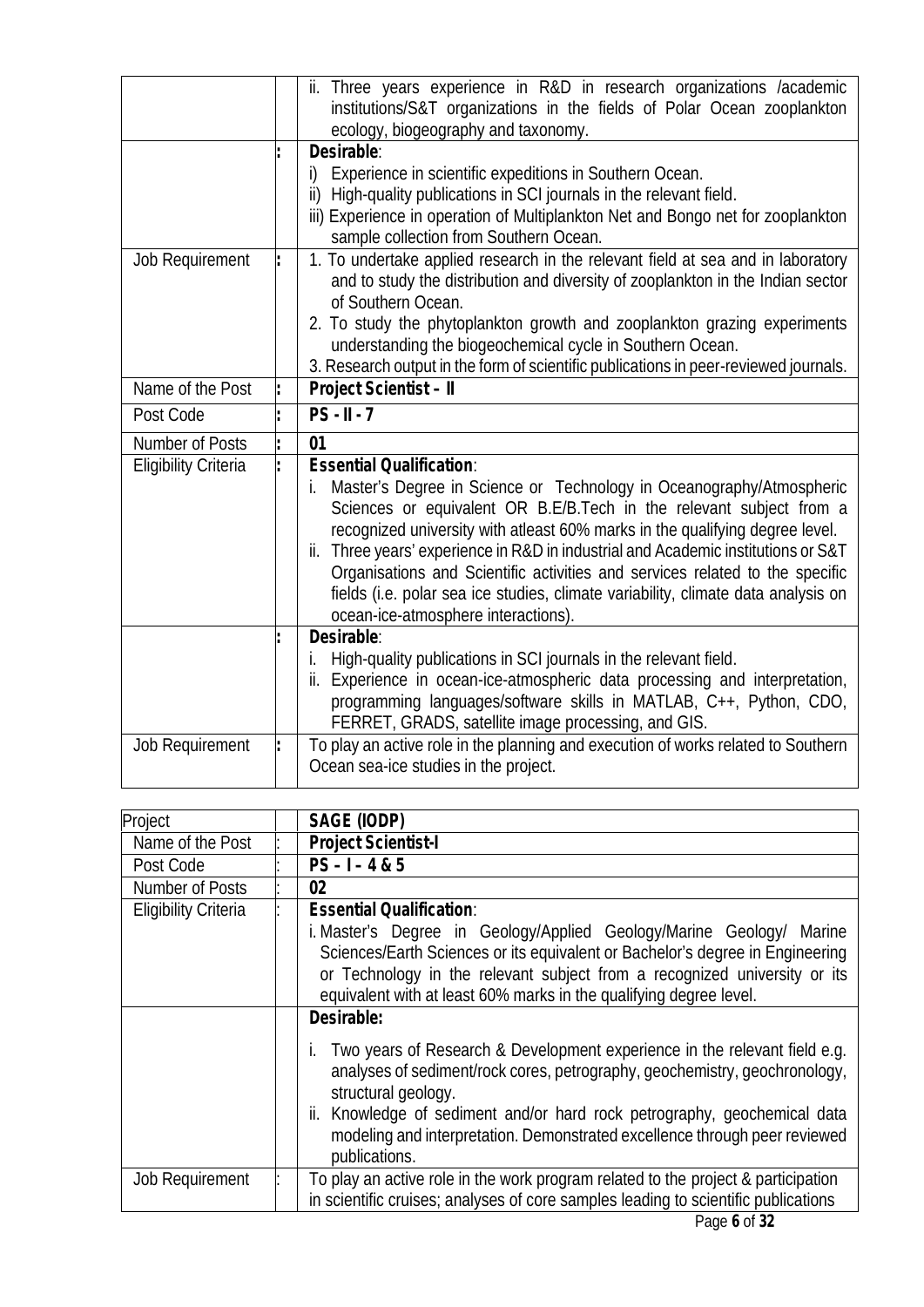| Project                     | SAGE (IOGL)                                                                                                                                                                                                                                                                                                                                                                                                                                                                                                                                                       |
|-----------------------------|-------------------------------------------------------------------------------------------------------------------------------------------------------------------------------------------------------------------------------------------------------------------------------------------------------------------------------------------------------------------------------------------------------------------------------------------------------------------------------------------------------------------------------------------------------------------|
| Name of the Post            | Project Scientist-I                                                                                                                                                                                                                                                                                                                                                                                                                                                                                                                                               |
| Post Code                   | $PS - 1 - 6$                                                                                                                                                                                                                                                                                                                                                                                                                                                                                                                                                      |
| Number of Post              | 01                                                                                                                                                                                                                                                                                                                                                                                                                                                                                                                                                                |
| <b>Eligibility Criteria</b> | <b>Essential Qualification:</b>                                                                                                                                                                                                                                                                                                                                                                                                                                                                                                                                   |
|                             | Master's degree in Physics/ Chemistry /Geophysics/ Seismology/<br>İ.<br>Geochemistry/ Geology/ Oceanography/ Atmospheric<br>Sciences/<br>Meteorology/ Computer Applications from a recognized university or its<br>equivalent or Bachelor's degree in Engineering or Technology in the relevant<br>subject from a recognized university with at least 60% marks in the qualifying<br>degree level.                                                                                                                                                                |
|                             | Desirable:<br>Two years of relevant experience in geophysical data acquisition, processing<br>and interpretation, waveform analyses.<br>Knowledge of numerical modeling and interpretation and exposure to<br>ii.<br>UNIX/LINUX/GIS/MATLAB environments with programming skills.<br>iii. Experience in ocean bottom seismometer (OBS) deployment/retrieval,<br>marine seismological and other geophysical data acquisition, processing and<br>interpretation, teleseismic, waveform tomography.<br>iv. Demonstrated excellence through peer reviewed publications |
| Job Requirement             | To play an active role in the work program related to the project & participation<br>in scientific cruises; marine data acquisition, processing and interpretation.                                                                                                                                                                                                                                                                                                                                                                                               |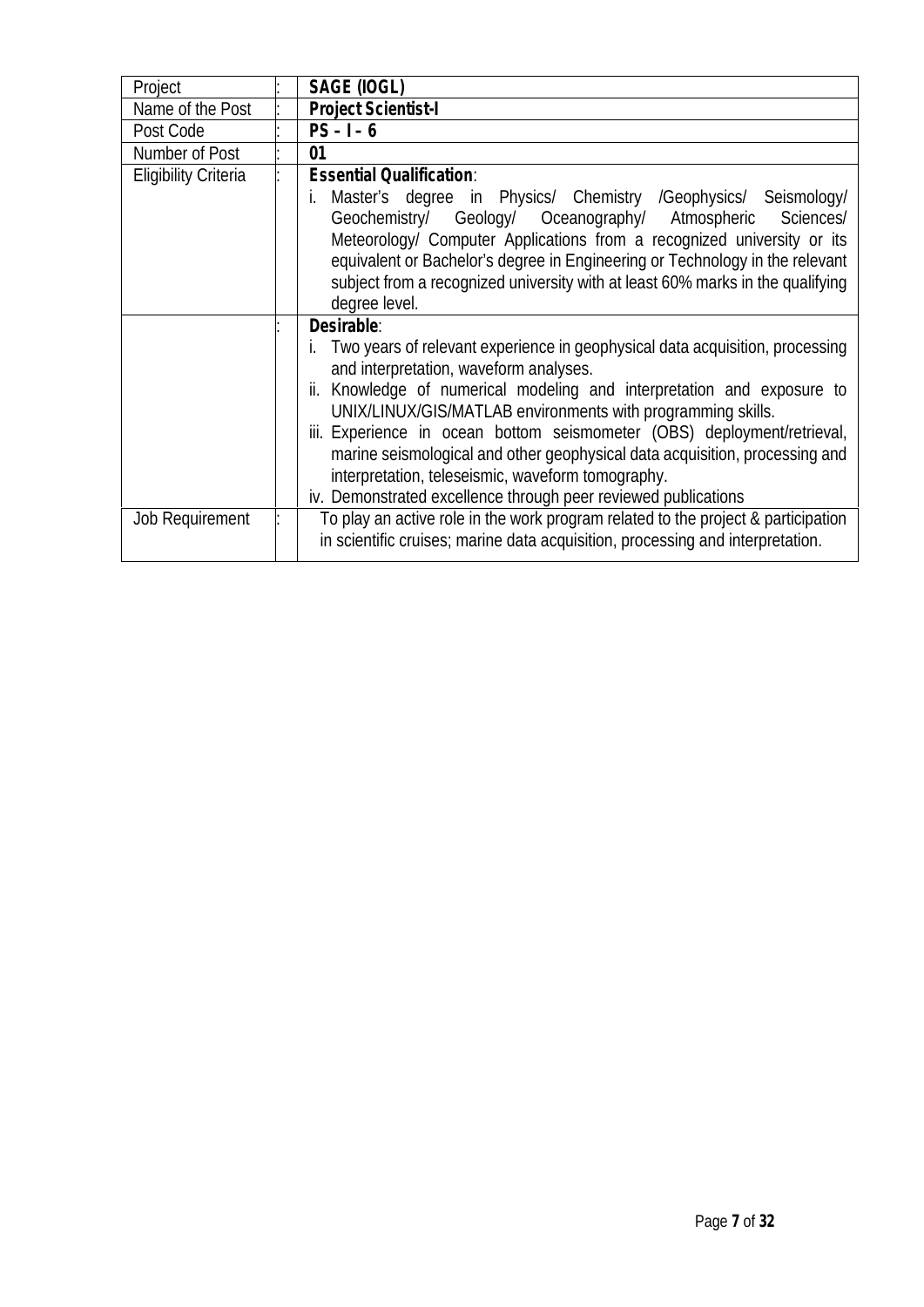| Project                                        | SAGE (IOGL)                                                                                                                                                                                                                                                                                                                                                                                                                                                                                                                                                                                                                                                                                                                    |
|------------------------------------------------|--------------------------------------------------------------------------------------------------------------------------------------------------------------------------------------------------------------------------------------------------------------------------------------------------------------------------------------------------------------------------------------------------------------------------------------------------------------------------------------------------------------------------------------------------------------------------------------------------------------------------------------------------------------------------------------------------------------------------------|
| Name of the Post                               | Project Scientist II                                                                                                                                                                                                                                                                                                                                                                                                                                                                                                                                                                                                                                                                                                           |
| Post Code                                      | $PS - II - 8$                                                                                                                                                                                                                                                                                                                                                                                                                                                                                                                                                                                                                                                                                                                  |
| Number of Posts                                | 01                                                                                                                                                                                                                                                                                                                                                                                                                                                                                                                                                                                                                                                                                                                             |
| <b>Eligibility Criteria</b>                    | <b>Essential Qualification:</b><br>Master's Degree in Physics/ Chemistry /Geophysics/ seismology/<br>İ.<br>Geochemistry/ Geology/<br>Oceanography/<br>Atmospheric<br>Sciences/<br>Meteorology/ Computer Applications or equivalent or Bachelor's degree in<br>Engineering or Technology or any specified subject/relevant area from<br>recognized University with at least 60% marks in the qualifying degree level.<br>Three years of experience in teaching (at graduate or post-graduate level)/<br>ii.<br>research & development/survey/administration, planning/supervision or<br>training etc. in the field of seismology, supported by scientific publications.                                                         |
|                                                | Desirable:<br>Ph.D. in the relevant subject or area of specialization and experience in<br>(i)<br>seismological data handling and analysis; geophysical data acquisition,<br>processing, interpretation; demonstrated excellence in research through<br>publications in peer-reviewed journals.<br>Experience in ocean bottom seismometer (OBS) deployment/retrieval,<br>(ii)<br>marine seismological and other geophysical data acquisition, processing<br>and interpretation, teleseismic, waveform tomography.<br>(iii) Knowledge of numerical modeling and interpretation and exposure to<br>UNIX/LINUX/GIS/MATLAB environment with programming skills.<br>(iv) Demonstrated excellence through peer reviewed publications |
| Job Requirement                                | To play an active role in the scientific work related to the project, participation in<br>scientific cruises; marine data acquisition, processing and interpretation and<br>other scientific/technical jobs that may be assigned from time to time.                                                                                                                                                                                                                                                                                                                                                                                                                                                                            |
| Project                                        | OSMART (Hydrothermal)                                                                                                                                                                                                                                                                                                                                                                                                                                                                                                                                                                                                                                                                                                          |
| Name of the Post                               | Project Scientist - II                                                                                                                                                                                                                                                                                                                                                                                                                                                                                                                                                                                                                                                                                                         |
| Post Code                                      | $PS - II - 9$                                                                                                                                                                                                                                                                                                                                                                                                                                                                                                                                                                                                                                                                                                                  |
| Number of Posts<br><b>Eligibility Criteria</b> | 01<br><b>Essential Qualification:</b><br>(i) Master's Degree in Geology/Applied Geology or its equivalent or Bachelor's<br>degree in Engineering or Technology in the relevant subject from a recognized<br>university or its equivalent with atleast 60% marks in the qualifying degree<br>level.<br>Three years of experience in the field of petrology, structural geology or<br>(ii)<br>related fields.                                                                                                                                                                                                                                                                                                                    |
|                                                | Desirable:<br>Experience in participation of marine scientific expeditions, Sample<br>i)<br>Collections and analysis of geological parameters, data analysis and<br>interpretation.<br>ii) Experience in analysis and interpretation of marine geological samples/rocks.<br>iii) Experience in operation/maintenance/handling of scientific analytical<br>instruments like EPMA, XRF etc.<br>iv) High quality publications in SCI journals                                                                                                                                                                                                                                                                                     |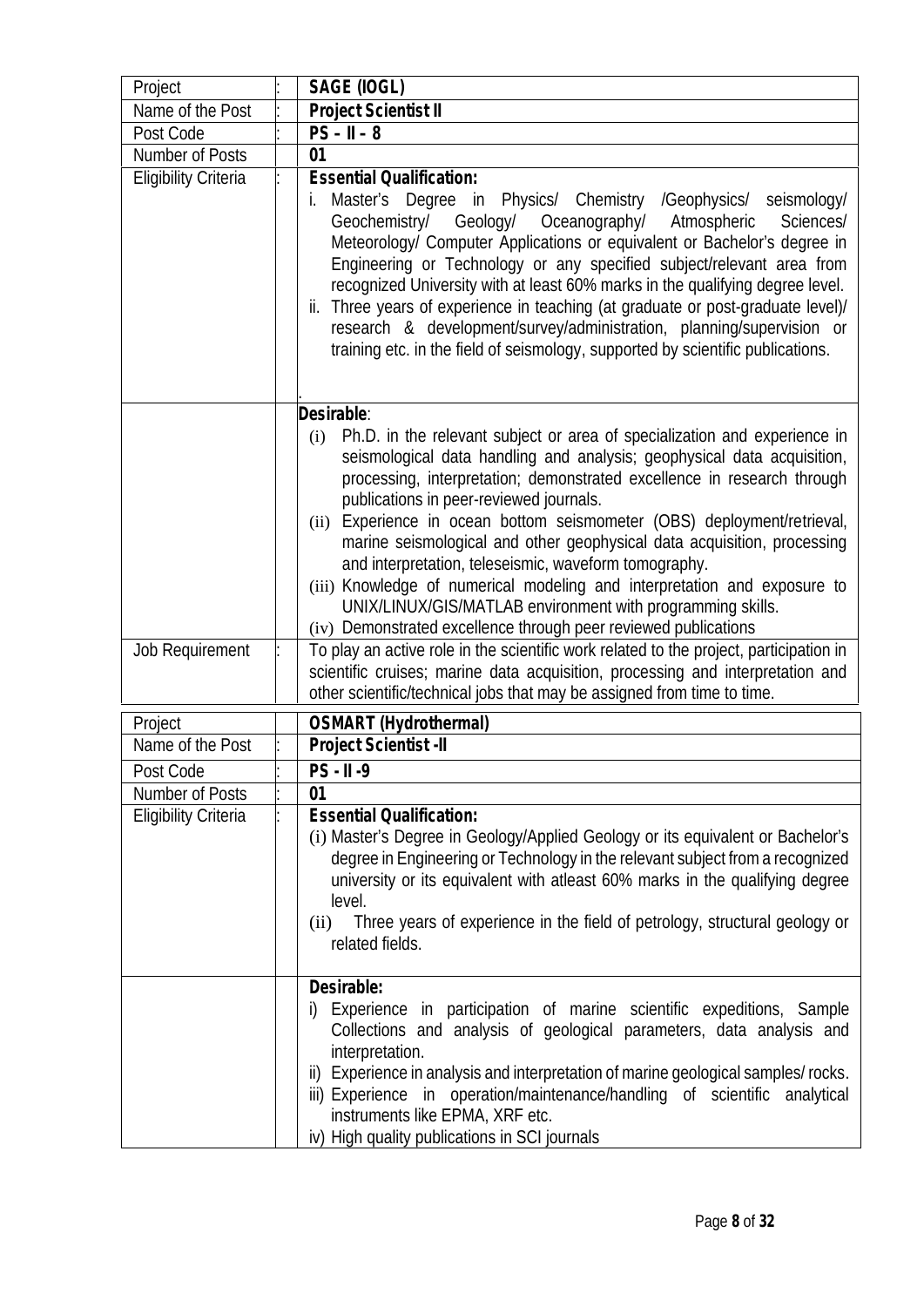| <b>Job Requirement</b> |
|------------------------|
|------------------------|

| Name of the Post            | Project Scientist - II                                                                                                                                                                                                                                                                                                                                                                                                                               |
|-----------------------------|------------------------------------------------------------------------------------------------------------------------------------------------------------------------------------------------------------------------------------------------------------------------------------------------------------------------------------------------------------------------------------------------------------------------------------------------------|
| Post Code                   | PS - II -10                                                                                                                                                                                                                                                                                                                                                                                                                                          |
| Number of Posts             | 01                                                                                                                                                                                                                                                                                                                                                                                                                                                   |
| <b>Eligibility Criteria</b> | <b>Essential Qualification:</b><br>Master's Degree in Chemistry/Chemical Sciences/Chemical Oceanography<br>or its equivalent or Bachelor's degree in Engineering or Technology in the<br>relevant subject from a recognized university or its equivalent with atleast 60%<br>marks in the qualifying degree level.<br>(ii) Three years of experience in research related to water column chemistry.                                                  |
|                             | Desirable:<br>Experience in participation of marine scientific Expeditions, Sample<br>İ)<br>Collections and analysis of chemical parameters, data analysis and<br>interpretation<br>ii) Experience in collection of sea water samples and analysis for trace metal<br>and gases related to exploration of hydrothermal plumes<br>ii) High quality publications in SCI journals                                                                       |
| Job Requirement             | Participation in scientific expeditions for acquisition of<br>chemical<br>i)<br>oceanographic data/samples.<br>Undertaking analysis for Trace metal, He, CH <sub>4</sub> etc. related to exploration of<br>ii)<br>Hydrothermal vents, leading to scientific publications.                                                                                                                                                                            |
| Name of the Post            | Project Scientist - II                                                                                                                                                                                                                                                                                                                                                                                                                               |
| Post Code                   | PS - II -11                                                                                                                                                                                                                                                                                                                                                                                                                                          |
| Number of Posts             | 01                                                                                                                                                                                                                                                                                                                                                                                                                                                   |
| <b>Eligibility Criteria</b> | <b>Essential Qualification:</b><br>Master's Degree in Marine Sciences/Marine Biology or its equivalent or<br>i)<br>Bachelor's degree in Engineering or Technology in the relevant subject from<br>a recognized university or its equivalent with atleast 60% marks in the<br>qualifying degree level.<br>ii) Three years of experience in deep-water marine benthic studies, benthic<br>ecology, molecular taxonomy                                  |
|                             | Desirable:<br>Experience in participation of Scientific Expeditions, Sample Collections and<br>I)<br>analysis of biological parameters, data analysis and interpretation<br>Experience in benthic ecological studies and experience in collection of deep-<br>ii)<br>sea biological samples and molecular studies<br>iii) Knowledge of molecular techniques; bioinformatic tools and data analyses.<br>iv) High quality publications in SCI journals |
| Job Requirement             | Participation in Scientific Cruise for collection of biological samples,<br>i)<br>processing analysis and interpretation of data.<br>Undertaking biological/instrumental analysis of samples, leading to scientific<br>ii)<br>publications                                                                                                                                                                                                           |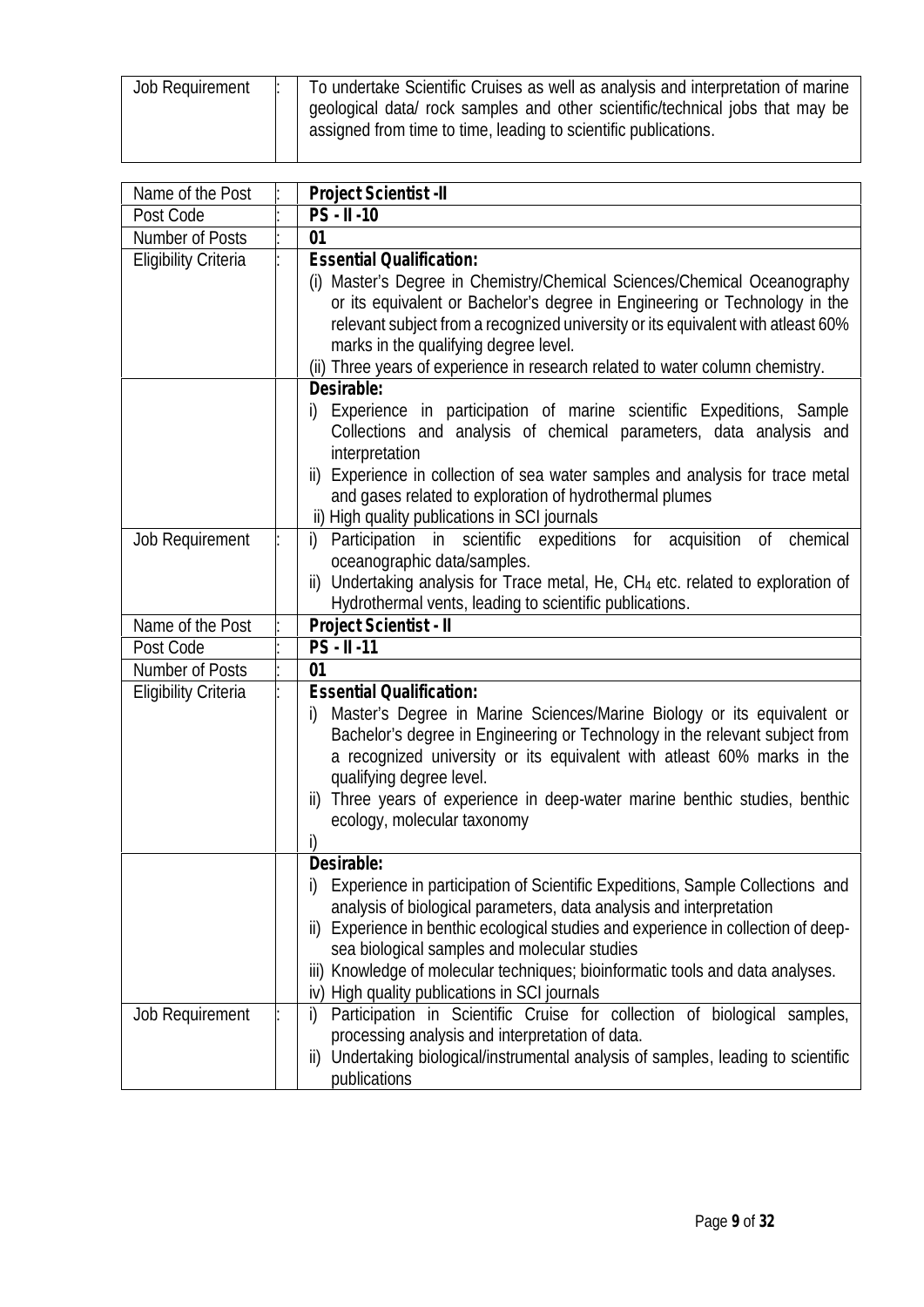| Name of the Post            | Project Scientist - II                                                                                                                                                                                                                                                                                                                                                                                                                                                                                                                                                                                                                               |
|-----------------------------|------------------------------------------------------------------------------------------------------------------------------------------------------------------------------------------------------------------------------------------------------------------------------------------------------------------------------------------------------------------------------------------------------------------------------------------------------------------------------------------------------------------------------------------------------------------------------------------------------------------------------------------------------|
| Post Code                   | $PS - II - 12$                                                                                                                                                                                                                                                                                                                                                                                                                                                                                                                                                                                                                                       |
| Number of Posts             | 01                                                                                                                                                                                                                                                                                                                                                                                                                                                                                                                                                                                                                                                   |
| <b>Eligibility Criteria</b> | <b>Essential Qualification:</b><br>Master's Degree in Physical Oceanography/Marine Science/Physics or its<br>i)<br>equivalent or Bachelor's degree in Engineering or Technology in the relevant<br>subject from a recognized university or its equivalent with atleast 60% marks<br>in the qualifying degree level.<br>Three years academic/ Research & Development experience in deep ocean<br>ii)<br>physical oceanographic studies                                                                                                                                                                                                                |
| Job Requirement             | Desirable:<br>Experience in Scientific Cruise Participation, Physical Oceanographic data<br>i.<br>Processing / Data Analysis and Programming.<br>Experience in deep ocean physical oceanographic data acquisition,<br>ii.<br>processing and interpretation for hydrothermal plume exploration or related<br>fields.<br>iii. High quality publications in SCI journals<br>Participation in Scientific Cruise for acquisition of physical oceanography data<br>processing analysis and interpretation of physical oceanography data, leading<br>to publications.                                                                                       |
| Name of the Post            | Project Scientist - I                                                                                                                                                                                                                                                                                                                                                                                                                                                                                                                                                                                                                                |
| Post Code                   | $PS - 1 - 7$                                                                                                                                                                                                                                                                                                                                                                                                                                                                                                                                                                                                                                         |
| Number of Posts             | 01                                                                                                                                                                                                                                                                                                                                                                                                                                                                                                                                                                                                                                                   |
| <b>Eligibility Criteria</b> | <b>Essential Qualification:</b><br>Master's Degree in Geophysics/Applied Geophysics/Marine Geophysics or its<br>equivalent or Bachelor's degree in Engineering or Technology in the relevant<br>subject from a recognized university or its equivalent with atleast 60% marks in<br>the qualifying degree level.                                                                                                                                                                                                                                                                                                                                     |
|                             | Desirable:<br>Two years of experience in the field relevant to the nature of job<br>responsibilities.<br>ii) Research and /or field experience in scientific cruise participation, acquisition<br>processing, interpretation and modeling of marine geophysical data<br>iii) High quality publication(s) in SCI journal(s)                                                                                                                                                                                                                                                                                                                           |
| <b>Job Requirement</b>      | To undertake scientific expeditions for acquisition of geophysical<br>data;<br>Processing analysis and interpretation of marine geophysical data, leading to<br>publications.                                                                                                                                                                                                                                                                                                                                                                                                                                                                        |
| Name of the Post            | Project Scientist - I                                                                                                                                                                                                                                                                                                                                                                                                                                                                                                                                                                                                                                |
| Post Code                   | $PS - 1 - 8$                                                                                                                                                                                                                                                                                                                                                                                                                                                                                                                                                                                                                                         |
| Number of Posts             | 01                                                                                                                                                                                                                                                                                                                                                                                                                                                                                                                                                                                                                                                   |
| <b>Eligibility Criteria</b> | <b>Essential Qualification:</b><br>Master's Degree in Microbiology/Biotechnology/Marine Biology or its equivalent<br>or Bachelor's degree in Engineering or Technology in the relevant subject from a<br>recognized university or its equivalent with atleast 60% marks at the qualifying<br>degree level.<br>Desirable:<br>i) Two years of experience in academic/R&D in deep ocean microbial studies,<br>preferably related to hydrothermal vents/plumes.<br>ii) Experience in molecular taxonomy of bacteria/ phytoplankton with experience<br>in handling equipments like RT-PCR and HPLC.<br>iii) High quality publication(s) in SCI journal(s) |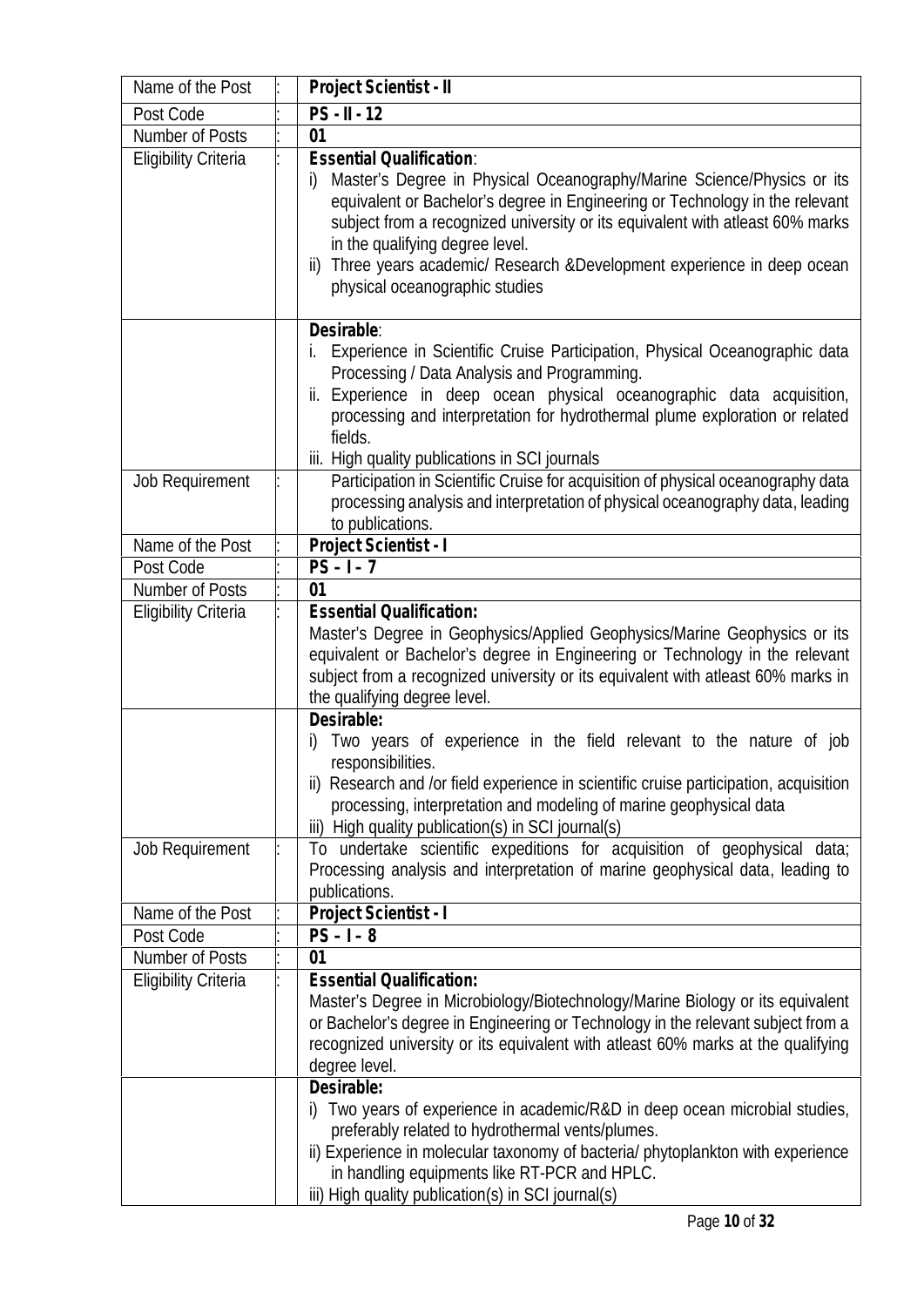| Job Requirement | To undertake scientific expeditions for collection of biological samples, |
|-----------------|---------------------------------------------------------------------------|
|                 | processing analysis and interpretation of data, leading to publications.  |

| Name of the Post            | Project Scientist -I                                                                          |
|-----------------------------|-----------------------------------------------------------------------------------------------|
| Post Code                   | $PS - 1 - 9$                                                                                  |
| Number of Posts             | 01                                                                                            |
| <b>Eligibility Criteria</b> | <b>Essential Qualification:</b>                                                               |
|                             | Master's Degree in Marine Sciences/Marine Biology or its equivalent or                        |
|                             | Bachelor's degree in Engineering or Technology in the relevant subject from a                 |
|                             | recognized university or its equivalent with atleast 60% marks in the qualifying              |
|                             | degree level.                                                                                 |
|                             | Desirable:                                                                                    |
|                             | Two years of Experience in Taxonomy; diversity and ecological interactions<br>j)              |
|                             | in Phytoplankton and Zooplankton;                                                             |
|                             | Knowledge of molecular techniques; bioinformatic tools and data analyses<br>$\mathsf{ii}$     |
|                             | iii) High quality publication(s) in SCI journal(s).                                           |
| Job Requirement             | To undertake scientific expeditions for acquisition of marine biological samples,             |
|                             | data, processing analysis and interpretation of biological data, leading to                   |
|                             | publications.                                                                                 |
| Name of the Post            | Project Scientist -I                                                                          |
| Post Code                   | $PS - I - 10$                                                                                 |
| Number of Posts             | 01                                                                                            |
| <b>Eligibility Criteria</b> | <b>Essential Qualification:</b>                                                               |
|                             | Master's Degree in Geology/Applied Geology/Geological Sciences or its                         |
|                             | equivalent or Bachelor's degree in Engineering or Technology in the relevant                  |
|                             | subject from a recognized university or its equivalent with atleast 60% marks at              |
|                             | the qualifying degree level.                                                                  |
|                             | Desirable:                                                                                    |
|                             | i) Two years of experience in sediment geochemistry, isotope geochemistry etc.                |
|                             | ii) Operation/maintenance/handling of scientific analytical instruments like XRF,             |
|                             | XRD etc                                                                                       |
|                             | iii) High quality publication(s) in SCI journal(s)                                            |
| Job Requirement             | To undertake scientific expeditions for acquisition of geological data,<br>j)                 |
|                             | processing analysis and interpretation of geochemical data, leading to                        |
|                             | publications.                                                                                 |
|                             | ii) Undertaking instrumental analysis of sediment and rock samples.                           |
| Name of the Post            | Project Scientist -I                                                                          |
| Post Code                   | $PS - 1 - 11$                                                                                 |
| Number of Posts             | 01                                                                                            |
| <b>Eligibility Criteria</b> | <b>Essential Qualification:</b>                                                               |
|                             | Master's Degree in Hydrochemistry/Chemistry/Marine Chemistry or its equivalent                |
|                             | or Bachelor's degree in Engineering or Technology in the relevant subject from a              |
|                             | recognized university or its equivalent with atleast 60% marks at the qualifying              |
|                             | degree level.                                                                                 |
|                             | Desirable:                                                                                    |
|                             | Two years of experience in academic/R&D in water column chemistry,<br>i)                      |
|                             | sediment geochemistry etc.                                                                    |
|                             | High quality publication(s) in SCI journal(s)<br>ii)                                          |
| Job Requirement             | To undertake scientific expeditions for acquisition of chemical oceanographic<br>$\mathbf{i}$ |
|                             | data.                                                                                         |
|                             |                                                                                               |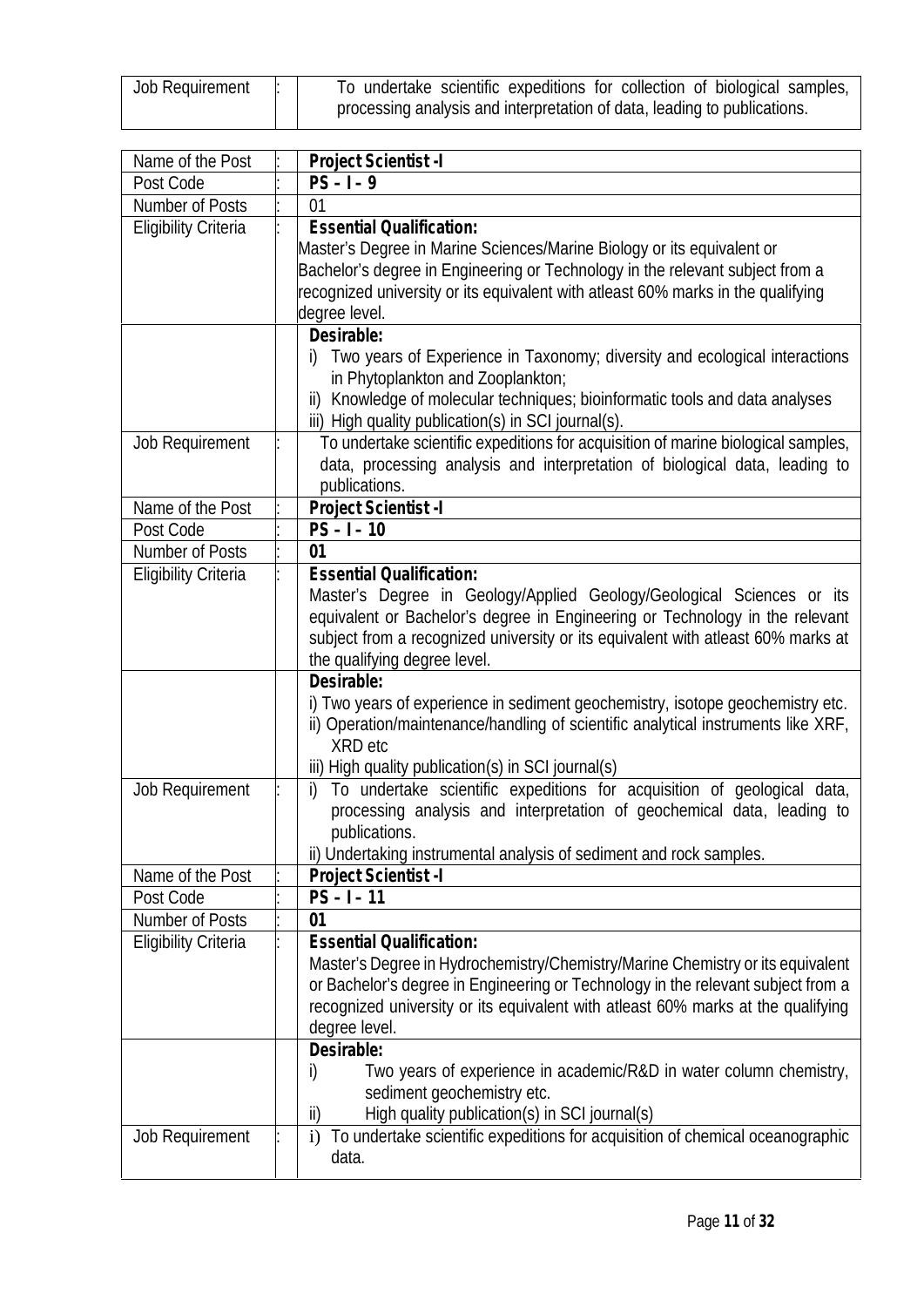| $\pm$ ii) Processing, analysis and interpretation of chemical oceanographic sediment<br>geochemistry data, leading to publications. |
|-------------------------------------------------------------------------------------------------------------------------------------|
|-------------------------------------------------------------------------------------------------------------------------------------|

| Name of the Post            | Project Scientist - I                                                                                                                                                                                                                                                                                         |
|-----------------------------|---------------------------------------------------------------------------------------------------------------------------------------------------------------------------------------------------------------------------------------------------------------------------------------------------------------|
| Post Code                   | $PS - 1 - 12$                                                                                                                                                                                                                                                                                                 |
| Number of Posts             | 01                                                                                                                                                                                                                                                                                                            |
| <b>Eligibility Criteria</b> | <b>Essential Qualification:</b>                                                                                                                                                                                                                                                                               |
|                             | Master's Degree in Computer Science/ Geoinformatics/Geospatial Studies/GIS<br>or equivalent from a recognized university or Bachelor's degree in Engineering<br>or Technology in the relevant subject from a recognized university or its<br>equivalent with atleast 60%marks in the qualifying degree level. |
|                             | Desirable:                                                                                                                                                                                                                                                                                                    |
|                             | i) Two years of experience in generating various 2D/3D maps<br>ii) Experience in maintenance of database of GIS and non-GIS data and data<br>management.                                                                                                                                                      |
| Job Requirement             | Preparation of maps/ graphs/plots etc, for marine scientific studies.<br>i)<br>Development and upkeep of marine geoscientific database<br>$\mathsf{ii}$                                                                                                                                                       |
| Name of the Post            | Project Scientist - I                                                                                                                                                                                                                                                                                         |
| Post Code                   | $PS - 1 - 13$                                                                                                                                                                                                                                                                                                 |
| Number of Posts             | 01                                                                                                                                                                                                                                                                                                            |
| <b>Eligibility Criteria</b> | <b>Essential Qualification:</b><br>Bachelor's Degree in Electronics & Communication/Electronics & Instrumentation<br>Engineering or Technology from a recognized university with at least first class<br>(60%) marks in the qualifying degree level.                                                          |
|                             | Desirable:<br>Two years' experience in operation/maintenance/handling of scientific<br>analytical instruments, preferably, EPMA, XRF, XRD, Laser ICP-MS etc.                                                                                                                                                  |
| Job Requirement             | Maintenance and assistance in running various analytical instruments<br>relevant to the project.                                                                                                                                                                                                              |

| <b>OSMART (EEZ)</b>                                                                                                                                                               |
|-----------------------------------------------------------------------------------------------------------------------------------------------------------------------------------|
| <b>Project Scientist -I</b>                                                                                                                                                       |
| $PS - I - 14$ , 15, 16 & 17                                                                                                                                                       |
| 04                                                                                                                                                                                |
| <b>Essential Qualification:</b>                                                                                                                                                   |
| Masters Degree in Geophysics/Applied Geophysics/ Marine Geophysics/ or its                                                                                                        |
| equivalent or Bachelor's degree in Engineering or Technology in the relevant                                                                                                      |
| subject from a recognized university or its equivalent with atleast 60% marks in                                                                                                  |
| the qualifying degree level.                                                                                                                                                      |
| Desirable:                                                                                                                                                                        |
| Two years of experience in the field relevant to the nature of<br>responsibilities<br>with exposure to GIS with programming skills.                                               |
| Experience in participation in marine scientific expeditions, .<br>II.                                                                                                            |
| iii. Experience in analysis and interpretation of geophysical data, including<br>Multibeam bathymetry, backscatter, SBP etc.<br>iv. High quality publication(s) in SCI journal(s) |
|                                                                                                                                                                                   |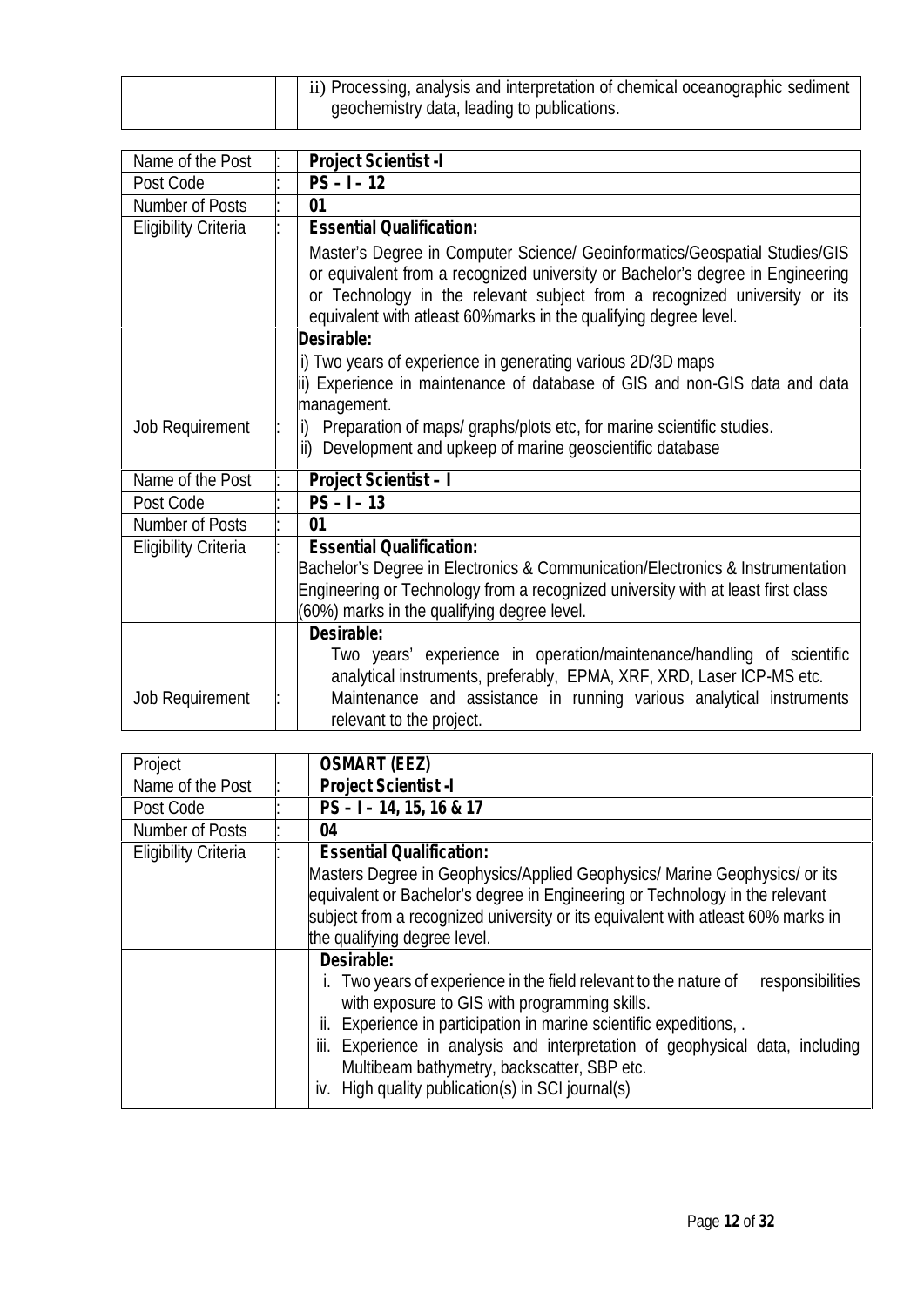| Job Requirement | 1. To play an active role in work related to the project & participation in scientific<br>cruises, marine data acquisition and processing.<br>Analysis and interpretation of the Multibeam bathymetric and backscatter data<br>and integration of the results with other geophysical/geological data sets. |
|-----------------|------------------------------------------------------------------------------------------------------------------------------------------------------------------------------------------------------------------------------------------------------------------------------------------------------------|
|-----------------|------------------------------------------------------------------------------------------------------------------------------------------------------------------------------------------------------------------------------------------------------------------------------------------------------------|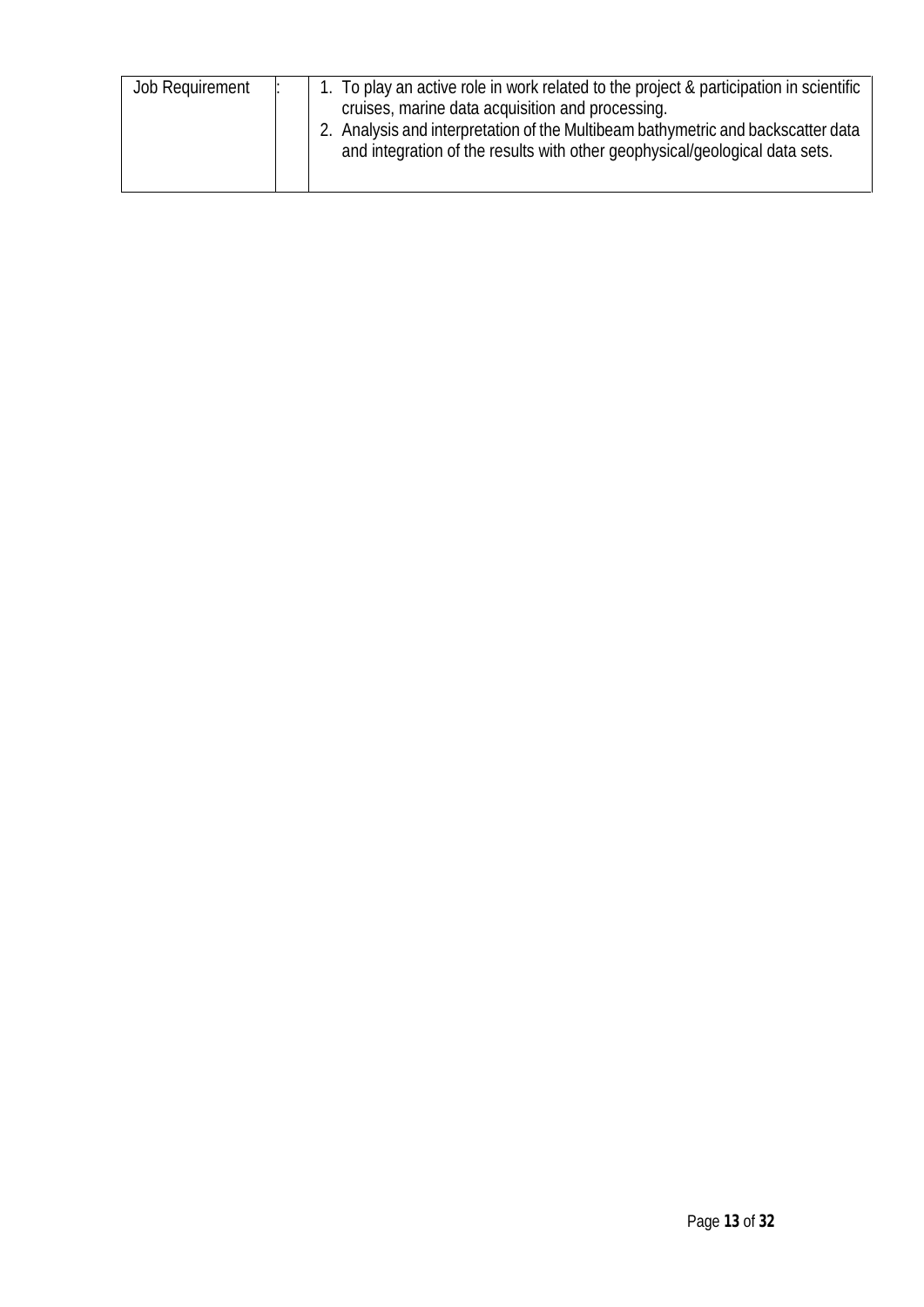| Name of the Post            | Project Scientist -I                                                                                                                                                 |
|-----------------------------|----------------------------------------------------------------------------------------------------------------------------------------------------------------------|
| Post Code                   | $\overline{PS}$ – I – 18                                                                                                                                             |
| Number of Posts             | 01                                                                                                                                                                   |
|                             | <b>Essential Qualification:</b>                                                                                                                                      |
|                             | Masters Degree in Geology/ Applied Geology / Earth Sciences / Marine Science                                                                                         |
|                             | or its equivalent or Bachelor's degree in Engineering or Technology in the                                                                                           |
|                             | relevant subject from a recognized University or its equivalent with atleast 60%                                                                                     |
|                             | marks in the qualifying degree level.                                                                                                                                |
|                             | Desirable:                                                                                                                                                           |
|                             | (i) Experience in the field relevant to the nature of responsibilities.<br>(ii) Experience in marine scientific expeditions.                                         |
|                             | Experience in sedimentological and geochemical analysis of marine<br>(iii)                                                                                           |
|                             | sediment samples and data interpretation.                                                                                                                            |
|                             | (iv). High quality publication(s) in SCI journal(s)                                                                                                                  |
| Job Requirement             | To play an active role in the project & participation in scientific cruises,<br>1.                                                                                   |
|                             | marine data acquisition and processing.                                                                                                                              |
|                             | Sedimentological and geochemical analysis of marine sediment samples,<br>2.                                                                                          |
|                             | leading to publications.                                                                                                                                             |
|                             |                                                                                                                                                                      |
| Name of the Post            | Project Scientist - II                                                                                                                                               |
| Post Code                   | $PS - II - 13$                                                                                                                                                       |
| Number of Posts             | 01                                                                                                                                                                   |
| <b>Eligibility Criteria</b> | <b>Essential Qualification:</b>                                                                                                                                      |
|                             | (i) Masters Degree in / Marine geology / Geology Marine Science or its equivalent                                                                                    |
|                             | or Bachelor's degree in Engineering or Technology in the relevant subject from<br>a recognized university or its equivalent with atleast 60% marks in the qualifying |
|                             | degree level.                                                                                                                                                        |
|                             | (ii) Three years of experience in in the fields of Marine geology /paleoclimatic                                                                                     |
|                             | studies supported by scientific publications                                                                                                                         |
|                             |                                                                                                                                                                      |
|                             | Desirable:                                                                                                                                                           |
|                             | Experience in Scientific Expeditions and related data acquisition/                                                                                                   |
|                             | analysis.                                                                                                                                                            |
|                             | ii.<br>Academic/R&D experience in the field relevant to the nature of                                                                                                |
|                             | responsibilities.                                                                                                                                                    |
|                             | iii.<br>Experience in various geological and analytical equipment's operation                                                                                        |
|                             | and data analysis including XRF, LPSA etc.                                                                                                                           |
| <b>Job Requirement</b>      | High quality publications in SCI journals<br>iv.<br>1. To play an active role in work related to the project & participation in scientific                           |
|                             | cruises, marine data acquisition and processing.                                                                                                                     |
|                             | 2. Sedimentological and geochemical analysis of marine sediment samples,                                                                                             |
|                             | interpretation and integration of various data sets, leading to scientific                                                                                           |
|                             | publications.                                                                                                                                                        |
|                             |                                                                                                                                                                      |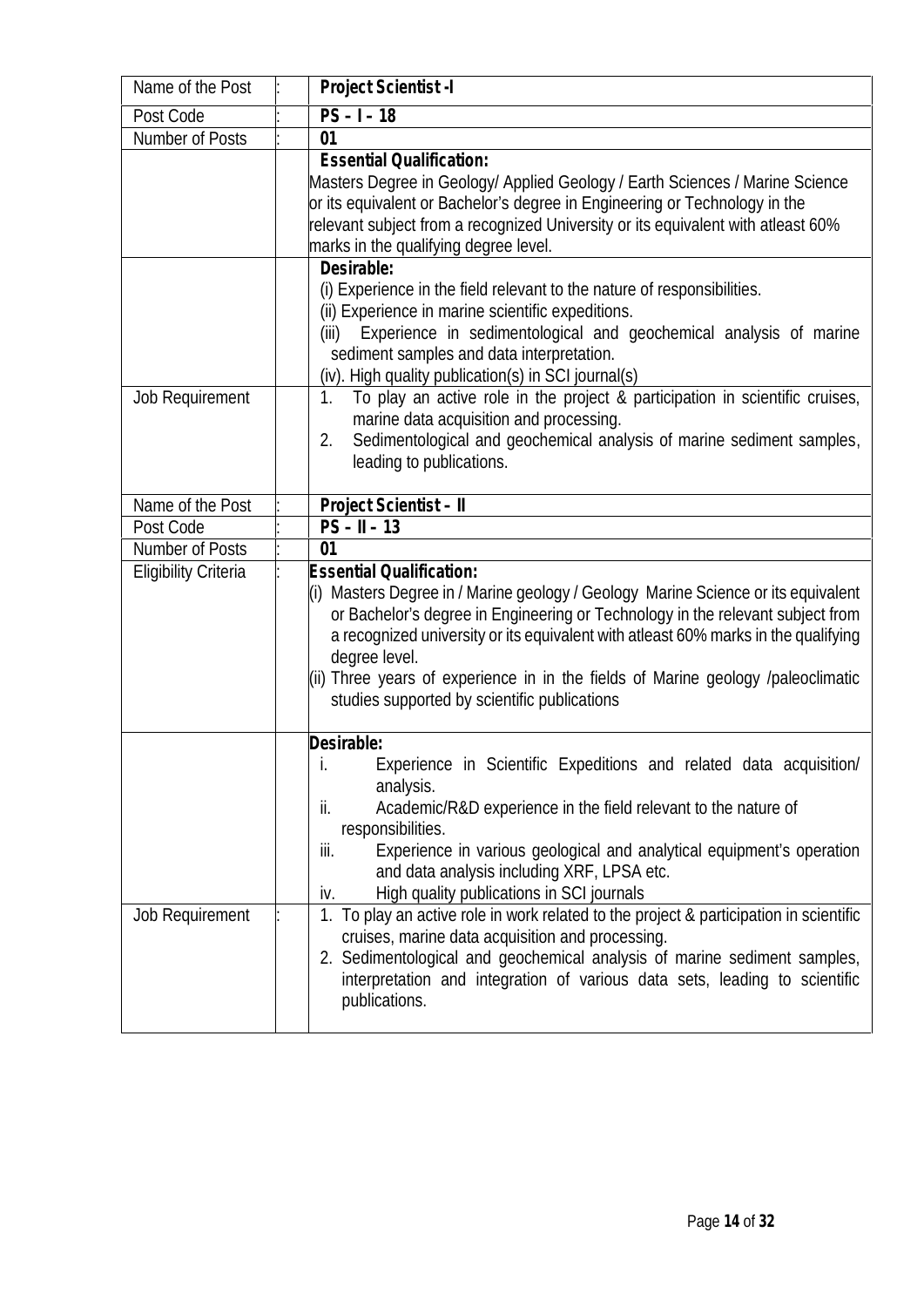| Project                     | PACER - Cryosphere & Climate (Antarctica)                                                                                                                                                                                                                                                                                                                                                                                                                                                |  |
|-----------------------------|------------------------------------------------------------------------------------------------------------------------------------------------------------------------------------------------------------------------------------------------------------------------------------------------------------------------------------------------------------------------------------------------------------------------------------------------------------------------------------------|--|
| Name of the Post            | Project Scientist-II                                                                                                                                                                                                                                                                                                                                                                                                                                                                     |  |
| Post Code                   | PS - II -14                                                                                                                                                                                                                                                                                                                                                                                                                                                                              |  |
| <b>Number of Posts</b>      | 01                                                                                                                                                                                                                                                                                                                                                                                                                                                                                       |  |
| <b>Eligibility Criteria</b> | <b>Essential Qualification:</b>                                                                                                                                                                                                                                                                                                                                                                                                                                                          |  |
|                             | Master's degree in Earth science/ technology or its equivalent OR Bachelor's<br>degree in Engineering or Technology in the relevant subject from a recognized<br>university or its equivalent with atleast 60% marks in the qualifying degree<br>level.<br>ii. Three years' R&D experience in polar glaciology/cryosphere studies                                                                                                                                                        |  |
|                             | Desirable:                                                                                                                                                                                                                                                                                                                                                                                                                                                                               |  |
|                             | 1. PhD in cryosphere related studies<br>2. Experience in polar glaciology using geophysical and modeling techniques.<br>3. Experience in polar scientific expeditions.<br>4. High-quality publications in SCI journals.                                                                                                                                                                                                                                                                  |  |
| Job Requirement             | To undertake glaciological/cryospheric studies, and play an active role in the<br>project through participation in Antarctic expeditions, data acquisition, analysis,<br>modelling, interpretation and publication                                                                                                                                                                                                                                                                       |  |
| Name of the Post            | Project Scientist-I                                                                                                                                                                                                                                                                                                                                                                                                                                                                      |  |
| Post Code                   | $PS - 1 - 19$                                                                                                                                                                                                                                                                                                                                                                                                                                                                            |  |
| <b>Number of Posts</b>      | 01                                                                                                                                                                                                                                                                                                                                                                                                                                                                                       |  |
| <b>Eligibility Criteria</b> | <b>Essential Qualification:</b><br>Masters degree in Chemistry/ Chemical sciences/ Earth sciences or equivalent<br>OR Bachelors degree in Engineering or Technology in the relevant subject from a<br>recognized university or its equivalent with atleast 60% marks in the qualifying<br>degree level.                                                                                                                                                                                  |  |
|                             | Desirable:<br>Two years' experience in biogeochemical aspects of glacial ecosystems.<br>1.<br>Experience in Antarctic expeditions and sampling.<br>2.<br>High-quality publication(s) in SCI journal(s).<br>3.                                                                                                                                                                                                                                                                            |  |
| <b>Job Requirement</b>      | To play an active role in the project through participation in Antarctic expeditions,<br>biogeochemical process studies, lab analysis, interpretation and publication                                                                                                                                                                                                                                                                                                                    |  |
| Name of the Post            | Project Scientist-I                                                                                                                                                                                                                                                                                                                                                                                                                                                                      |  |
| Post Code                   | $PS - I - 20$                                                                                                                                                                                                                                                                                                                                                                                                                                                                            |  |
| Number of Posts             | 01                                                                                                                                                                                                                                                                                                                                                                                                                                                                                       |  |
| <b>Eligibility Criteria</b> | <b>Essential Qualification:</b><br>Masters degree in Geology/ Earth sciences or equivalent OR Bachelors degree<br>in Engineering / Technology in the relevant subject from a recognized university<br>or its equivalent with atleast 60% marks in the qualifying degree level.                                                                                                                                                                                                           |  |
| Job Requirement             | Desirable:<br>1. Two years' experience in stable water isotope or non-traditional isotope<br>analyses, with experience in handling isotope analyzers or HR-ICPMS<br>system.<br>2. Experience in cryosphere studies and sampling.<br>3. High-quality publication(s) in SCI journal(s).<br>To play an active role in the project through participation in Antarctic expeditions,<br>ice core chemical analysis, development of novel and clean methods,<br>interpretation and publication. |  |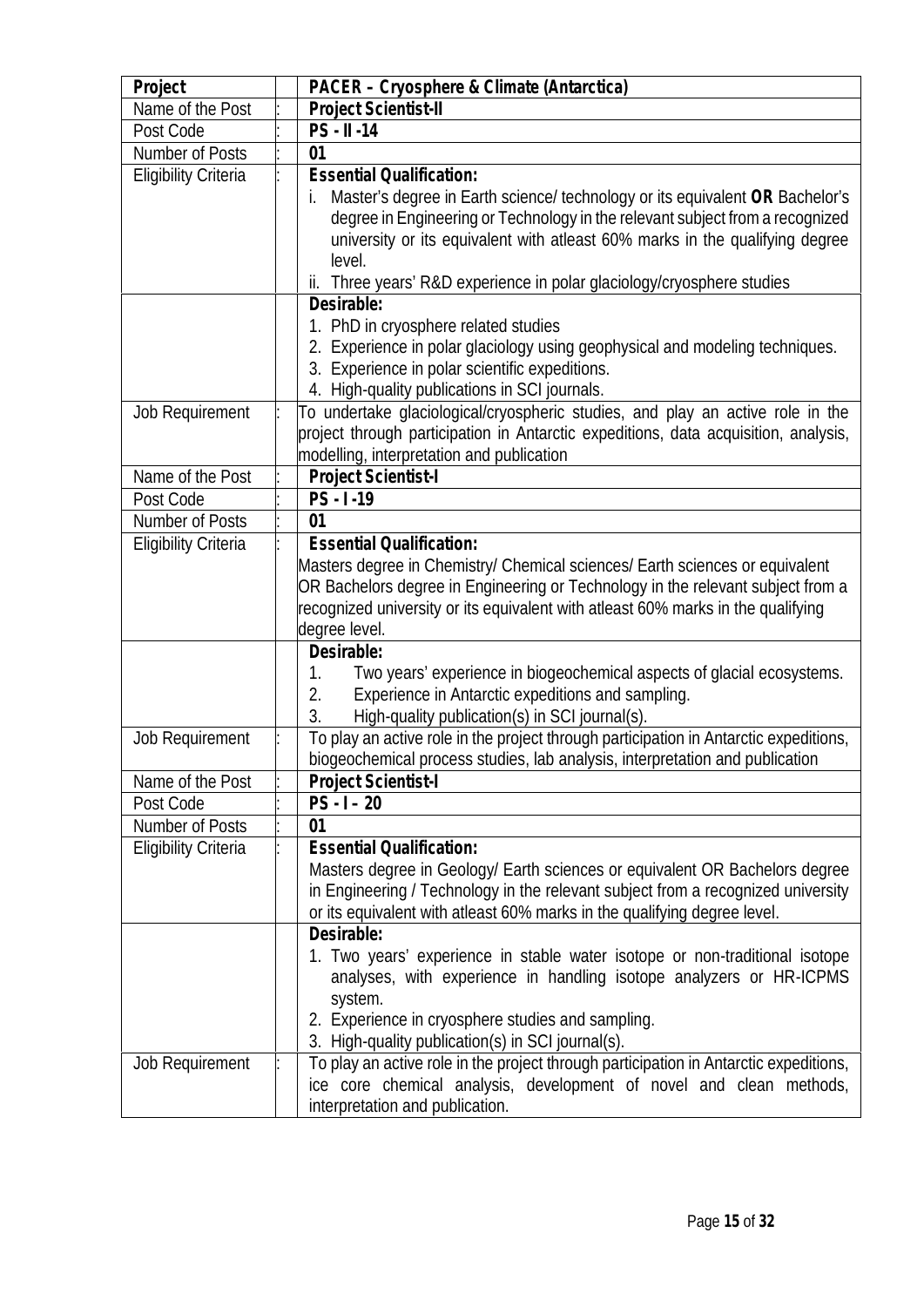| Name of the Post            | <b>Project Scientist-I</b>                                                        |
|-----------------------------|-----------------------------------------------------------------------------------|
| Post Code                   | $PS - 1 - 21$                                                                     |
| Number of Posts             | 01                                                                                |
| <b>Eligibility Criteria</b> | <b>Essential Qualification:</b>                                                   |
|                             | Masters degree in Marine sciences / Biological sciences or equivalent OR          |
|                             | Bachelors degree in Engineering or Technology in the relevant subject from a      |
|                             | recognized university or its equivalent with atleast 60% marks in the qualifying  |
|                             | degree level                                                                      |
|                             | Desirable:                                                                        |
|                             | Two years' experience in microbial ecology of polar ecosystems.                   |
|                             | ii. Hands-on experience in microbiology and molecular biology of low-biomass,     |
|                             | extreme environments.                                                             |
|                             | iii. High-quality publication(s) in SCI journal(s).                               |
| Job Requirement             | To undertake microbiological and/or molecular biological studies of glacial       |
|                             | ecosystems, and play an active role in the project through participation in polar |
|                             | expeditions, interpretation and publication                                       |

| Project                     | PACER - Cryosphere & Climate (Isotope Geochemistry)                                                                                                                                                                                                                                                  |
|-----------------------------|------------------------------------------------------------------------------------------------------------------------------------------------------------------------------------------------------------------------------------------------------------------------------------------------------|
| Name of the Post            | Project Scientist - I                                                                                                                                                                                                                                                                                |
| Post Code                   | $PS - 1 - 22$                                                                                                                                                                                                                                                                                        |
| Number of Posts             | 01                                                                                                                                                                                                                                                                                                   |
| <b>Eligibility Criteria</b> | <b>Essential Qualification:</b><br>Master's degree in Geology/Earth sciences/ Marine sciences or equivalent OR<br>Bachelor's degree in Engineering or Technology in the relevant subject from a<br>recognized university or its equivalent with atleast 60% marks in the qualifying<br>degree level. |
|                             | Desirable:<br>Two years' experience in study of trace elements and/or radiogenic isotopes<br>ii. Experience in polar/oceanographic expeditions and sampling.<br>iii. High-quality publication(s) in SCI journal(s).                                                                                  |
| Job Requirement             | To play an active role in the analysis of trace metals and/or radiogenic isotopes<br>as a proxies, undertake expeditions to polar/oceanic regions, interpreting data<br>and publication.                                                                                                             |
| Name of the Post            | Project Scientist - I                                                                                                                                                                                                                                                                                |
| Post Code                   | $PS - 1 - 23$                                                                                                                                                                                                                                                                                        |
| Number of Posts             | 01                                                                                                                                                                                                                                                                                                   |
| <b>Eligibility Criteria</b> | <b>Essential Qualification:</b><br>Masters degree in Geology/Earth sciences/ Marine sciences or equivalent OR<br>Bachelors degree in Engineering or Technology in the relevant subject from a<br>recognized university or its equivalent with atleast 60% marks in the qualifying<br>degree level    |
|                             | Desirable:<br>1. Two years' experience in Boron or Nd isotope chemistry using Multi-Collector<br>ICPMS; applications as paleoceanographic proxies.<br>2. Experience in polar/oceanographic expeditions and sampling<br>3. High-quality publication(s) in SCI journal(s).                             |
| Job Requirement             | To undertake analysis of Boron and Nd isotopes as a<br>proxy for<br>paleoceanographic applications, running MC-ICPMS and ICP-MS instruments,<br>participate in expeditions, analysis, interpretation and publication                                                                                 |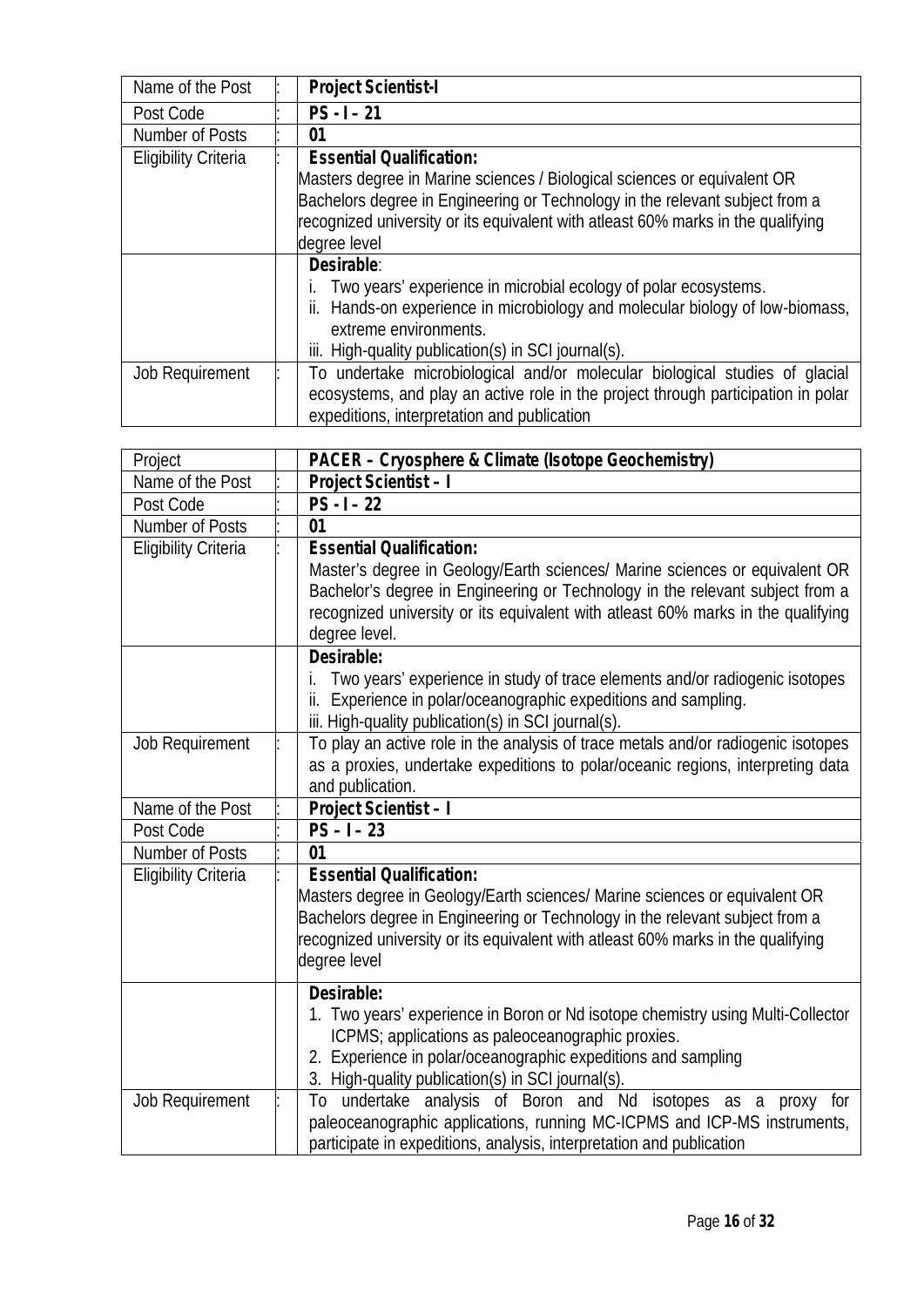| Project                                        | PACER - Cryosphere & Climate (Himalaya)                                                                                                                                                                                                                                                                                                                                                                                                                                                                                                                                                                                                                         |
|------------------------------------------------|-----------------------------------------------------------------------------------------------------------------------------------------------------------------------------------------------------------------------------------------------------------------------------------------------------------------------------------------------------------------------------------------------------------------------------------------------------------------------------------------------------------------------------------------------------------------------------------------------------------------------------------------------------------------|
| Name of the Post                               | Project Scientist-II                                                                                                                                                                                                                                                                                                                                                                                                                                                                                                                                                                                                                                            |
| Post Code                                      | PS - II -15                                                                                                                                                                                                                                                                                                                                                                                                                                                                                                                                                                                                                                                     |
| Number of Posts                                | 01                                                                                                                                                                                                                                                                                                                                                                                                                                                                                                                                                                                                                                                              |
| <b>Eligibility Criteria</b>                    | <b>Essential Qualification:</b><br>Master's degree in Remote Sensing and GIS/ Geo-informatics/ Earth<br>I.<br>sciences or its equivalent OR Bachelor's degree in Engineering or Technology<br>in the relevant subject from a recognized university or its equivalent with<br>atleast 60% marks in the qualifying degree level.<br>ii. Three years' R&D experience in Himalayan glaciology and/or application of<br>remote sensing in glaciology<br>Desirable:<br>1. PhD in Remote Sensing and GIS or related field<br>2. Experience in geospatial technology, image processing/ modelling, field<br>studies including handling of field geospatial instruments. |
| Job Requirement                                | 3. Experience in field glaciological studies in Himalaya<br>4. High-quality publications in SCI journals.<br>To undertake monitoring of Himalayan glaciers using geospatial techniques and                                                                                                                                                                                                                                                                                                                                                                                                                                                                      |
|                                                | field observations; Preparation of inventories on glaciers and glacier lakes; to<br>undertake field expeditions to Himalaya, data interpretation and publication                                                                                                                                                                                                                                                                                                                                                                                                                                                                                                |
| Name of the Post                               | Project Scientist-I                                                                                                                                                                                                                                                                                                                                                                                                                                                                                                                                                                                                                                             |
| Post Code                                      | $PS - 1 - 24$                                                                                                                                                                                                                                                                                                                                                                                                                                                                                                                                                                                                                                                   |
| Number of Posts<br><b>Eligibility Criteria</b> | 01<br><b>Essential Qualification:</b>                                                                                                                                                                                                                                                                                                                                                                                                                                                                                                                                                                                                                           |
|                                                | Master's degree in Physics / Earth Sciences / Water Resources/ Hydrology/<br>Environmental Sciences or its equivalent OR Bachelor's degree in Engineering<br>or Technology in the relevant subject from a recognized university or its<br>equivalent with atleast 60% marks in the qualifying degree level<br>Desirable:<br>Two years' experience in hydrological studies, hydrological modelling,<br>preferably in Himalaya.<br>ii. Experience in establishing and operating field based hydrological instruments<br>and field experience in Himalaya.<br>iii. High-quality publication(s) in SCI journal(s).                                                  |
| Job Requirement                                | To undertake studies on hydrological behavior of Himalayan glacier basins in the<br>context of changing climate; to undertake field expeditions to Himalaya, data<br>interpretation and publication                                                                                                                                                                                                                                                                                                                                                                                                                                                             |
| Name of the Post                               | Project Scientist-I                                                                                                                                                                                                                                                                                                                                                                                                                                                                                                                                                                                                                                             |
| Post Code                                      | $PS - 1 - 25$                                                                                                                                                                                                                                                                                                                                                                                                                                                                                                                                                                                                                                                   |
| <b>Number of Posts</b>                         | 01                                                                                                                                                                                                                                                                                                                                                                                                                                                                                                                                                                                                                                                              |
| <b>Eligibility Criteria</b>                    | <b>Essential Qualification:</b><br>Master's degree in Earth Sciences/ Physical sciences/ Environmental Sciences<br>or its equivalent OR Bachelor's degree in Engineering or Technology in the<br>relevant subject from a recognized university or its equivalent with atleast 60%<br>marks in the qualifying degree level                                                                                                                                                                                                                                                                                                                                       |
| Job Requirement                                | Desirable:<br>Two years' experience in modeling of glacier atmospheric interactions,<br>İ.<br>preferably in Himalaya.<br>ii. Experience in analysis of glaciological /atmospheric data and modelling<br>iii. High-quality publication(s) in SCI journal(s)<br>To undertake studies on atmosphere-glacier interactions, glaciological<br>/atmospheric data acquisition analysis and modelling; and to play an active role                                                                                                                                                                                                                                        |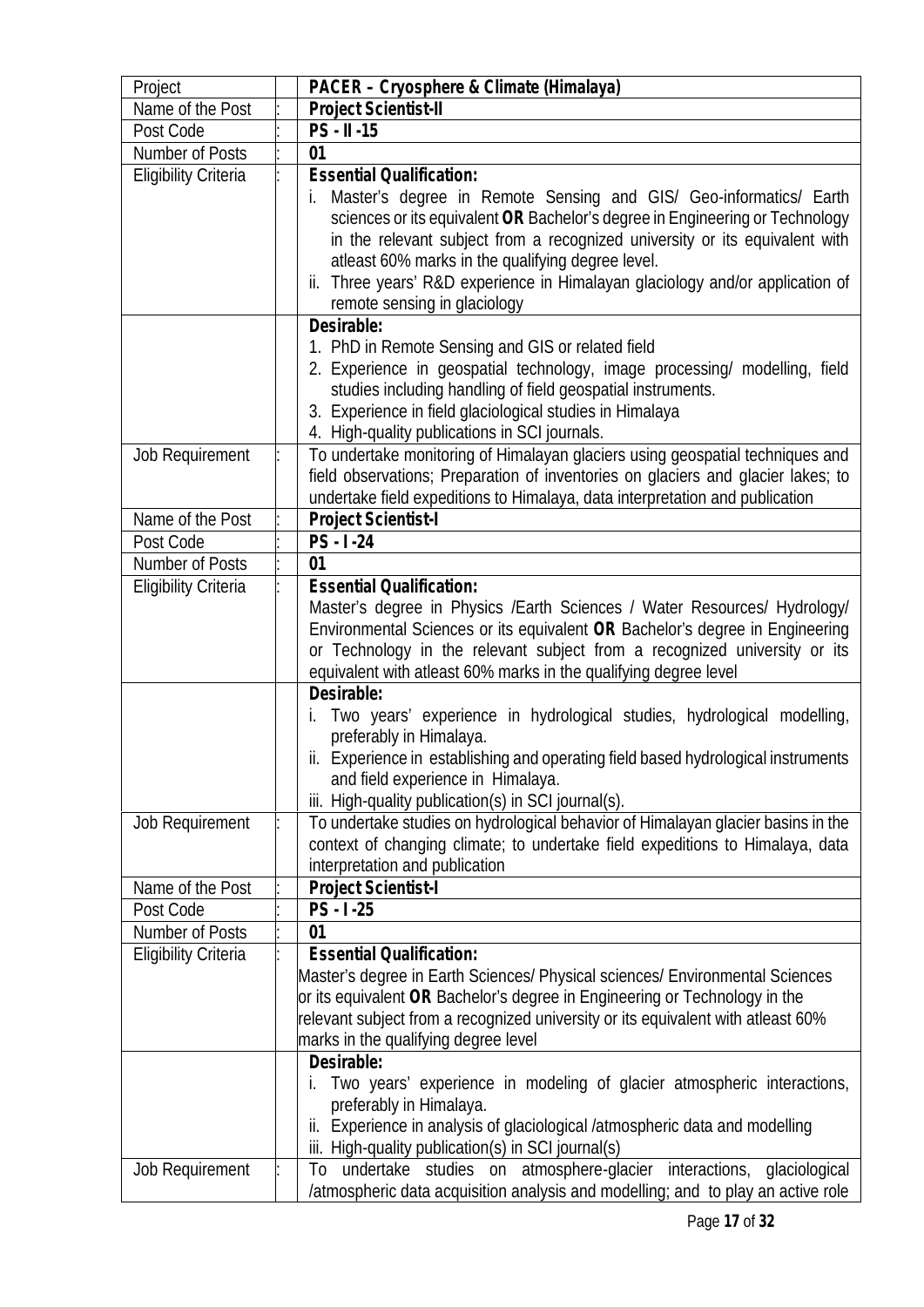|                             | in the project through participation in Himalayan expeditions, glaciological<br>studies, interpretation and publication                                                                                                                                                                                                                                                                                                                                                                                                                                                |
|-----------------------------|------------------------------------------------------------------------------------------------------------------------------------------------------------------------------------------------------------------------------------------------------------------------------------------------------------------------------------------------------------------------------------------------------------------------------------------------------------------------------------------------------------------------------------------------------------------------|
| Name of the Post            | Project Scientist -I                                                                                                                                                                                                                                                                                                                                                                                                                                                                                                                                                   |
| Post Code                   | $PS - 1 - 26$                                                                                                                                                                                                                                                                                                                                                                                                                                                                                                                                                          |
| Number of Posts             | 01                                                                                                                                                                                                                                                                                                                                                                                                                                                                                                                                                                     |
| <b>Eligibility Criteria</b> | <b>Essential Qualification:</b><br>Master's degree in Atmospheric Sciences/ Physical Sciences or its equivalent OR<br>Bachelor's degree in Engineering or Technology in the relevant subject from a<br>recognized university or its equivalent with atleast 60% marks in the qualifying<br>degree level<br>Desirable:                                                                                                                                                                                                                                                  |
|                             | Two years' experience in analysis of atmospheric data and/or modelling,<br>preferably in Himalaya;<br>ii. Field experience in handling meteorological instruments in Himalaya<br>iii. High-quality publication(s) in SCI journal(s).                                                                                                                                                                                                                                                                                                                                   |
| <b>Job Requirement</b>      | To undertake studies on glacier energy and mass balance modelling in Himalaya;<br>to undertake field expeditions to Himalaya, data interpretation and publication                                                                                                                                                                                                                                                                                                                                                                                                      |
| Project                     | <b>PACER - EIA of Polar Stations</b>                                                                                                                                                                                                                                                                                                                                                                                                                                                                                                                                   |
| Name of the Post            | Project Scientist- II                                                                                                                                                                                                                                                                                                                                                                                                                                                                                                                                                  |
| Post Code                   | PS - II -16                                                                                                                                                                                                                                                                                                                                                                                                                                                                                                                                                            |
| Number of Posts             | 01                                                                                                                                                                                                                                                                                                                                                                                                                                                                                                                                                                     |
| <b>Eligibility Criteria</b> | <b>Essential Qualification:</b><br>Masters Degree in Environmental Science or Bachelors Degree in<br>I.<br>Environmental or Chemical Engineering or Technology from a recognised<br>University or its equivalent with at least first class (60%) marks in the qualifying<br>degree level.<br>ii. Three years' R&D experience in environmental monitoring and analysis                                                                                                                                                                                                  |
| Job Requirement             | Desirable:<br>PhD in Environmental Science/Chemical Engineering or equivalent.<br>ii. Two years experience in R&D in industrial or Academic institutions or S&T<br>Organisations and Scientific activities and services in modeling/analytical<br>techniques related to air/water/sediment sample analysis/GIS and instrument<br>operation.<br>iii. Experience in undertaking field studies in remote sub-zero climatic conditions.<br>iv. High-quality publications in SCI journals.<br>1. Participation in scientific expeditions, data acquisition, processing, and |
|                             | interpretation.<br>2. Any other scientific/technical jobs that may be assigned from time to time.<br>3. To undertake field work in polar regions under sub-zero climatic conditions for<br>extended periods                                                                                                                                                                                                                                                                                                                                                            |
| Name of the Post            | Project Scientist -I                                                                                                                                                                                                                                                                                                                                                                                                                                                                                                                                                   |
| Post Code                   | $PS - 1 - 27$                                                                                                                                                                                                                                                                                                                                                                                                                                                                                                                                                          |
| Number of Posts             | 01                                                                                                                                                                                                                                                                                                                                                                                                                                                                                                                                                                     |
| <b>Eligibility Criteria</b> | <b>Essential Qualification:</b><br>Masters Degree in Environmental Science/Organic Chemistry/Marine Science or<br>Bachelors Degree in Environmental or Chemical Engineering or Technology from<br>a recognized university or its equivalent with at least first class (60%) marks in the<br>qualifying degree level.                                                                                                                                                                                                                                                   |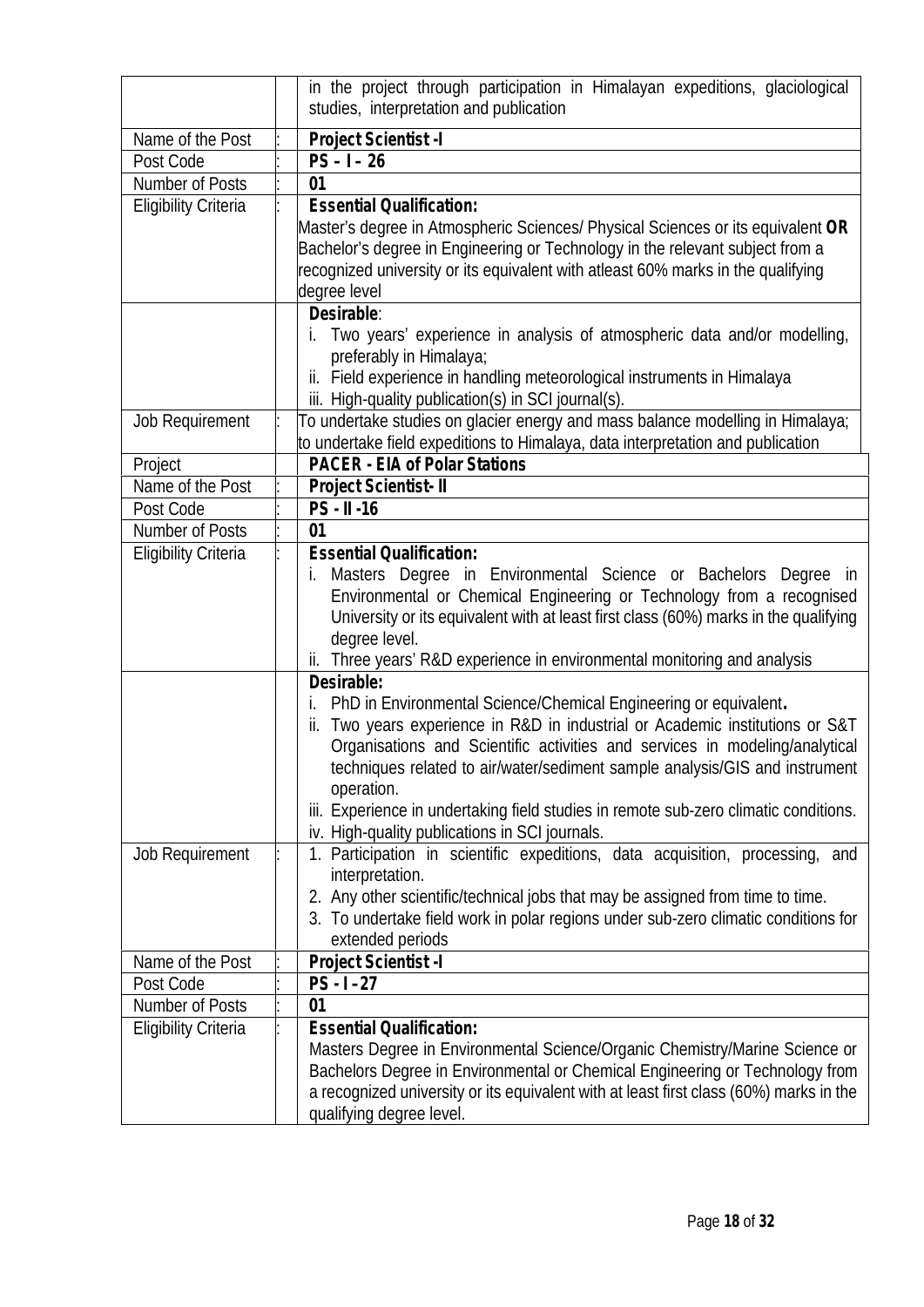|                             | Desirable:                                                                                                                                                                                    |
|-----------------------------|-----------------------------------------------------------------------------------------------------------------------------------------------------------------------------------------------|
|                             | Two years experience in Ion Chromatography/Mass Spectrometer/Gas<br>İ.<br>Chromatography processing and interpretation as evidenced by publications in<br>high impact peer-reviewed journals. |
|                             | ii. Experience in scientific expedition                                                                                                                                                       |
| Job Requirement             | 1) Participation in Polar scientific expeditions, data acquisition, processing, and                                                                                                           |
|                             | interpretation                                                                                                                                                                                |
|                             | (2) Any other scientific/technical jobs that may be assigned from time to time.                                                                                                               |
|                             | (3) To undertake field work in polar regions under sub-zero climatic conditions                                                                                                               |
|                             |                                                                                                                                                                                               |
| Name of the Post            | Project Scientist -I                                                                                                                                                                          |
| Post Code                   | $PS - I - 28$                                                                                                                                                                                 |
| Number of Posts             | 01                                                                                                                                                                                            |
| <b>Eligibility Criteria</b> | <b>Essential Qualification:</b>                                                                                                                                                               |
|                             | Masters Degree in Biotechnology/Microbiology OR Bachelor's degree in                                                                                                                          |
|                             | Engineering or Technology in the relevant subject from a recognized university or                                                                                                             |
|                             | its equivalent with at least first class (60%) marks in the qualifying degree level.                                                                                                          |
|                             | Desirable:                                                                                                                                                                                    |
|                             | Two years R&D experience in microbiology/ molecular biology studies as<br>İ.                                                                                                                  |
|                             | evidenced by publications in high impact peer-reviewed journals.<br>in<br>molecular                                                                                                           |
|                             | microbiology<br>Experience<br>ij.<br>and<br>biology<br>studies                                                                                                                                |
|                             | /Chromatography/Spectrometry<br>(1) To work on identification and characterization of microbes in the wastewater                                                                              |
| Job Requirement             | treatment system, identification of non-native species in the polar region                                                                                                                    |
|                             | (2) Any other scientific/technical jobs that may be assigned from time to time.                                                                                                               |
|                             | (3) To undertake field work in polar regions under sub-zero climatic conditions,                                                                                                              |
|                             | data acquisition, processing, and interpretation.                                                                                                                                             |
| Project                     | <b>PACER: Antarctic Logistics</b>                                                                                                                                                             |
| Name of the Post            | Project Scientist-I                                                                                                                                                                           |
| Post Code                   | $PS - 1 - 29 & 30$                                                                                                                                                                            |
| Number of Post              | 02                                                                                                                                                                                            |
| <b>Eligibility Criteria</b> | <b>Essential Qualification:</b>                                                                                                                                                               |
|                             | Bachelor's Degree in Electrical Engineering or Technology in the relevant subject                                                                                                             |
|                             | from a recognized university or AICTE or its equivalent with at least first class                                                                                                             |
|                             | (60%) marks in the qualifying degree level.                                                                                                                                                   |
|                             |                                                                                                                                                                                               |
|                             | Desirable:                                                                                                                                                                                    |
|                             | Minimum two years post qualification experience in operation and maintenance                                                                                                                  |
|                             | of electrical generators (100 KVA or above), Load Voltage Distribution,                                                                                                                       |
|                             | centralized AHU with minimum air flow volume of 10,000 m <sup>3</sup> per hour, Fire alarm                                                                                                    |
|                             | system Fire Extinguishing systems, Online UPS 60 KVA or above                                                                                                                                 |
| Job Requirement             | Undertake operations and maintenance of electrical equipment such as<br>İ.                                                                                                                    |
|                             | generators, MLVD, HT and LT, AHU, BMS, safety & security systems, etc. at                                                                                                                     |
|                             | Antarctic stations.                                                                                                                                                                           |
|                             | ii. Installation and operation of scientific instruments for data acquisition.                                                                                                                |
|                             | iii. Periodic participation in the Antarctic Expeditions for short/long term.                                                                                                                 |
| Name of the Post            | Project Scientist-I                                                                                                                                                                           |
| Post Code                   | $PS - I - 31 & 32$                                                                                                                                                                            |
| Number of Post              | 02                                                                                                                                                                                            |
| <b>Eligibility Criteria</b> | <b>Essential Qualification:</b>                                                                                                                                                               |
|                             | Bachelor's Degree in Electronics and Communication or Technology in the<br>İ.                                                                                                                 |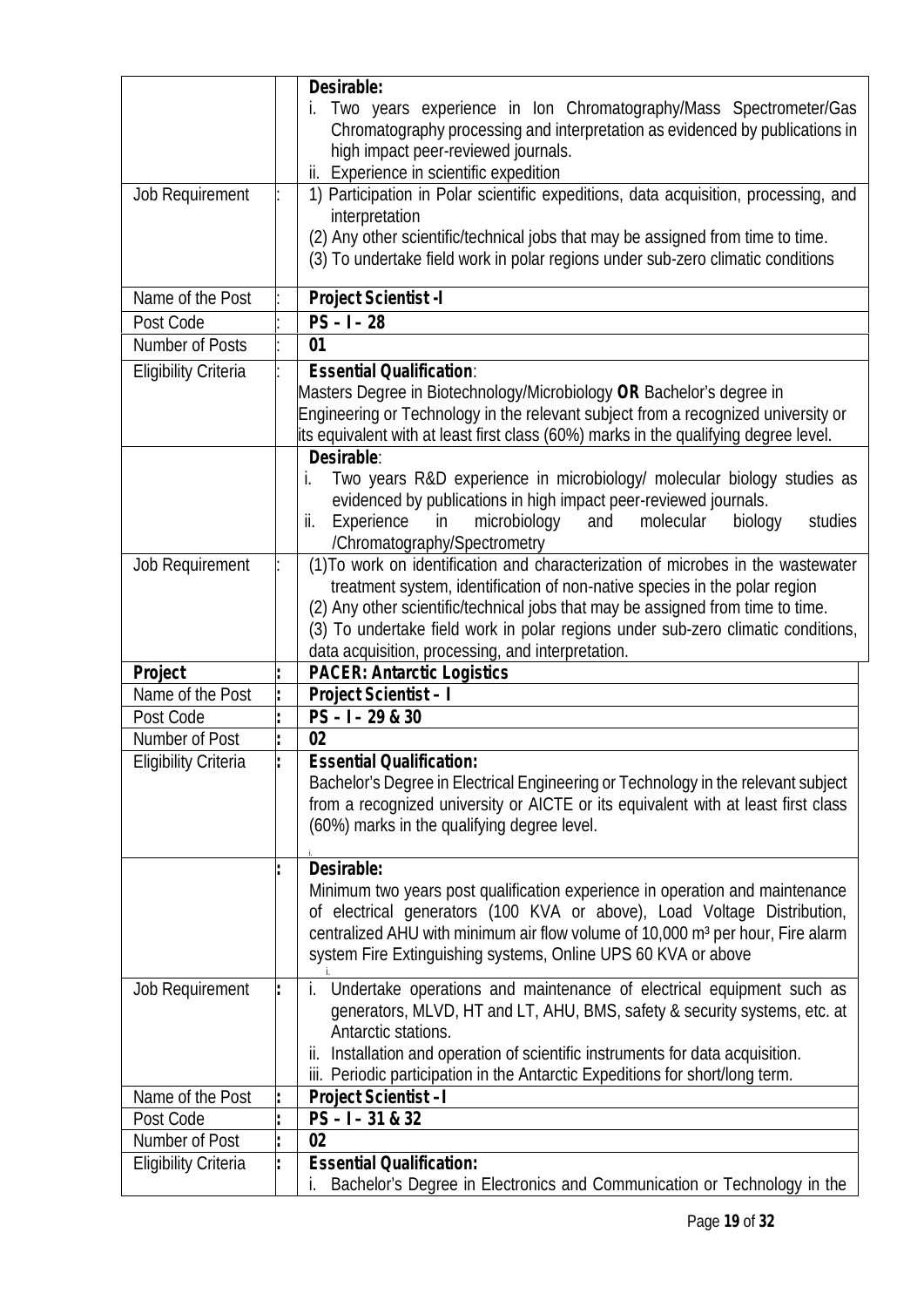|                             | relevant subject from a recognized university or AICTE or its equivalent with<br>atleast 60% marks in the qualifying degree level.                                                                                                                                                                                                                                                                                                                                                                                                                                                                                                                                                                                                                                                      |
|-----------------------------|-----------------------------------------------------------------------------------------------------------------------------------------------------------------------------------------------------------------------------------------------------------------------------------------------------------------------------------------------------------------------------------------------------------------------------------------------------------------------------------------------------------------------------------------------------------------------------------------------------------------------------------------------------------------------------------------------------------------------------------------------------------------------------------------|
| Job Requirement             | Desirable:<br>Minimum two years post qualification experience in Operation, repair<br>İ.<br>and maintenance of C band or Ka Satellite Communication / Radio wave<br>/Atmospheric and Meteorological Instrument.<br>Experience in instrumentation, satellite communication equipment, and<br>ii.<br>maintenance and management of communication equipment's.<br>Experience in Data Experience in Ground station maintenance and<br>iii.<br>management<br>Experience in Data acquisition and instruments.<br>iv.<br>Undertake operations and maintenance of satellite communication<br>1.<br>system/earth station at Antarctic stations and NCPOR.<br>2. Operations and maintenance of electrical/electronic instruments.<br>3. Operation of scientific instruments for data acquisition. |
|                             | 4. Periodic participation in the Antarctic Expeditions for short/long term.                                                                                                                                                                                                                                                                                                                                                                                                                                                                                                                                                                                                                                                                                                             |
| Name of the Post            | Project Scientist - I                                                                                                                                                                                                                                                                                                                                                                                                                                                                                                                                                                                                                                                                                                                                                                   |
| Post Code                   | $PS - I - 33$                                                                                                                                                                                                                                                                                                                                                                                                                                                                                                                                                                                                                                                                                                                                                                           |
| Number of Post              | 01                                                                                                                                                                                                                                                                                                                                                                                                                                                                                                                                                                                                                                                                                                                                                                                      |
| <b>Eligibility Criteria</b> | <b>Essential Qualification:</b>                                                                                                                                                                                                                                                                                                                                                                                                                                                                                                                                                                                                                                                                                                                                                         |
|                             | Bachelor's Degree in Mechanical Engineering or Marine Engineering or<br>Technology in the relevant subject from a recognized University or AICTE or its<br>equivalent with atleast 60% marks in the qualifying degree level                                                                                                                                                                                                                                                                                                                                                                                                                                                                                                                                                             |
|                             | Desirable:<br>Minimum two years post qualification experience in repair and maintenance<br>İ.<br>of Diesel Generators and centralized AHU with control systems.<br>ii. Should be able to generate reports in the format prescribed through<br>SAP/Computer/ Email.<br>iii. Maintenance and management of 3 phase Diesel Generators of 100 KVA or<br>more.<br>iv. Maintenance and management of AHU systems                                                                                                                                                                                                                                                                                                                                                                              |
| Job Requirement             | i) Undertake operation and maintenance of diesel engines and related control<br>systems at Antarctic stations.<br>ii) Operation of scientific instruments for data acquisition.<br>iii) Periodic participation in the Antarctic Expeditions for short/long term.                                                                                                                                                                                                                                                                                                                                                                                                                                                                                                                        |
| Name of the Post            | Project Scientist - II                                                                                                                                                                                                                                                                                                                                                                                                                                                                                                                                                                                                                                                                                                                                                                  |
| Post Code                   | $PS - II - 17$                                                                                                                                                                                                                                                                                                                                                                                                                                                                                                                                                                                                                                                                                                                                                                          |
| Number of Post              | 01                                                                                                                                                                                                                                                                                                                                                                                                                                                                                                                                                                                                                                                                                                                                                                                      |
| <b>Eligibility Criteria</b> | <b>Essential Qualification:</b><br>Master's Degree in Mechanical Engineering or Marine Engineering or<br>İ.<br>Technology in the relevant subject from a recognized University or AICTE or<br>its equivalent with atleast 60% marks in the qualifying degree level.<br>Minimum three years post qualification experience in repair and maintenance<br>ii.<br>of Diesel Generators and centralized AHU with control systems.                                                                                                                                                                                                                                                                                                                                                             |
|                             | Desirable:<br>Maintenance and management of 3 phase Diesel Generators of 100 KVA or<br>İ.<br>more.<br>Maintenance and management of AHU<br>ii.<br>iii.<br>Should be able to generate reports in the format prescribed through<br>SAP/Computer/ Email.                                                                                                                                                                                                                                                                                                                                                                                                                                                                                                                                   |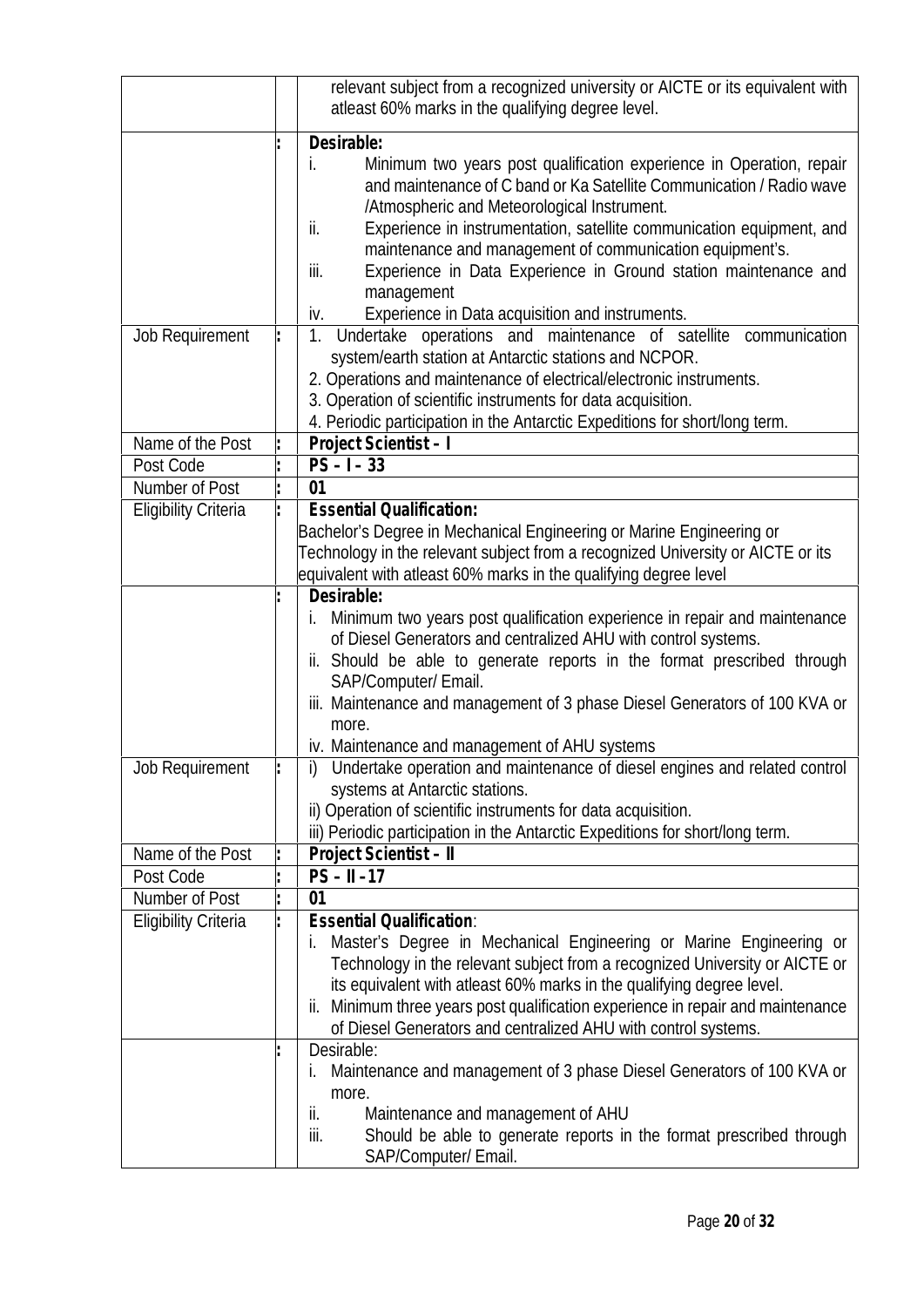| <b>Job Requirement</b> | Undertake operation and maintenance of diesel engines and related control<br>$\vert$ |
|------------------------|--------------------------------------------------------------------------------------|
|                        | systems at Antarctic stations.                                                       |
|                        | ii) Operation of scientific instruments for data acquisition.                        |
|                        | iii) Periodic participation in the Antarctic Expeditions for short/long term.        |

| Project                     | PACER: Information Communication Technology- Web Based Services                                          |
|-----------------------------|----------------------------------------------------------------------------------------------------------|
| Name of the Post            | Project Scientist-I                                                                                      |
| Post Code                   | $\overline{PS} - I - 34$                                                                                 |
| Number of Post              | 01                                                                                                       |
| <b>Eligibility Criteria</b> | <b>Essential Qualification:</b>                                                                          |
|                             | Master's Degree in Computer Sciences/Computer Science & Engg./                                           |
|                             | Information Technology or its equivalent or Bachelor's degree in Engineering                             |
|                             | or Technology in the relevant subject from a recognized University or its                                |
|                             | equivalent with atleast 60% marks in the qualifying degree level.                                        |
|                             | Desirable:                                                                                               |
|                             | Two years' experience in website development<br>İ.                                                       |
|                             | ii. Working experience on HTML5, CSS3, JavaScript, Jquery & Bootstrap skills                             |
|                             | along with industry standard coding and security practices to produce the                                |
|                             | highest quality of websites                                                                              |
|                             | iii. M.E/M.Tech in Computer Science/Computer Science & Engineering/                                      |
|                             | Information Technology from a recognized University/ Institute.                                          |
| Job Requirement             | To design, develop and maintain NCPOR website, conference websites and any                               |
| Project                     | other relevant work given from time to time<br>PACER: Antarctic Program-Past Climate & Ocean Variability |
| Name of the Post            | Project Scientist-1                                                                                      |
| Post Code                   | $PS - 1 - 35$                                                                                            |
| Number of Post              | 01                                                                                                       |
| <b>Eligibility Criteria</b> | <b>Essential Qualification:</b>                                                                          |
|                             | Master's Degree in Earth Science/ Geology/ Marine Geology/Marine Science or                              |
|                             | related subjects OR Bachelor's degree in Engineering or Technology in the                                |
|                             | relevant subject from a recognized university or equivalent with at least 60%                            |
|                             | marks;                                                                                                   |
|                             | Desirable:                                                                                               |
|                             | Two years' R&D experience in paleoceanography/ paleoclimatology<br>İ.                                    |
|                             | Experience in stable isotopic analysis of marine sediments using<br>ii.                                  |
|                             | IRMS.                                                                                                    |
|                             | Experience in past SST reconstruction using trace element ratios of<br>iii.                              |
|                             | microfossils.                                                                                            |
|                             | High-quality publication(s) in SCI journal(s).<br>iv.                                                    |
|                             |                                                                                                          |
| <b>Job Requirement</b>      | To participate in oceanographic expeditions and to quantify past climate and                             |
|                             | oceanographic variability of the Southern Ocean using IODP sediment cores,                               |
|                             | data interpretation and publication                                                                      |
| Name of the Post            | Project Scientist-1                                                                                      |
| Post Code                   | $PS - 1 - 36$                                                                                            |
| Number of Post              | 01                                                                                                       |
| <b>Eligibility Criteria</b> | <b>Essential Qualification:</b>                                                                          |
|                             | Master's Degree in Earth Science/ Geology/ Marine Geology/Marine Science or                              |
|                             | related subjects OR Bachelor's degree in Engineering or Technology in the                                |
|                             | relevant subject from a recognized university or equivalent with at least 60%                            |
|                             | marks; and                                                                                               |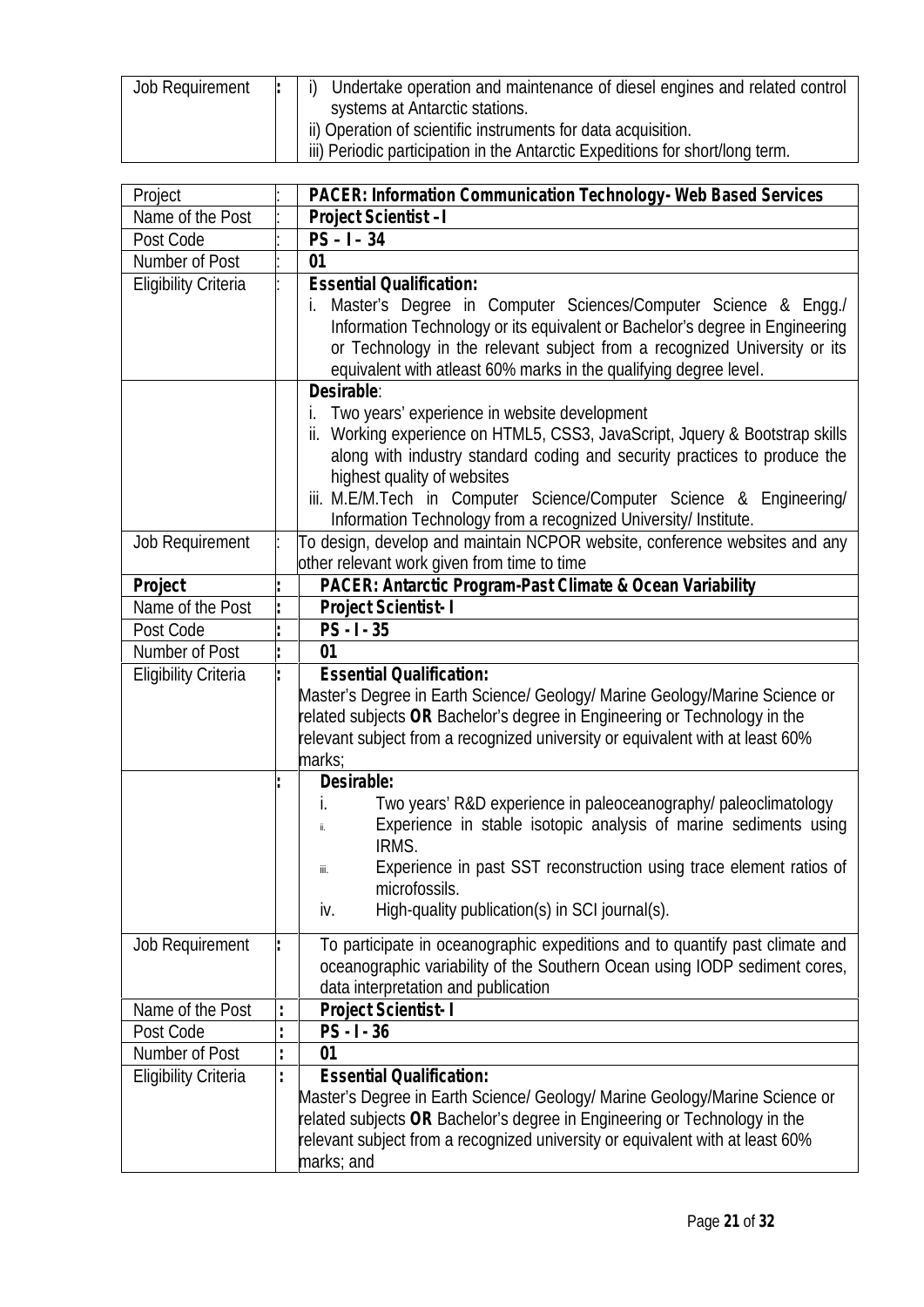|                             | Desirable:                                                                       |
|-----------------------------|----------------------------------------------------------------------------------|
|                             | Two years' R&D experience in paleoceanography/ paleoclimatology                  |
|                             | ii. Experience in isotopic and geochemical analysis of marine sediments using    |
|                             | IRMS.                                                                            |
|                             | iii. Experience in major and minor elements analysis of marine sediment by       |
|                             | ICP-OES, etc.                                                                    |
|                             | iv. High-quality publication(s) in SCI journal(s).                               |
| Job Requirement             | To carry out palaeoceanographic studies using geochemical analysis from the      |
|                             | Indian Sector of the Southern Ocean and to undertake oceanographic               |
|                             |                                                                                  |
|                             | expeditions, data interpretation and publication                                 |
| Project                     | PACER: Antarctic Program- Satellite-based Digital Elevation Model (DEM)          |
|                             | for monitoring cryospheric ice/ glacier topography                               |
| Name of the Post            | Project Scientist-1                                                              |
| Post Code                   | $PS - 1 - 37$                                                                    |
| Number of Post              | 01                                                                               |
| <b>Eligibility Criteria</b> | <b>Essential Qualification:</b>                                                  |
|                             | M.Sc. degree in Remote Sensing & GIS/ Geoinformatics from a recognized           |
|                             | university or its equivalent with at least 60% marks in the degree level, and    |
|                             | Desirable:                                                                       |
|                             | Two years research experience in field surveys using DGPS, GPR, and<br>i.        |
|                             | expertise in processing satellite data using geospatial image processing         |
|                             | software (SNAP, GIS tools, ERDAS IMAGINE, ENVI, etc).                            |
|                             | ii. Experience or sea worthy to participate in Antarctic expedition by ship for  |
|                             | field work                                                                       |
|                             | iii. High-quality publication(s) in SCI journal(s)                               |
|                             | To undertake field survey in Polar regions for 3-4 month using DGPS &            |
| Job Requirement             |                                                                                  |
|                             | stakes and processing SAR & hyperspectral data for DEM generation,               |
|                             | glacier surface velocity mapping and facies classification by using SAR,         |
|                             | multispectral data, etc.                                                         |
| Project                     | PACER: Antarctic Program-Satellite based monitoring of cryospheric ice/          |
|                             | glacier topography                                                               |
| Name of the Post            | Project Scientist- II                                                            |
| Post Code                   | $PS - II - 18$                                                                   |
| Number of Post              | 01                                                                               |
| <b>Eligibility Criteria</b> | <b>Essential Qualification:</b>                                                  |
|                             | M.Sc. in Remote Sensing & GIS / Geoinformatics from a recognized                 |
|                             | university or its equivalent with at least 60% marks in the degree level, and    |
|                             | three years research experience.                                                 |
|                             | ii. Three Years experience in Polar remote sensing studies                       |
|                             |                                                                                  |
|                             | Desirable:-                                                                      |
|                             | Experience in field survey in Polar Regions and validation with satellite        |
|                             | products. Perform satellite-based data analysis using SARproz/SNAP,              |
|                             | ENVI, GIS-tools, Leica suite, ERDAS Imagine, etc for Digital Elevation           |
|                             | Model generation for computing mass balance & validation, and mapping            |
|                             | &validation glacier velocity using SAR, hyperspectral data products.             |
|                             | ii. Experience or sea worthy to participate in Antarctic expeditions by ship for |
|                             | field work                                                                       |
|                             | iii. High-quality publications in SCI journals                                   |
|                             | To take an active role in:                                                       |
| <b>Job Requirement</b>      |                                                                                  |
|                             | (A) Planning and participating field survey in Polar region using geodetic &     |
|                             | glaciological methods;                                                           |
|                             | (B) Processing SAR, optical, hyperspectral data for glacier mass balance         |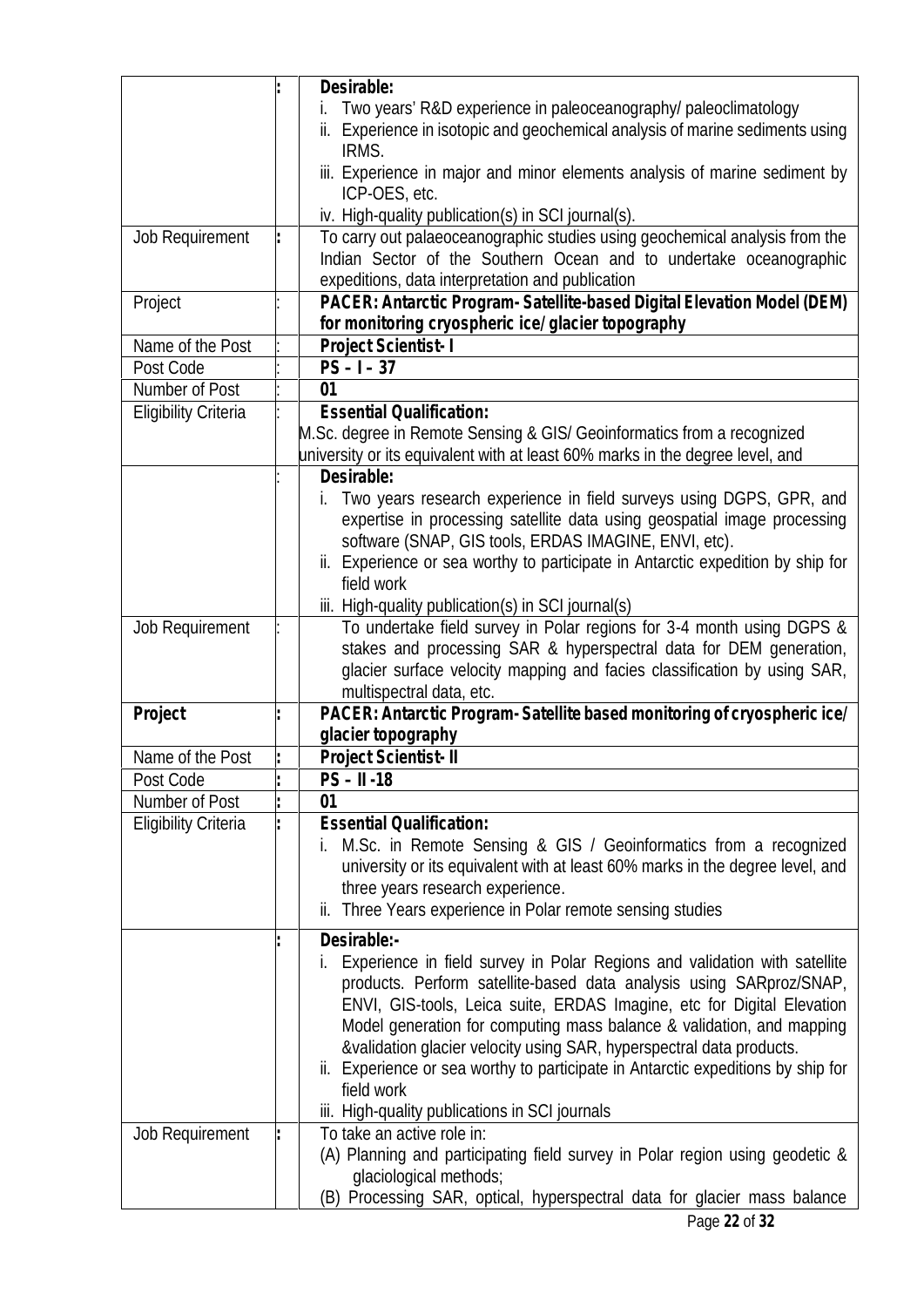|                             | computation, mapping of glacier surface velocity, etc. and dissemination of<br>results                                                                                                                                                                                                                                                                                                                                                  |
|-----------------------------|-----------------------------------------------------------------------------------------------------------------------------------------------------------------------------------------------------------------------------------------------------------------------------------------------------------------------------------------------------------------------------------------------------------------------------------------|
| Project                     | PACER: Antarctic Program- Hydrodynamics of the Indian Ocean sector<br>of coastal Antarctica                                                                                                                                                                                                                                                                                                                                             |
| Name of the Post            | Project Scientist-1                                                                                                                                                                                                                                                                                                                                                                                                                     |
| Post Code                   | $PS - 1 - 38$                                                                                                                                                                                                                                                                                                                                                                                                                           |
| Number of Post              | 01                                                                                                                                                                                                                                                                                                                                                                                                                                      |
| <b>Eligibility Criteria</b> | <b>Essential Qualification:</b>                                                                                                                                                                                                                                                                                                                                                                                                         |
|                             | M.Sc. in Marine Science (Physical Oceanography) / Atmospheric Science from a<br>recognized university or its equivalent with at least 60% marks in the degree<br>level, and                                                                                                                                                                                                                                                             |
|                             | Desirable:                                                                                                                                                                                                                                                                                                                                                                                                                              |
|                             | Two years research experience in processing and presenting maps/plots of<br>meteorological and oceanographic data using Matlab, ODV, Fortran, R-<br>stat, NCL, GIS tools, etc.<br>ii. Experience or sea worthy to undertake ocean and atmospheric<br>observations during voyage                                                                                                                                                         |
|                             | iii. High-quality publication(s) in SCI journal(s)                                                                                                                                                                                                                                                                                                                                                                                      |
| <b>Job Requirement</b>      | To take a lead role in:                                                                                                                                                                                                                                                                                                                                                                                                                 |
|                             | (A) Participation in expedition for data collection using oceanographic and<br>meteorological instruments in Southern Ocean/Arctic Seas for 3-4 months;<br>(B) Validation of satellite data products; Calibration of sensors<br>(C) Dissemination of data                                                                                                                                                                               |
| Project                     | <b>PACER: NPDC</b>                                                                                                                                                                                                                                                                                                                                                                                                                      |
| Name of the Post            | Project Scientist - I                                                                                                                                                                                                                                                                                                                                                                                                                   |
| Post Code                   | $PS - 1 - 39 & 40$                                                                                                                                                                                                                                                                                                                                                                                                                      |
| Number of Post              | 0 <sub>2</sub>                                                                                                                                                                                                                                                                                                                                                                                                                          |
| <b>Eligibility Criteria</b> | <b>Essential Qualification:</b><br>Master's Degree in Computer Science / Information Technology / Computer<br>Applications (MCA). OR Bachelor's degree in Engineering or Technology (Comp<br>Sci & Engg / Information Technology) from a recognized University / Institute or<br>equivalent with atleast 60% marks in the qualifying degree level.                                                                                      |
|                             | Desirable:--<br>Two years' experience in the development of Scientific data<br>(i)<br>management applications / data driven web-based applications using<br>Java, Struts, Python / R, HTML, CSS, JavaScript, jQuery, Ajax;<br>Database: Oracle / MySQL / PostgreSQL and Linux internals etc<br>M.E/M.Tech in Computer Science/Computer Science & Engineering /<br>(ii)<br>Information Technology from a recognized University/Institute |
| <b>Job Requirement</b>      | To play an active role in all facets of the work program related to NPDC Project<br>and Development and maintenance of Polar Data Management applications,<br>Quality Control and processing of various scientific datasets and etc.                                                                                                                                                                                                    |

| Project                     | <b>NCPOR Outreach Activities</b>                                    |
|-----------------------------|---------------------------------------------------------------------|
| Name of the Post            | <b>Project Scientist II</b>                                         |
| Post Code                   | $PS - II - 19$                                                      |
| Number of Post              | 01                                                                  |
| <b>Eligibility Criteria</b> | <b>Essential Qualification:</b>                                     |
|                             | Master's degree in Geology/Zoology/Botany or Bachelor's degree in   |
|                             | Engineering or Technology in the relevant subject from a recognized |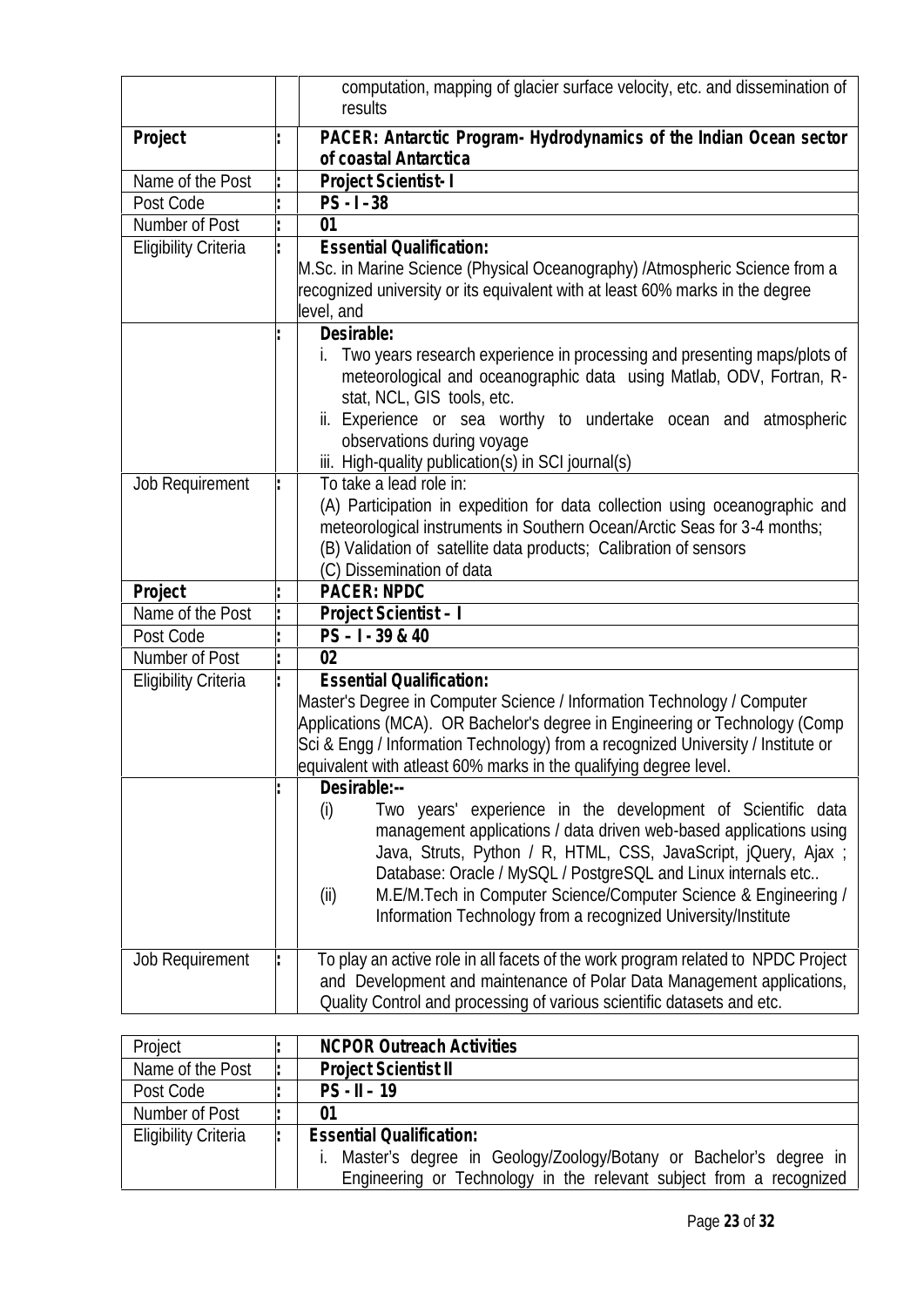|                                                            | university or its equivalent with at least 60% marks in the qualifying degree<br>level.                                                                                                                                                                                                                                                                                                                                                                                                                                                                                                                                                                                                                                                                                                                                                                                                                                                                                                                                                              |
|------------------------------------------------------------|------------------------------------------------------------------------------------------------------------------------------------------------------------------------------------------------------------------------------------------------------------------------------------------------------------------------------------------------------------------------------------------------------------------------------------------------------------------------------------------------------------------------------------------------------------------------------------------------------------------------------------------------------------------------------------------------------------------------------------------------------------------------------------------------------------------------------------------------------------------------------------------------------------------------------------------------------------------------------------------------------------------------------------------------------|
|                                                            | ii. Three experience in in the field of Science Outreach activities.                                                                                                                                                                                                                                                                                                                                                                                                                                                                                                                                                                                                                                                                                                                                                                                                                                                                                                                                                                                 |
|                                                            | Desirable:                                                                                                                                                                                                                                                                                                                                                                                                                                                                                                                                                                                                                                                                                                                                                                                                                                                                                                                                                                                                                                           |
|                                                            | Doctoral Degree in Earth sciences/ Biological sciences/ Environmental<br>(i)<br>sciences or related subjects from a recognized university.<br>(ii) Experience in scientific outreach activities related to earth/polar sciences.<br>(iii) Experience in organizing and Managing scientific workshops and<br>conferences.<br>(iv) Excellent Oral and Written and social media skills. Candidate should come<br>up with innovative ideas for outreach activities.<br>(v) Published work in form of general/popular articles<br>(vi) Should have knowledge of DTP (Desktop Publishing).                                                                                                                                                                                                                                                                                                                                                                                                                                                                 |
|                                                            | (vii) Experience in working with international outreach bodies                                                                                                                                                                                                                                                                                                                                                                                                                                                                                                                                                                                                                                                                                                                                                                                                                                                                                                                                                                                       |
| Job Requirement                                            | 1. To play an active role in the outreach activities of ESSO-NCPOR and also<br>contribute to work related to the project<br>2. Responsible for preparing press releases, interacting with scientists and<br>preparing of outreach articles, interacting with press and media, preparing<br>relevant science reports for dissemination/coordinate outreach programs of                                                                                                                                                                                                                                                                                                                                                                                                                                                                                                                                                                                                                                                                                |
|                                                            | the NCPOR<br><b>PACER: Antarctic Science Coordination</b>                                                                                                                                                                                                                                                                                                                                                                                                                                                                                                                                                                                                                                                                                                                                                                                                                                                                                                                                                                                            |
| Project<br>Name of the Post                                | Project Scientist -III                                                                                                                                                                                                                                                                                                                                                                                                                                                                                                                                                                                                                                                                                                                                                                                                                                                                                                                                                                                                                               |
|                                                            |                                                                                                                                                                                                                                                                                                                                                                                                                                                                                                                                                                                                                                                                                                                                                                                                                                                                                                                                                                                                                                                      |
| Post Code<br>Number of Post<br><b>Eligibility Criteria</b> | PS - III -3<br>01<br><b>Essential Qualification:</b><br>Master's degree in Earth Science/Geology or Bachelor's degree in<br>(i)<br>Engineering or Technology in the relevant subject from a recognized<br>university or its equivalent with at least 60% marks in the qualifying degree<br>level.<br>(ii) Minimum of seven years' experience in R&D in the relevant field of Antarctic<br>science along with administration, planning, coordination and execution of<br>national research programs in the specified fields.<br>Desirable:<br>(i) Doctoral Degree in Marine Science/Marine Geology or related subjects from<br>a recognized university<br>(ii) Experience in participation of polar scientific expeditions, collection of polar<br>samples, data analysis, interpretation and writing scientific publications.<br>(iii) Experience in Antarctic paleolimnology<br>(iv) Experience in policy making, planning or management related to Antarctic<br>Science and logistic activities.<br>(v) High quality publications in SCI journals. |
| Job Requirement                                            | 1. To play an active role in all facets of the work related to the project ranging<br>from participation in Antarctic expeditions, management of Indian Antarctic<br>Program - Science, Antarctic filed expeditions, data interpretation, scientific<br>publication to arranging Scientific workshops/ conferences/ seminars/<br>symposium.<br>2. Understanding the climate variability over glacial-interglacial time-scale from<br>lake sedimentary archives of the ice-free oasis of Antarctica                                                                                                                                                                                                                                                                                                                                                                                                                                                                                                                                                   |
| Name of the Post<br>Post Code                              | Project Scientist -I<br>$PS - 1 - 41$                                                                                                                                                                                                                                                                                                                                                                                                                                                                                                                                                                                                                                                                                                                                                                                                                                                                                                                                                                                                                |
| Number of Post                                             | 01                                                                                                                                                                                                                                                                                                                                                                                                                                                                                                                                                                                                                                                                                                                                                                                                                                                                                                                                                                                                                                                   |
|                                                            |                                                                                                                                                                                                                                                                                                                                                                                                                                                                                                                                                                                                                                                                                                                                                                                                                                                                                                                                                                                                                                                      |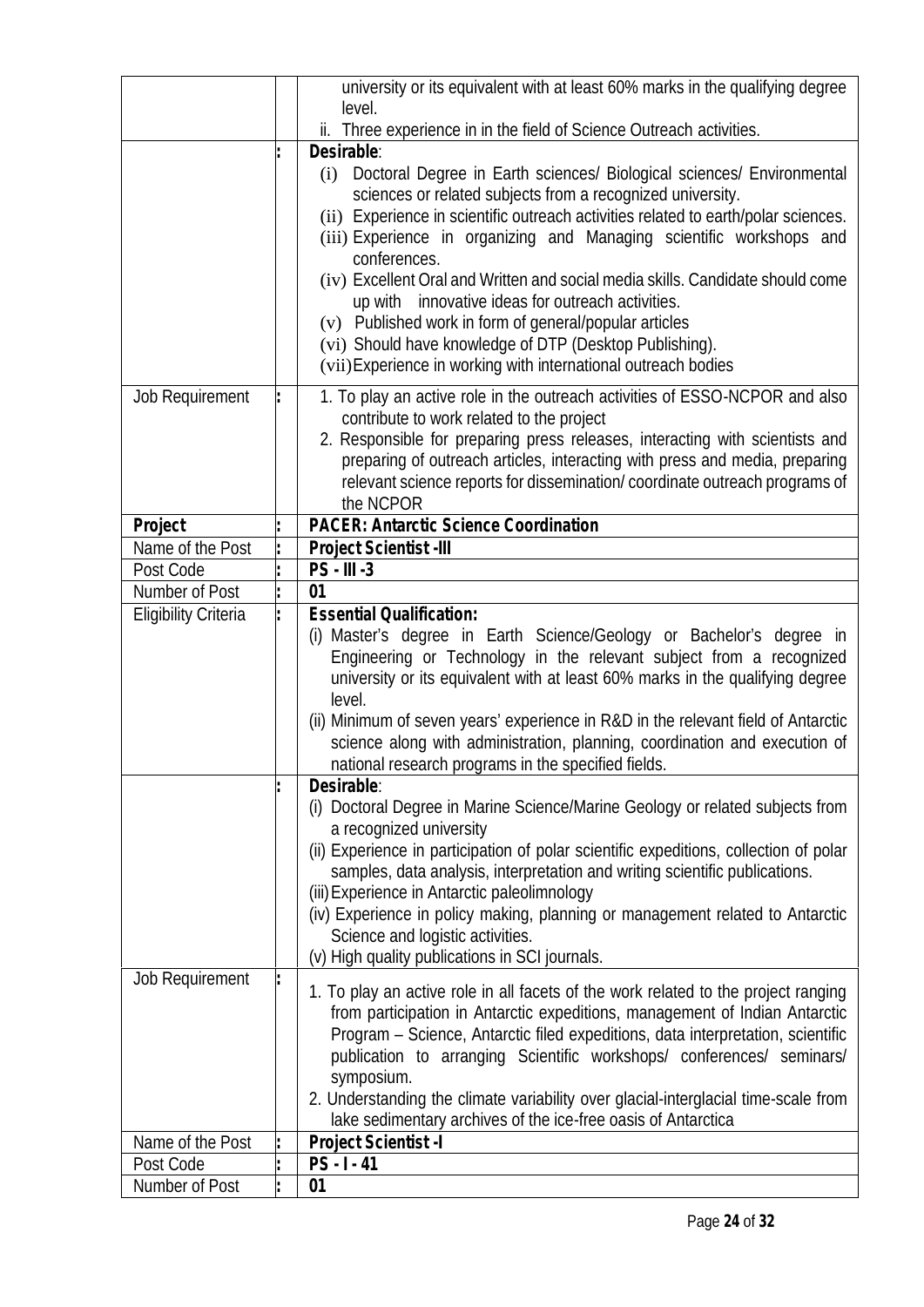| <b>Eligibility Criteria</b> | <b>Essential Qualification:</b><br>Master's degree in Marine Science or equivalent OR Bachelor's degree in<br>Engineering or Technology in the relevant subject from a recognized<br>university or its equivalent with at least 60% marks in the qualifying degree<br>level                                                                                                                                                                                                                                                                                  |
|-----------------------------|--------------------------------------------------------------------------------------------------------------------------------------------------------------------------------------------------------------------------------------------------------------------------------------------------------------------------------------------------------------------------------------------------------------------------------------------------------------------------------------------------------------------------------------------------------------|
|                             | Desirable:<br>(i) Doctoral Degree in Marine Science or related subjects from a recognized<br>university.<br>(ii) Experience in participation of scientific expeditions, collection of sediment<br>cores, data analysis, interpretation and writing scientific publications.<br>(iii) Experience in Antarctic paleolimnology.<br>(iv) High quality publication(s) in SCI journal(s).                                                                                                                                                                          |
| Job Requirement             | (i) To play an active role in understanding the climate variability over glacial-<br>interglacial time-scale from lake sedimentary archives of the ice-free oasis of<br>Antarctica.<br>(ii) Reconstruction of the Antarctic climate variability from the lake sedimentary<br>archives using multiple proxies.                                                                                                                                                                                                                                                |
| Project                     | PACER: Antarctic Program- Polar Micropaleontology and Past Climate                                                                                                                                                                                                                                                                                                                                                                                                                                                                                           |
| Name of the Post            | <b>Project Scientist II</b>                                                                                                                                                                                                                                                                                                                                                                                                                                                                                                                                  |
| Post Code                   | $PS - II - 20$                                                                                                                                                                                                                                                                                                                                                                                                                                                                                                                                               |
| Number of Post              | 01                                                                                                                                                                                                                                                                                                                                                                                                                                                                                                                                                           |
| <b>Eligibility Criteria</b> | <b>Essential Qualification:</b><br>(i) Master's degree in Marine Science or equivalent OR Bachelor's degree in<br>Engineering or Technology in the relevant subject from a recognized<br>university or its equivalent with at least 60% marks in the qualifying degree<br>level.<br>(ii) Three Years R&D experience in marine/lake biogeochemistry.                                                                                                                                                                                                          |
|                             | Desirable:<br>(i) Doctoral Degree in Marine Science/Environmental Science/Marine Chemistry<br>or related subjects from a recognized university.<br>(ii) Experience in participation of scientific expeditions/cruises, lakes and ocean<br>water sampling, analysis of physico-chemical parameters, data analysis and<br>interpretation with focus on marine/lake biogeochemistry.<br>(iii) High-quality publications in SCI journals.                                                                                                                        |
| Job Requirement             | To study the potential role of $CO2$ chemistry in Antarctic lakes and coastal<br>(i)<br>Antarctica. Carrying out analytical and laboratory work using various<br>analytical and on field instruments.<br>(ii) Participation in annual scientific expedition/cruises.                                                                                                                                                                                                                                                                                         |
| Name of the Post            | Project Scientist II                                                                                                                                                                                                                                                                                                                                                                                                                                                                                                                                         |
| Post Code                   | $PS - II - 21$                                                                                                                                                                                                                                                                                                                                                                                                                                                                                                                                               |
| Number of Post              | 01                                                                                                                                                                                                                                                                                                                                                                                                                                                                                                                                                           |
| <b>Eligibility Criteria</b> | <b>Essential Qualification:</b><br>(i) Master's degree in Marine Science or equivalent OR Bachelor's degree in<br>Engineering or Technology in the relevant subject from a recognized<br>university or its equivalent with at least 60% marks in the qualifying degree<br>level.<br>(ii) Three Years R&D experience in Southern Ocean paleoceanography.<br>Desirable:--<br>(i) Doctoral Degree in Marine Science or related subjects from a recognized<br>university.<br>(ii) Experience in participation of scientific expeditions/cruises, marine sediment |
|                             | coring, data analysis and interpretation.                                                                                                                                                                                                                                                                                                                                                                                                                                                                                                                    |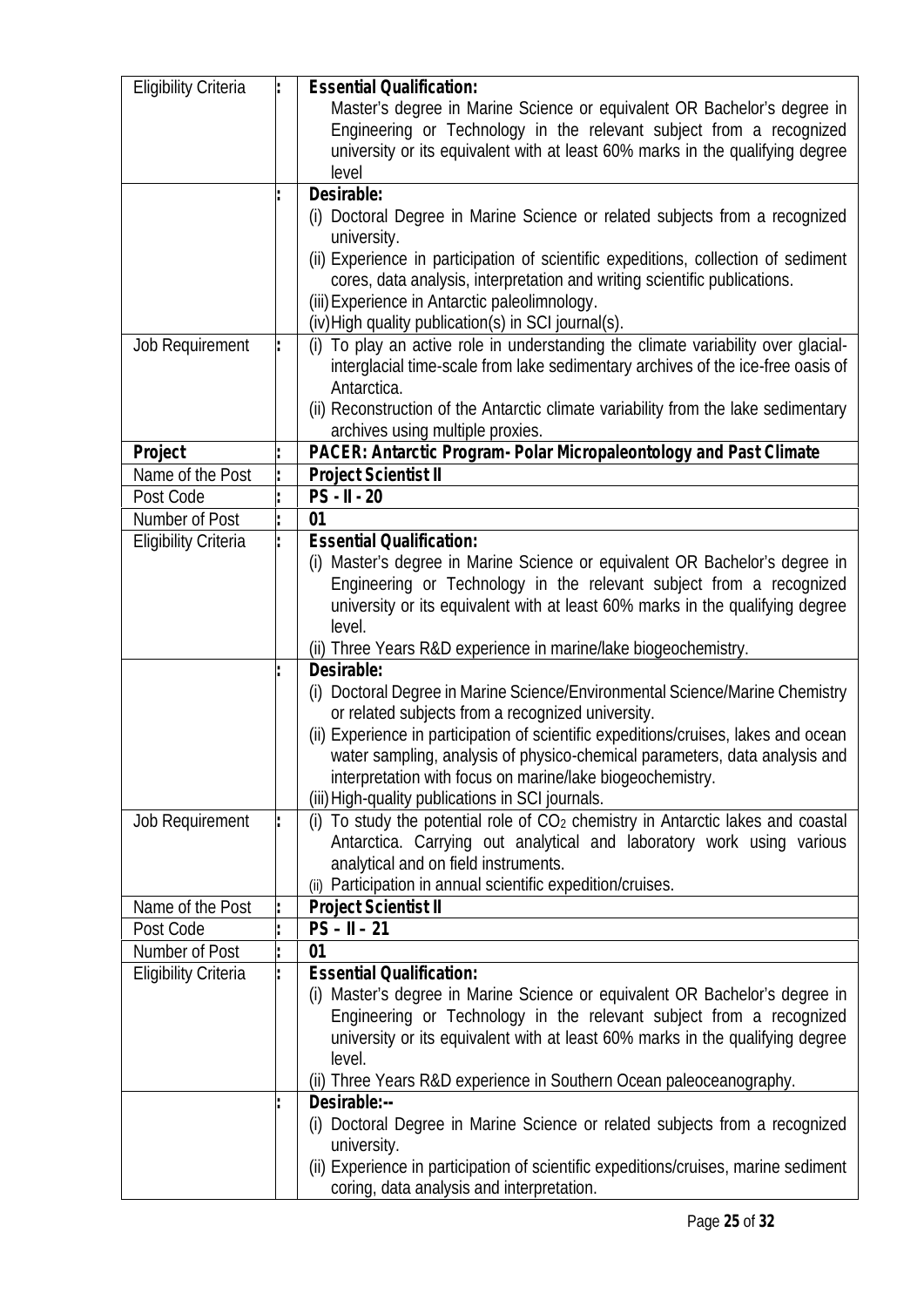|                             | (iii) Experience in micropaleontology with specialization in diatoms and<br>radiolarians with focus on Southern Ocean paleoceanography.<br>(iv) High quality publications in SCI journals.                                                                                                                                                                                                                                                                                                    |
|-----------------------------|-----------------------------------------------------------------------------------------------------------------------------------------------------------------------------------------------------------------------------------------------------------------------------------------------------------------------------------------------------------------------------------------------------------------------------------------------------------------------------------------------|
| Job Requirement             | (i) To play an active role in understanding the Southern Ocean<br>palaeoceanography using siliceous microfossils.<br>(ii) Carrying out laboratory work, analysis of marine sediment cores and light<br>microscopy (identification and counting of microfossils).<br>(iii) Participation in scientific cruises/expeditions.                                                                                                                                                                    |
| Name of the Post            | Project Scientist - I                                                                                                                                                                                                                                                                                                                                                                                                                                                                         |
| Post Code                   | $PS - 1 - 42$                                                                                                                                                                                                                                                                                                                                                                                                                                                                                 |
| Number of Post              | 01                                                                                                                                                                                                                                                                                                                                                                                                                                                                                            |
| <b>Eligibility Criteria</b> | <b>Essential Qualification:</b><br>Master's degree in Geology/Earth Science or Bachelor's degree in<br>Engineering or Technology in the relevant subject from a recognized<br>university or its equivalent with at least 60% marks in the qualifying degree<br>level.                                                                                                                                                                                                                         |
|                             | Desirable:--<br>(i) Doctoral Degree in Marine Science/Physical Sciences or related subjects<br>from a recognized university<br>(ii) Experience in participation of scientific expeditions/cruises, marine sediment<br>coring, surface sediment collection, data analysis and interpretation.<br>(iii) Experience in micropaleontology with specialization in planktic and benthic<br>foraminifera with focus on polar paleoceanography<br>(iv) High quality publication(s) in SCI journal(s). |
| Job Requirement             | To study the modern and past climate scenarios of North Atlantic Ocean and<br>İ.<br>Arctic regions using the calcareous microfossils (foraminifers) and sediment<br>geochemistry.<br>ii. Participation in polar expeditions, analysis of marine sediment cores and<br>microscopy (identification and counting of microfossils), laboratory work, data<br>interpretation, scientific publication.                                                                                              |

| Name of the Post            | <b>Project Scientific Assistant</b>                                               |
|-----------------------------|-----------------------------------------------------------------------------------|
| Post Code                   | $PSA - 1, 2, 3 & 4$                                                               |
| Number of Posts             | 04                                                                                |
| <b>Eligibility Criteria</b> | <b>Essential Qualification:</b>                                                   |
|                             | Bachelor's degree in Science or three years Diploma in Engineering (after 10+2)   |
|                             | from a recognized university or board with 60% marks.                             |
|                             | Desirable:                                                                        |
|                             | Graduate degree in Engineering/Technology or Master degree in Science             |
|                             | ii. Ship management, logistics management and sailing experience.                 |
|                             | iii. Experience in marine engineering services.                                   |
|                             | iv. Experience in scientific cruise participation, oceanographic field data       |
|                             | collection, pre- processing of marine biological / chemical samples for           |
|                             | analysis. Knowledge of handling and operation of physical, biological and         |
|                             | chemical oceanographic instruments                                                |
| Job Requirement             | i) To play an active role in research vessel management at NCPOR.                 |
|                             | ii) Activities pertaining to research vessels programme planning and              |
|                             | implementation, ship and scientific facilities maintenance etc.                   |
|                             | iii) Should be medically fit to sail and undertake work onboard research vessels. |
|                             | iv) Operation and maintenance of instruments in the laboratory and update of      |
|                             | logbook, etc.                                                                     |
|                             | v) New vessels acquisitions.                                                      |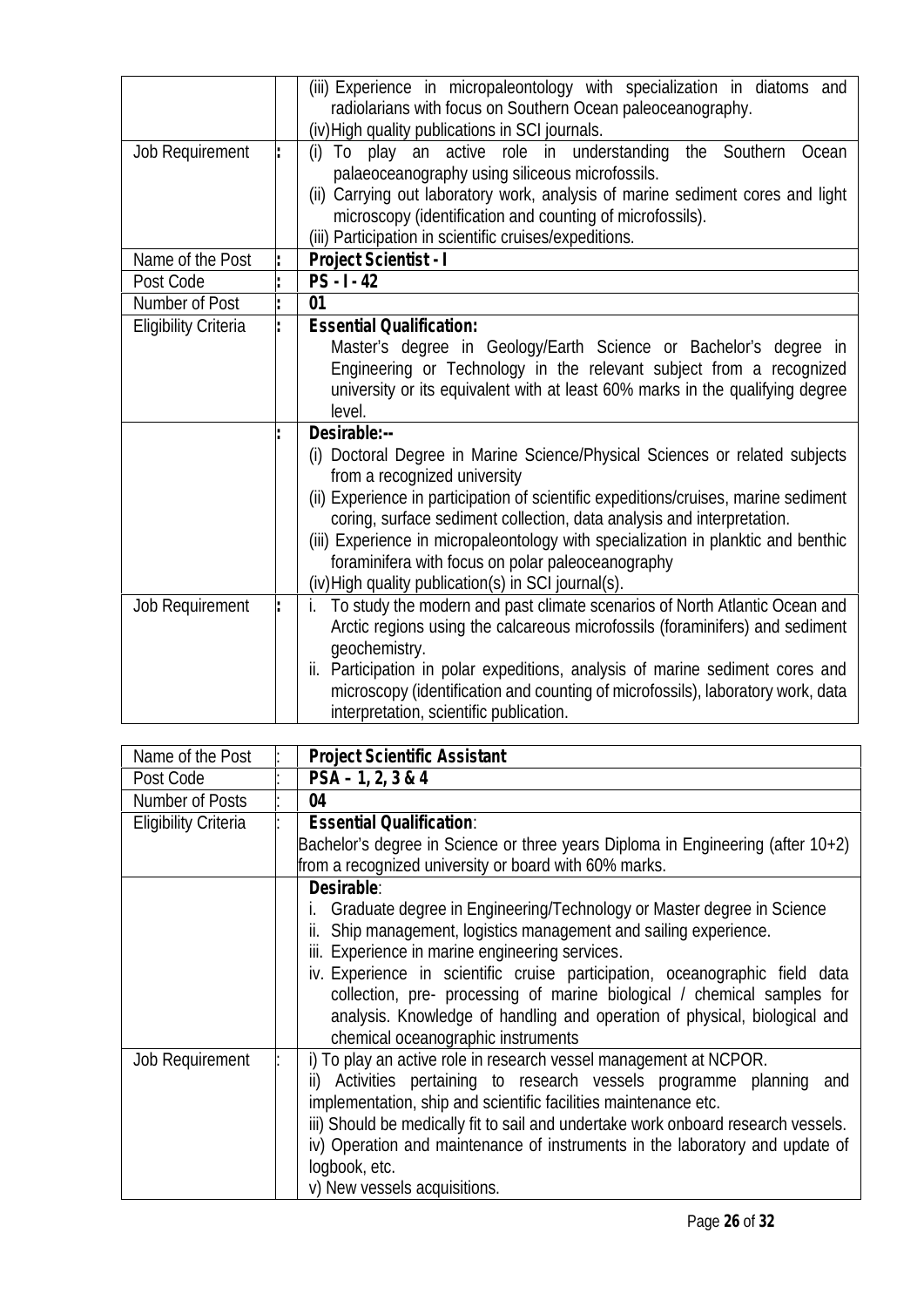|  | vi) Fund management, procurements etc. Indent of consumables, chemicals and<br>instruments for laboratory as requirements through office procurement system. |
|--|--------------------------------------------------------------------------------------------------------------------------------------------------------------|
|  | vii) Any other jobs as assigned.                                                                                                                             |

| Name of the Post            | Officer (Finance & Accounts)                                                                                                                                                                                                                                                                                                                                                                                                                                                                                                                   |
|-----------------------------|------------------------------------------------------------------------------------------------------------------------------------------------------------------------------------------------------------------------------------------------------------------------------------------------------------------------------------------------------------------------------------------------------------------------------------------------------------------------------------------------------------------------------------------------|
| Post Code                   | $O$ (FA) $-01$ & 02                                                                                                                                                                                                                                                                                                                                                                                                                                                                                                                            |
| Number of Post              | 02                                                                                                                                                                                                                                                                                                                                                                                                                                                                                                                                             |
| <b>Eligibility Criteria</b> | <b>Essential Qualification:</b>                                                                                                                                                                                                                                                                                                                                                                                                                                                                                                                |
|                             | (i) Masters Degree from recognized University;<br>(ii) Three (03) year's experience<br>Government<br>preferably<br>in<br>Department/Autonomous Bodies/PSU                                                                                                                                                                                                                                                                                                                                                                                      |
|                             | Desirable:--<br>(i) Masters Degree in Commerce/Business Administration (with specialization in<br>Finance) from recognized University/Institute;<br>(ii) Completed Inter CA/ICWAI;<br>(iii) Having minimum 04 years experience in handling Finance and commercial<br>Accounting preferably in Government Department/PSU/Autonomous Bodies<br>in PB-2 with GP 4200/4600 (6th CPC scales);<br>(iv) Having minimum 06 years experience in handling Finance and commercial<br>Accounting preferably in Government Department/PSU/Autonomous Bodies |
| <b>Job Requirement</b>      | (v) Working knowledge of SAP<br>To assist Joint Manager (F&A) & to look after the Finance & Accounts section.                                                                                                                                                                                                                                                                                                                                                                                                                                  |

| Name of the Post            | Officer - Procurement and Stores                                                                                                                                                                                                                                                                                                                                                                                                                                                                 |
|-----------------------------|--------------------------------------------------------------------------------------------------------------------------------------------------------------------------------------------------------------------------------------------------------------------------------------------------------------------------------------------------------------------------------------------------------------------------------------------------------------------------------------------------|
| Post Code                   | $O (P & S) - 03 & 04$                                                                                                                                                                                                                                                                                                                                                                                                                                                                            |
| Number of Post              | 02                                                                                                                                                                                                                                                                                                                                                                                                                                                                                               |
| <b>Eligibility Criteria</b> | <b>Essential Qualification:</b><br>(i) Masters Degree from recognized University;<br>(ii) Three (03) years experience preferably in Government Department/<br><b>Autonomous Bodies/ PSU</b>                                                                                                                                                                                                                                                                                                      |
|                             | Desirable:--<br>(i) Diploma in Material Management from recognized University/Institute;<br>(ii) Having minimum 04 years' experience in handling procurement and stores<br>management preferably in Government Department/PSU/Autonomous<br>Bodies in PB-2 with GP 4200/4600 (6th CPC scales);<br>(iii) Having minimum 06 years experience in handling procurement and stores<br>management preferably in Government Department/PSU/Autonomous<br><b>Bodies</b><br>(iv) Working knowledge of SAP |
| Job Requirement             | To assist Joint Manager (P&S) & to look after the Purchase & Stores section.                                                                                                                                                                                                                                                                                                                                                                                                                     |

| Name of the Post            | Officer - Administration/General Administration/Services                                                                                                                            |
|-----------------------------|-------------------------------------------------------------------------------------------------------------------------------------------------------------------------------------|
| Post Code                   | $O (A) - 05$                                                                                                                                                                        |
| Number of Post              | 01                                                                                                                                                                                  |
| <b>Eligibility Criteria</b> | <b>Essential Qualification:</b><br>(i) Masters Degree from recognized University;<br>(ii) Three (03) years experience preferably in Government Department/<br>Autonomous Bodies/PSU |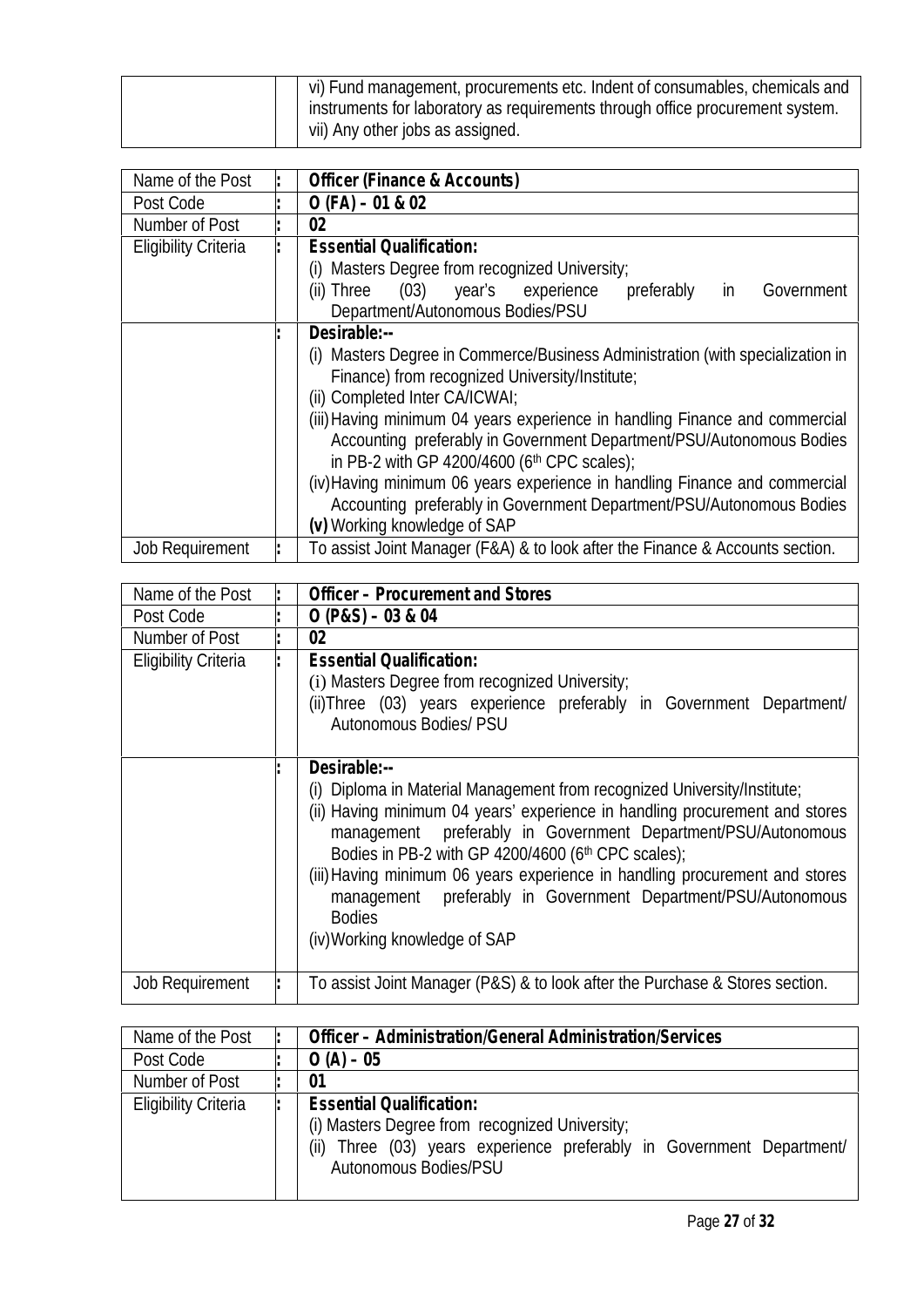|                 | Desirable:--                                                                |
|-----------------|-----------------------------------------------------------------------------|
|                 | (i) Masters Degree/Post Graduate Diploma (02 years duration) in Human       |
|                 | Resource Management/ Personnel Management/ Labour Management or             |
|                 | MSW from recognized University/Institute;                                   |
|                 | (ii) Having minimum 04 years' experience in handling                        |
|                 | Administration/Establishment/Estate/ General Administration preferably in   |
|                 | Government Department/PSU/Autonomous Bodies in PB-2 with GP                 |
|                 | 4200/4600 (6 <sup>th</sup> CPC scales);                                     |
|                 | (iii) Having minimum 06 years' experience in<br>handling                    |
|                 | Administration/Establishment/Estate/ General Administration preferably in   |
|                 | Government Department/PSU/Autonomous Bodies                                 |
|                 | Working knowledge of SAP<br>(iv)                                            |
| Job Requirement | To assist Joint Manager (Administration) & to look after the Administration |
|                 | section.                                                                    |

| Name of the Post            | <b>Executive Assistant - Finance and Accounts</b>                                                                                                                                                                                                                                                                                                                                                                                                                                                                                                                              |
|-----------------------------|--------------------------------------------------------------------------------------------------------------------------------------------------------------------------------------------------------------------------------------------------------------------------------------------------------------------------------------------------------------------------------------------------------------------------------------------------------------------------------------------------------------------------------------------------------------------------------|
| Post Code                   | $EA(FA) - 1, 2, 3 & 4$                                                                                                                                                                                                                                                                                                                                                                                                                                                                                                                                                         |
| Number of Post              | 04                                                                                                                                                                                                                                                                                                                                                                                                                                                                                                                                                                             |
| <b>Eligibility Criteria</b> | <b>Essential Qualification:</b><br>(i) Bachelor's degree from recognized University;<br>(ii) Six (06) years' experience<br>preferably<br>Government<br>in<br>Department/Autonomous Bodies/PSU                                                                                                                                                                                                                                                                                                                                                                                  |
|                             | Desirable:--<br>(i) Masters Degree in Commerce/Business Administration (with specialization in<br>Finance) from recognized University/Institute;<br>(ii) Completed Inter CA/ICWAI;<br>(iii) Having minimum 06 years experience in handling Finance and commercial<br>Accounting preferably in Government Department/PSU/Autonomous Bodies<br>in PB-2 with GP 2800/2400 (6th CPC scales);<br>(iv) Having minimum 08 years experience in handling Finance and commercial<br>Accounting preferably in Government Department/PSU/Autonomous Bodies<br>(v) Working knowledge of SAP |
| <b>Job Requirement</b>      | To assist Section Head relating to day to day work of Finance & Accounts<br>section                                                                                                                                                                                                                                                                                                                                                                                                                                                                                            |

| Name of the Post            | <b>Executive Assistant - Procurement and Stores</b>                          |
|-----------------------------|------------------------------------------------------------------------------|
| Post Code                   | EA(PS) - 5, 6, 7 & 8                                                         |
| Number of Post              | 04                                                                           |
| <b>Eligibility Criteria</b> | <b>Essential Qualification:</b>                                              |
|                             | Bachelor's degree from recognized University;                                |
|                             | ii. Six (06) years experience preferably in Government Department/           |
|                             | Autonomous Bodies/PSU                                                        |
|                             | Desirable:                                                                   |
|                             | (i) Diploma in Material Management from recognized University/Institute;     |
|                             | (ii) Having minimum 06 years' experience in handling procurement and stores  |
|                             | management preferably in Government Department/PSU/Autonomous                |
|                             | Bodies in PB-2 with GP 2800/2400 (6th CPC scales);                           |
|                             | (iii) Having minimum 08 years' experience in handling procurement and stores |
|                             | management preferably in Government Department/PSU/Autonomous                |
|                             | <b>Bodies</b>                                                                |
|                             | (iv) Working knowledge of SAP                                                |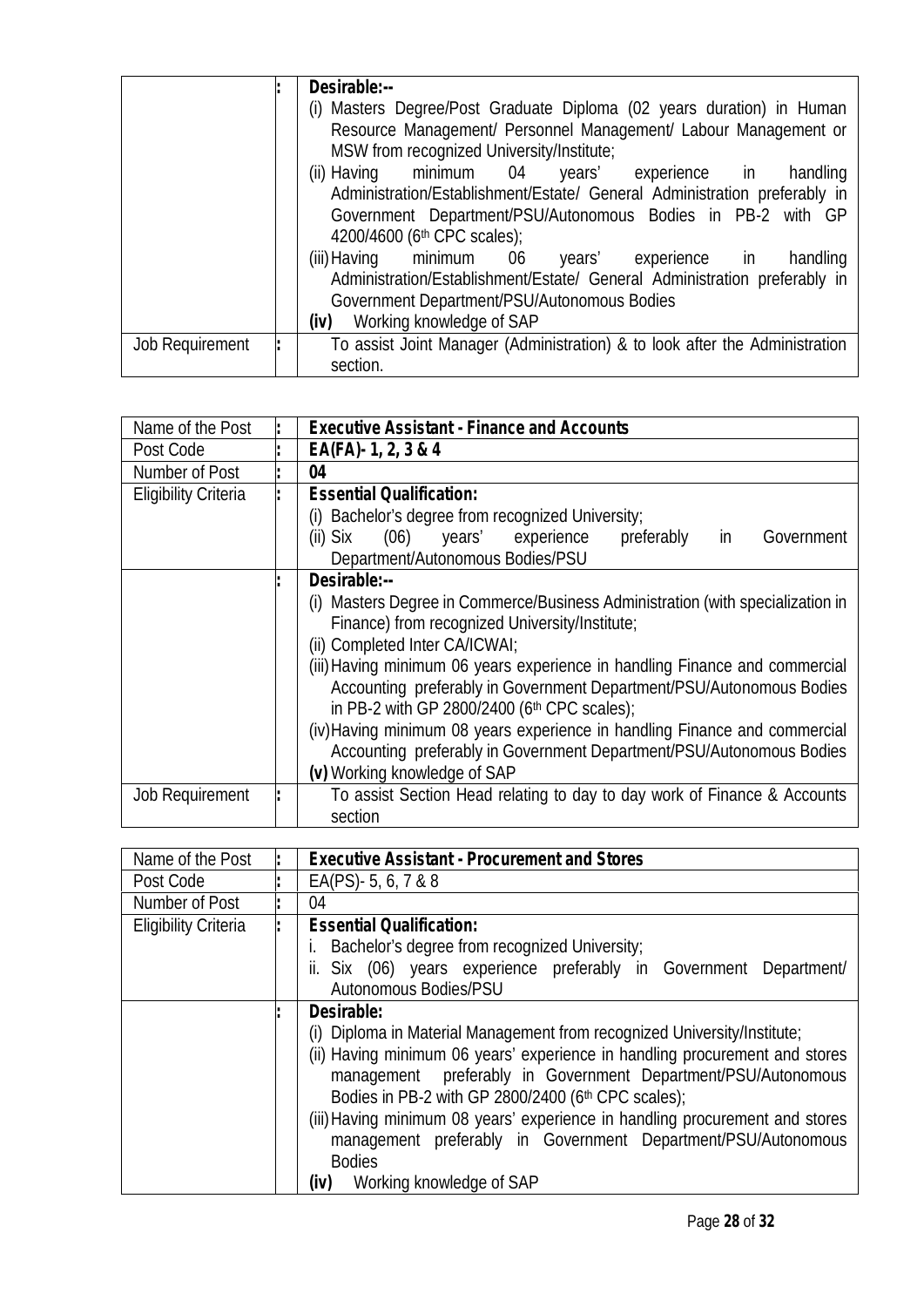| Job Requirement | To assist Section Head relating to day-to-day work of Procurement and Stores |
|-----------------|------------------------------------------------------------------------------|
|                 | section.                                                                     |

| Name of the Post            | Executive Assistant - Administration/General Administration/Services                                                                                                                                                                                                                                                                                                                                                                                   |
|-----------------------------|--------------------------------------------------------------------------------------------------------------------------------------------------------------------------------------------------------------------------------------------------------------------------------------------------------------------------------------------------------------------------------------------------------------------------------------------------------|
| Post Code                   | $EA(A) - 9 & 10$                                                                                                                                                                                                                                                                                                                                                                                                                                       |
| Number of Post              | 02                                                                                                                                                                                                                                                                                                                                                                                                                                                     |
| <b>Eligibility Criteria</b> | <b>Essential Qualification:</b><br>(i) Bachelor's degree from recognized University;<br>(ii) Six (06) years' experience preferably in Government Department/<br>Autonomous Bodies/PSU<br>Desirable:--<br>(i) Masters Degree/Post Graduate Diploma (02 years duration) in Human<br>Resource Management/ Personnel Management/ Labour Management or<br>MSW from recognized University/Institute;<br>(ii) Having minimum 06 years' experience in handling |
|                             | Administration/Establishment/Estate/ General Administration preferably in<br>Government Department/PSU/Autonomous Bodies in PB-2 with GP<br>2400/2800 (6th CPC scales);<br>(iii) Having minimum 08 years' experience in handling<br>Administration/Establishment/Estate/ General Administration preferably in<br>Government Department/PSU/Autonomous Bodies<br>(iv) Working knowledge of SAP                                                          |
| <b>Job Requirement</b>      | To assist Section Head relating to day-to-day work of Administration section.                                                                                                                                                                                                                                                                                                                                                                          |

## **General Conditions:**

- **1.** The last date of submission of online application is **15th July 2021 by 05:00 PM IST**. The last date is the cutoff date for all purposes including Age/Qualification/experience etc**.**
- 2. Age relaxation in case of SC/ ST/OBC/PH/other relaxation category candidates will be as per Government of India norms.
- 3. The competent authority may consider five (05) years age relaxation for candidates possessing minimum three years' work experience in Government/Autonomous bodies in case a relationship could be established that the service already rendered in a particular post will be useful for the efficient discharge of the duties of post mentioned in the advertisement.
- 4. The prescribed essential qualifications are minimum and the mere possession of the same does not entitle candidates to be called for interview. If the number of applications received in response to advertisement is large, it will not be convenient or possible for the Selection Board to interview all thosecandidates. The Centre may restrict the number of candidates to be called for interview to a reasonable limit of desirable qualification and /or on the record of academic performance and /or relevant experiencefor the post prescribed or suitability as per the job requirement mentioned in the advertisement as per the specific requirement of the Centre and/or any other benchmark decided by a committee constituted to screen the applications. No correspondence will be entertained with candidates who are not called for Interview.
- 5. Canvassing in any form and /or bringing any influence, political or otherwise will be treated asdisqualification of candidature. No interim correspondence/inquiry will be entertained.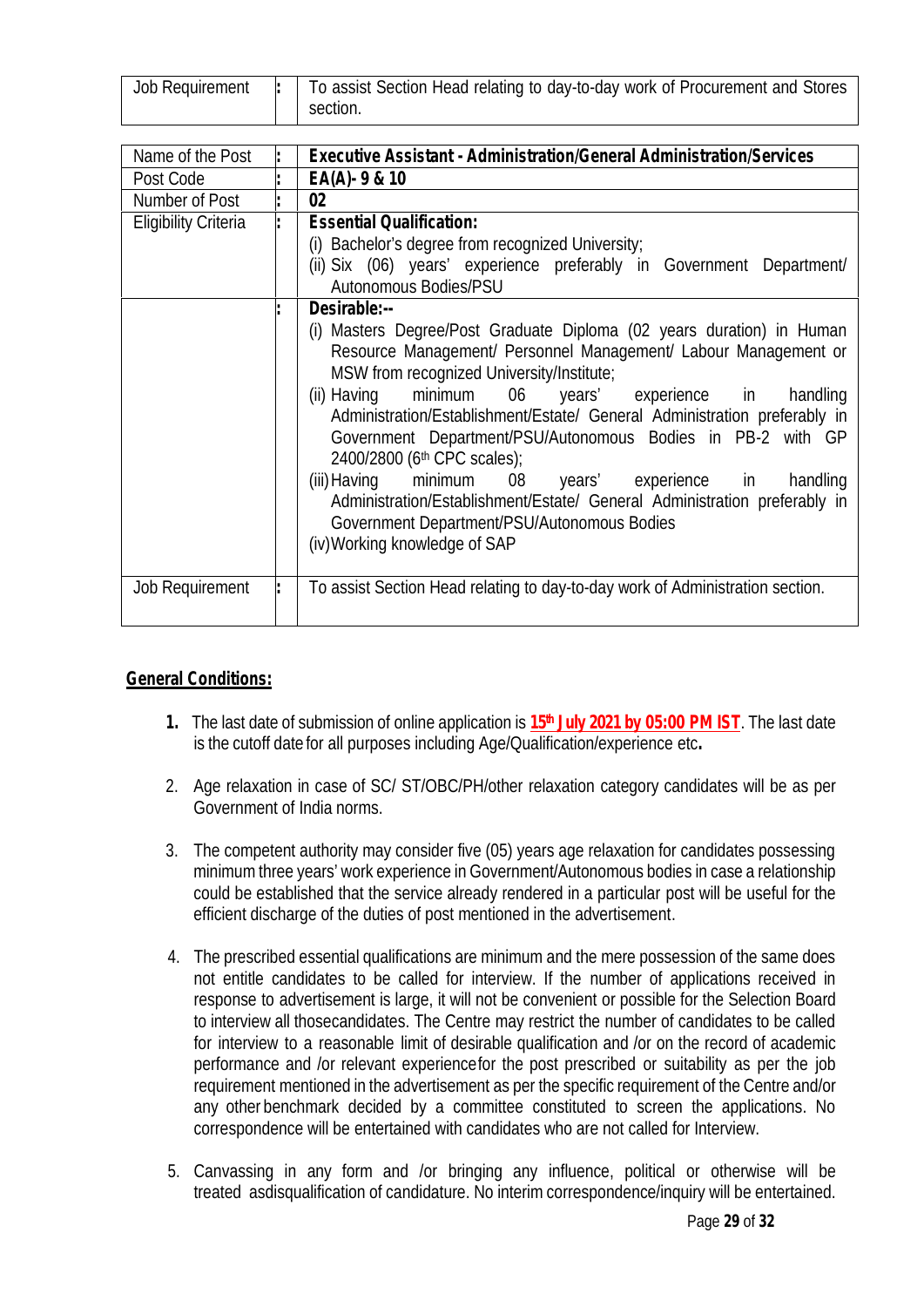- 6. Candidates working in Government/Public Sector Undertakings/ Autonomous bodies must produce therequisite 'No Objection Certificate' from their employer at the time of interview.
- 7. Experience will be counted after completion of essential academic qualifications while a completed doctorate degree will be counted as three years' experience in case the doctorate is not mentioned in the essential qualification.
- 8. In case a candidate has obtained the above degree while in service only his /her service period will be counted towards experience and he/she will not get any additional weight age in experience for acquiring Doctorate towards total period of experience.
- 9. Doctorate degree will count as three (03) years' experience (in case the doctorate degree is not mentioned as the essential qualification) which shall include the period rendered as JRF/SRF required for obtaining the doctorate degree.
- 10. The selection for the posts shall be on the basis of performance of the screened-in candidates in the interview. Director NCPOR reserves the right to decide on the mode of interview either online/offline and in case of online mode through any available online video conferencing mode.
- 11. Online application submitted without the photo, signature and scanned copies of the certificates will be rejected.
- 12. The selected candidates are liable to serve anywhere in India and outside.
- 13. No travelling advance will be paid for attending the interview/written examination except Out stationSC/ST candidates called for interview/written examination (for direct recruitment mode) will be paid to-and-fro Sleeper-class railway/Bus fare by the shortest route on production of proof of journey ticketsetc.
- 14. The candidates need to make their own stay arrangements. NCPOR will not be responsible for any accommodation arrangements.
- 15. Director, NCPOR has the right to cancel the recruitment process at any stage, without assigning any reason thereof or vary the number of posts to be filled under each category.
- 16. Number of vacancies advertised is tentative and the same may increase or decrease on the basis of the project requirement.
- 17. Director, NCPOR reserves the right to consider a candidate for higher or lower post/grade on the basisof the assessment during the selection process irrespective of the post for which candidate had applied.
- 18. Discrepancies found in the certificate or concealing of facts will attract the disqualification of application/termination/disqualification from future recruitments (as applicable). Non-production of the original certificates at the time of interview will also make the candidate disqualified. No travelreimbursement will be made to such candidates.
- 19. Production of the original certificate at the time of interview is must. Candidate's currently working in any other organization need to provide the proof of their current employment with a service/experiencecertificate from the employer. Appointment order will not be considered as proof of current employment.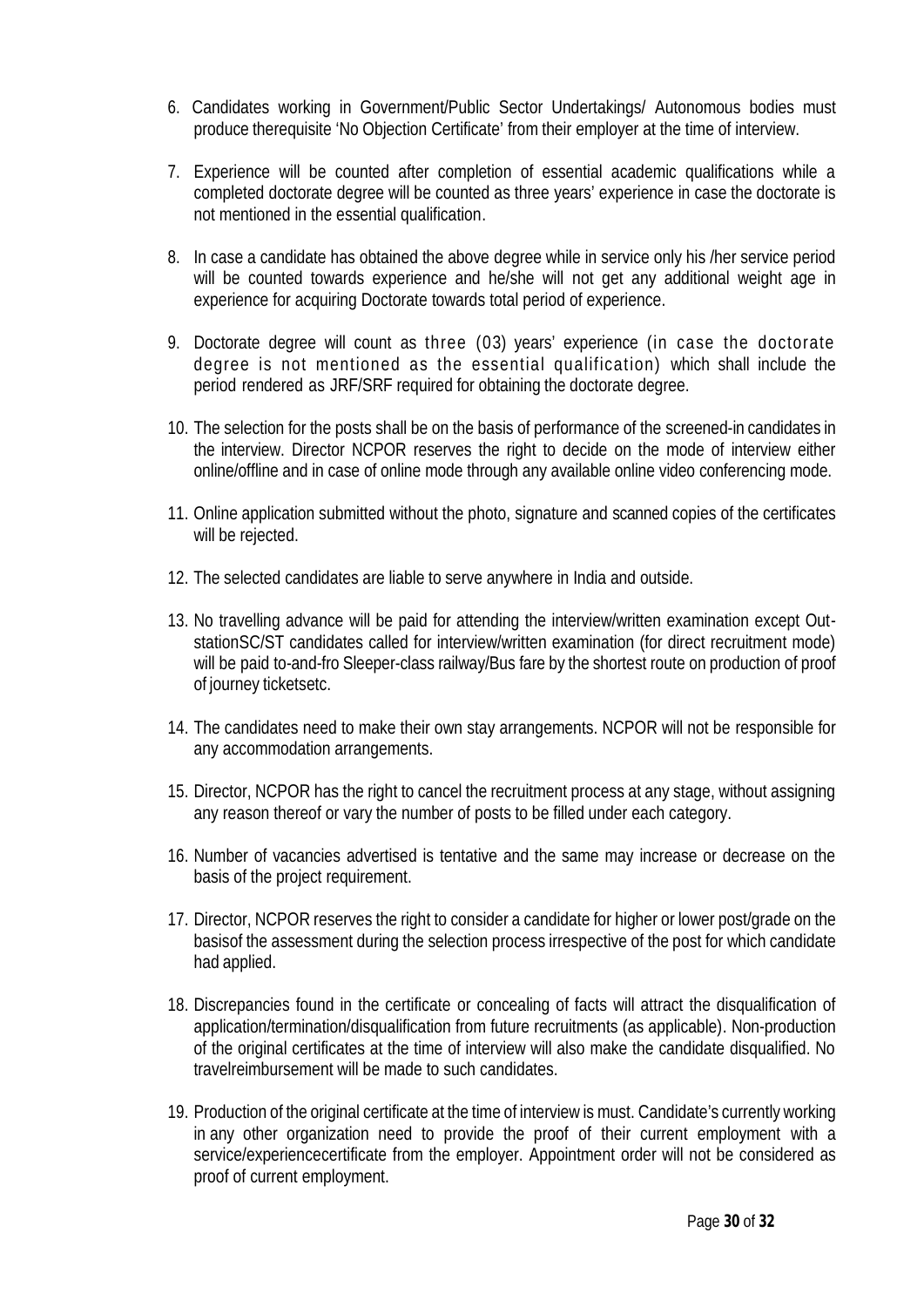- 20. Online application submitted without the scanned copies of the certificates/signature/photo will be summarily rejected.
- 21. At present, the place of posting is atGoa with transfer liability to any part of India.
- 22. All project positions are purely temporary and on project mode and do not entitle the candidate for any claim for regular/ permanent position at any time. The contract may be extended periodically subject to satisfactory performance.
- 23. The monthly emolument specified is approximate and may vary as per the guidelines issued by Competent Authority from time to time.
- 24. The full advertisement is available on our website '**www.ncpor.res.in'** under career option.
- 25. All future updates/amendments, etc. on the instant recruitment shall be uploaded on the NCPOR website only accordingly all candidates are advised to visit the official NCPOR website regularly.
- 26. **Application procedure:** The entire application procedure is online. Copies of certificates in supportof educational qualifications, date of birth, disability, caste (SC/ST/OBC), experience, no objection certificates, digital signatures, photograph etc. should be uploaded along with the online application. All the uploaded document should be in the form of PDF file and photograph and signature in the formof .jpg format. Candidates must produce the original certificates while appearing for interview or as and when required. If the certificates are in a language other than English or Hindi, attested translationshould be enclosed.
- 27. **How to apply:** To apply, the applicant must fill the online application form available at ESSO- NCPOR website www.ncpor.res.in and upload the scanned documents in the online application form. The candidates are not required to send any hard copies by post or through e-mail.
- 28. Applicants are requested to carefully go through the full text of the advertisement and the instructionsin particular.
- 29. In case of any difficulty in the submission of online application form (not forother queries), please email to ictd@ncpor.res.in

30.Instructions to Applicants for submission of online Application:

- i. Online application form & details of recruitment of the Post is available at http://www.ncpor.res.in.
- ii. Before submitting the online application, the applicants are requested to go through carefully the details of the post and content of the post on the website http://www.ncpor.res.in.
- iii. Submit online application well in advance along-with legible and scanned copies of educational qualification, experience certificates, date of birth, disability (OH, PH), caste (ST/ST/OBC) certificate, No Objection Certificate in PDF format not exceeding 100 KB for each document/attachment. If the certificates are in a language other than English or Hindi, then attestedtranslation should be uploaded. The applicants are not required to send hard copies to the undersigned.
- iv. A recent passport size colour photograph (scanned) should be in .jpg format (size not exceeding 100 KB).
- v. Signature (scanned) should be in .jpg format (size not exceeding 100 KB)
- vi. The applicants are advised to fill in all their particulars carefully in the online application.Incomplete application may lead to rejection.
- vii. Applicants are advised to retain the acknowledgement and printout of the submitted onlineapplication for future reference.